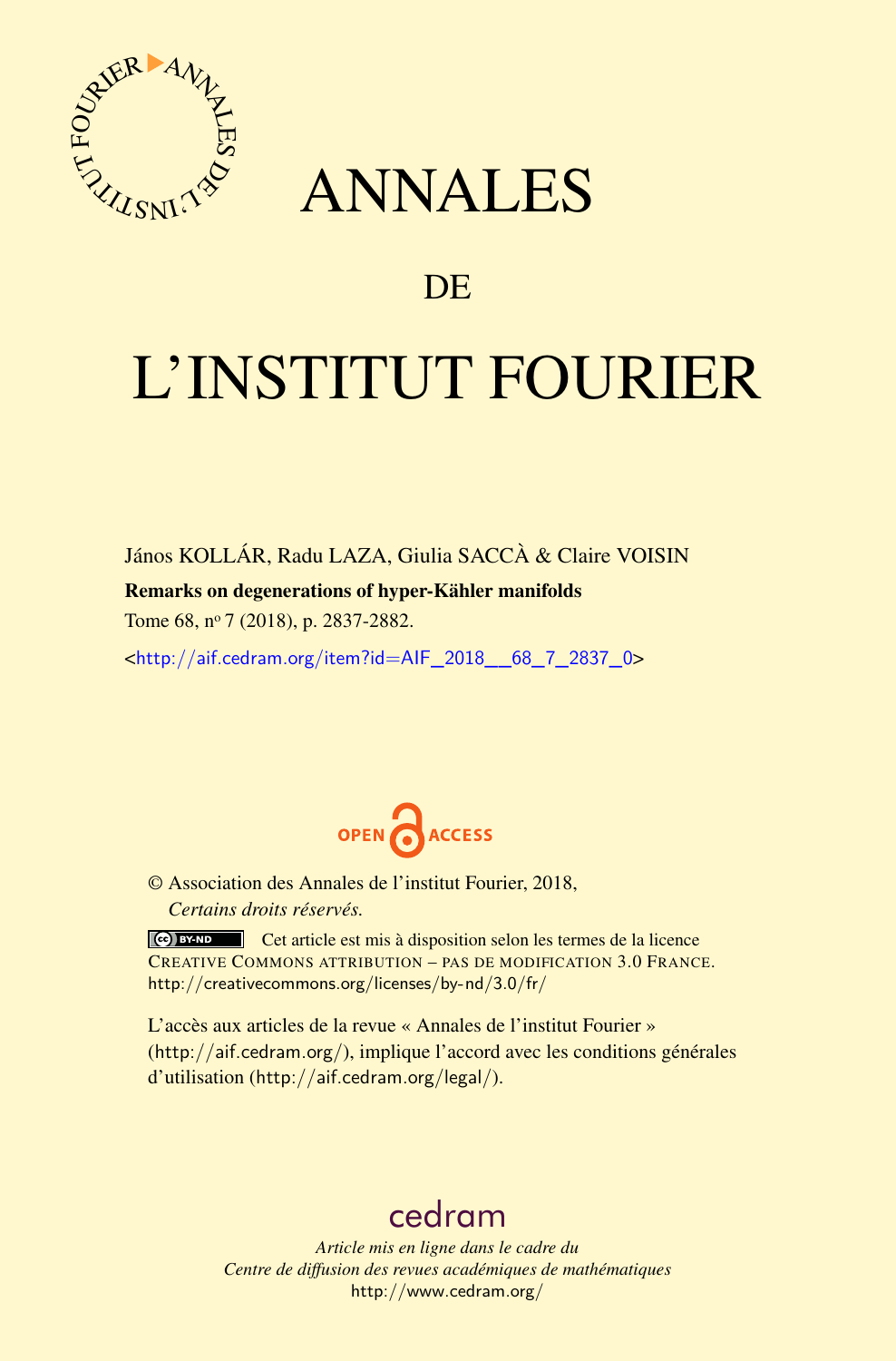#### REMARKS ON DEGENERATIONS OF HYPER-KÄHLER MANIFOLDS

#### **by János KOLLÁR, Radu LAZA, Giulia SACCÀ & Claire VOISIN**

Abstract. — Using the Minimal model program, any degeneration of *K*trivial varieties can be arranged to be in a Kulikov type form, i.e. with trivial relative canonical divisor and mild singularities. In the hyper-Kähler setting, we can then deduce a finiteness statement for the monodromy acting on *H*<sup>2</sup> , once one knows that one component of the central fiber is not uniruled. Independently of this, using deep results from the theory of hyper-Kähler manifolds, we prove that a finite monodromy projective degeneration of hyper-Kähler manifolds has a smooth filling (after base change and birational modifications). As a consequence of these two results, we prove a generalization of Huybrechts' theorem about birational versus deformation equivalence, allowing singular central fibers. As an application, we give simple proofs for the deformation type of certain explicit models of projective hyper-Kähler manifolds. In a slightly different direction, we establish some basic properties (dimension and rational homology type) for the dual complex of a Kulikov type degeneration of hyper-Kähler manifolds.

Résumé. — Comme conséquence du Programme du modèle minimal, toute dégénérescence de variétés projectives à fibré canonique trivial admet une forme de Kulikov, c'est-à-dire que les singularités de la fibre centrale sont modérées et le fibré canonique relatif est trivial. Dans le cas hyper-kählérien, on en déduit un résultat de finitude pour l'action de monodromie sur *H*<sup>2</sup> , dès qu'on sait qu'une composante de la fibre centrale n'est pas uniréglée. Nous montrons par ailleurs, en utilisant des résultats puissants de la théorie des variétés hyper-kählériennes, qu'une dégénérescence de variétés hyper-kählériennes à monodromie finie sur *H*<sup>2</sup> admet un remplissage lisse, c'est-à-dire, après changement de base, un modèle birationnel à fibre centrale lisse. Combinant ces deux résultats, nous obtenons une version du théorème de Huybrechts sur l'équivalence birationnelle et le type de déformations, valable pour les familles à fibre centrale singulière. Ce résultat nous permet de retrouver de façon simple le type de déformations de la plupart des modèles projectifs connus de variétés hyper-kählériennes. Dans une direction différente, nous établissons des résultats basiques (dimension et type d'homotopie rationnelle) concernant le complexe dual de la dégénérescence de Kulikov d'une variété hyper-kählérienne.

Keywords: Hyper-Kähler manifold, degeneration, deformations, Torelli theorem. 2010 Mathematics Subject Classification: 14B05, 14D05, 14J32, 14E99.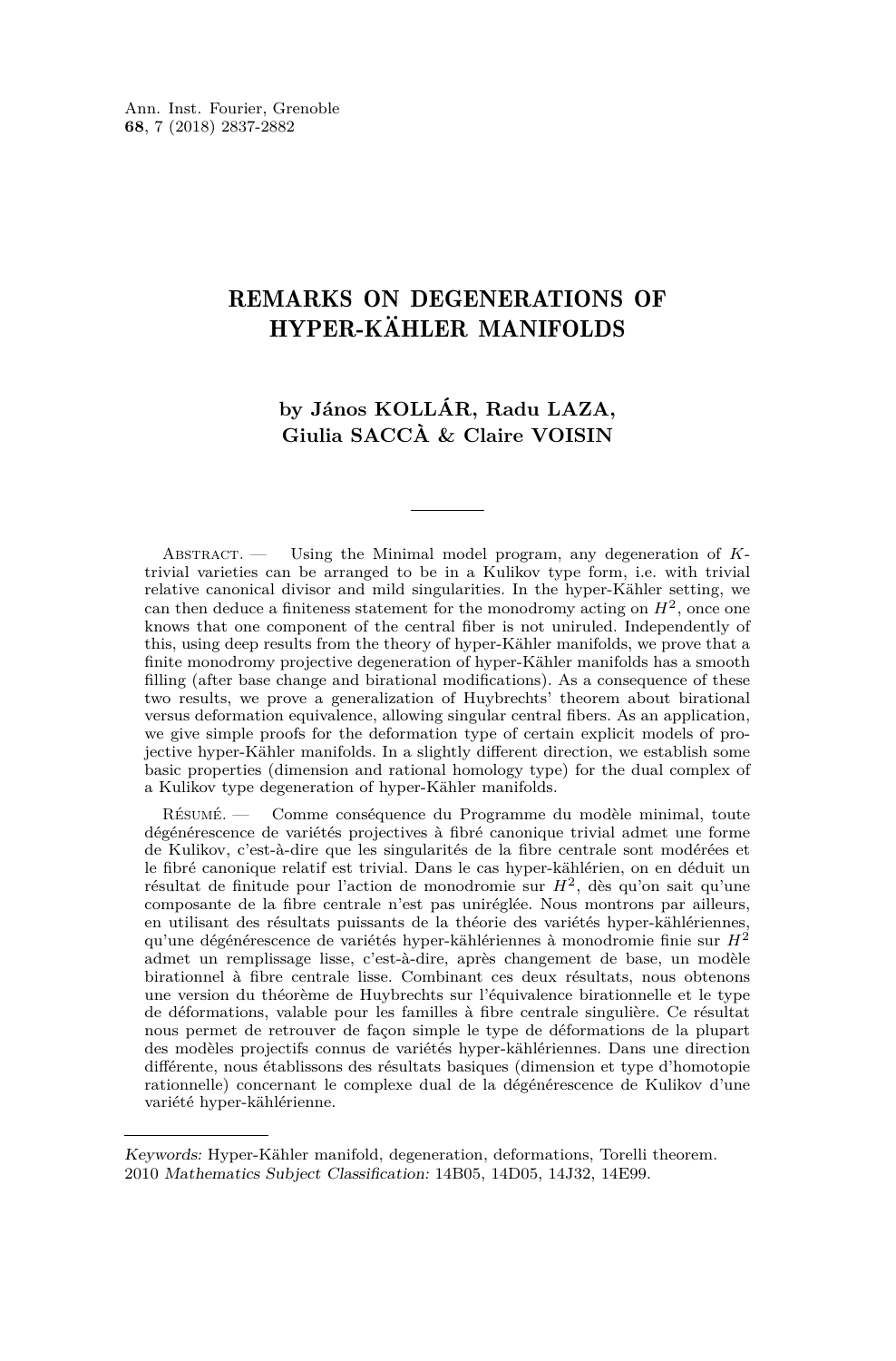#### **1. Introduction**

The starting point of this note was the study of deformation types of hyper-Kähler manifolds. By hyper-Kähler manifold we will mean a hyper-Kähler manifold which is also compact and irreducible. Recall the following fundamental result due to Huybrechts:

<span id="page-2-2"></span>THEOREM 1.1 (Huybrechts [\[32\]](#page-44-0)). — Let *X* and *X'* be two birationally equivalent projective hyper-Kähler manifolds. Then  $X$  and  $X'$  are deformation equivalent. (More precisely,  $X$  and  $X<sup>'</sup>$  have arbitrarily small deformations that are isomorphic to each other.)

Equivalently, if  $\mathcal{X} \to \Delta$  is a family of smooth hyper-Kähler manifolds with central fiber  $X_0$  bimeromorphic to a hyper-Kähler manifold  $X'_0$ , then the fibers  $X_t$  are deformation equivalent to  $X'_0$ . One of the results of our paper is a version of the last statement allowing a singular fiber  $X_0$ , at least if the fibers are projective. Specifically, the following holds:

<span id="page-2-0"></span>THEOREM 1.2. — Let  $\mathcal{X} \to \Delta$  be a projective morphism with  $X_t$  smooth hyper-Kähler for  $t \neq 0$ . Assume that at least one irreducible reduced (that is, multiplicity 1) component of the central fiber is birational to a smooth hyper-Kähler manifold  $X'_0$ . Then the smooth fibers  $X_t$  are deformation equivalent to  $X'_0$ .

Theorem [1.2](#page-2-0) is very useful in practice, as there are many examples of degenerating families of hyper-Kähler manifolds with the central fiber birational to a hyper-Kähler manifold. In fact, as explained below, this theorem significantly simplifies arguments given in [\[14,](#page-43-0) [50\]](#page-45-0), and other papers (see Section [6\)](#page-22-0) about the deformation type of certain explicit projective models of hyper-Kähler manifolds.

Theorem [1.2](#page-2-0) is a generalization of Huybrechts' theorem but the latter is in fact very much used in the proof. Namely, the proof of Theorem [1.2](#page-2-0) follows from Huybrechts' theorem using the following new result.

<span id="page-2-1"></span>THEOREM 1.3. — Let  $\mathcal{X} \to \Delta$  be a projective morphism with general fiber  $X_t$  a smooth hyper-Kähler manifold. Assume that at least one irreducible component of the central fiber  $X_0$  is not uniruled. Then after a finite base change  $S \to \Delta$ , the family  $\mathcal{X}_S := \mathcal{X} \times_{\Delta} S \to S$  is bimeromorphic over *S* to a family  $\pi' : \mathcal{X}' \to S$  that is smooth and proper over *S* with projective hyper-Kähler fibers.

Remark  $1.4.$  — The assumption on the central fiber is satisfied if the desingularization of one irreducible component  $V$  of  $X_0$  has a generically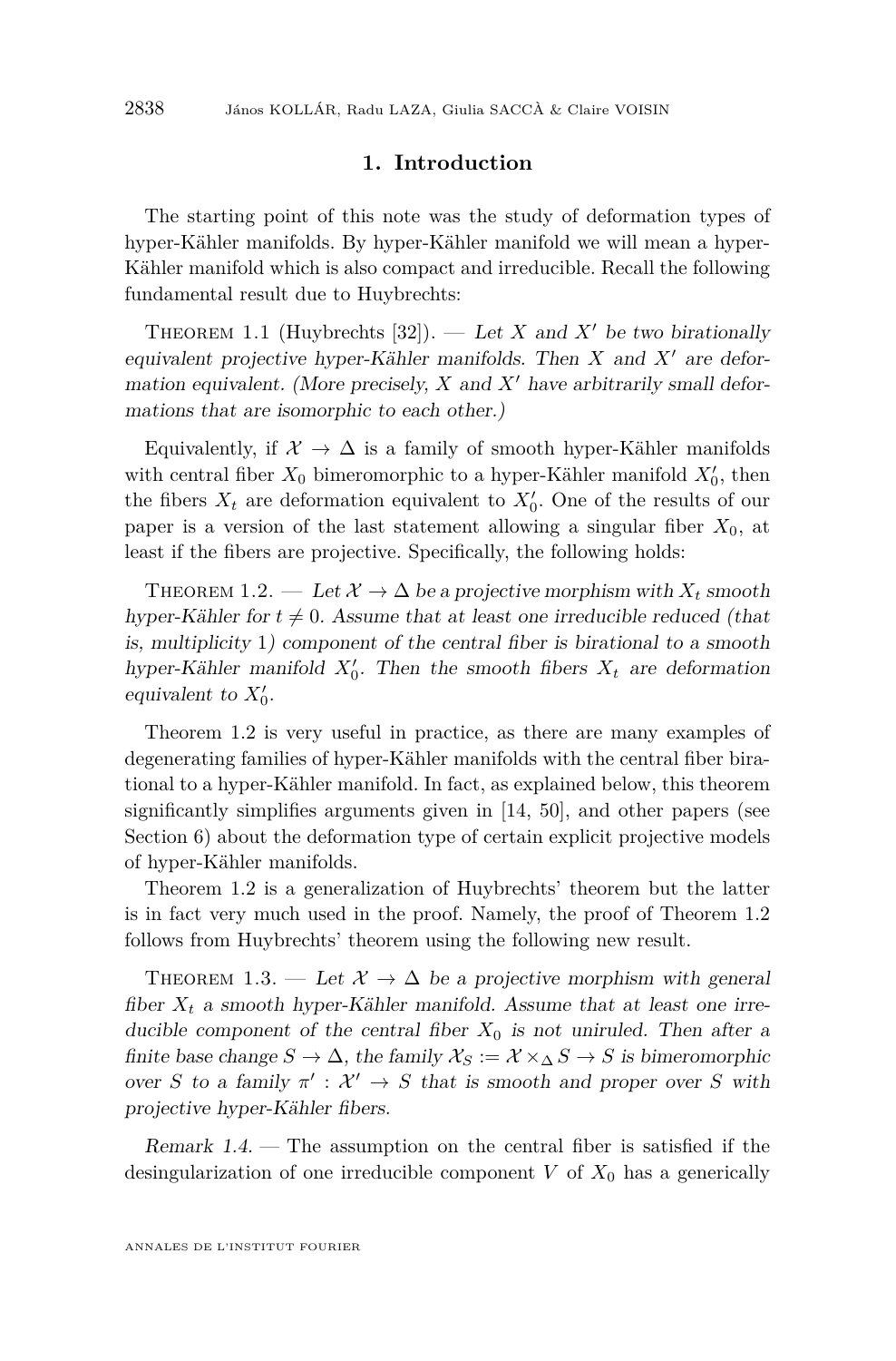nondegenerate holomorphic 2-form and this is the main situation where we will apply the theorem. Note that with this stronger assumption, Theorem [1.3](#page-2-1) was previously announced by Todorov [\[75\]](#page-46-0).

Remark 1.5. — In the assumptions of Theorem [1.3,](#page-2-1) we did not ask that the considered irreducible component *V* be reduced. This is because after base change and normalization, we can remove multiplicities, still having a component satisfying the main assumption, but now reduced. In this process, the considered component *V*, when it has multiplicity  $> 1$ , is replaced by a generically finite cover of *V* , hence it is not in general birational to *V* . This is why we need the multiplicity 1 assumption in Theorem [1.2,](#page-2-0) whose statement actually involves the birational model of  $X_0$ .

A first important step in the proof of Theorem [1.3](#page-2-1) is the following result:

<span id="page-3-1"></span>THEOREM 1.6. — Let  $\mathcal{X} \to \Delta$  be a projective morphism with general fiber  $X_t$  a smooth hyper-Kähler manifold. Assume that at least one irreducible component of the central fiber  $X_0$  is not uniruled. Then, the monodromy action on the degree 2 cohomology of the smooth fiber  $X_t$  is finite.

Once one has finiteness of the monodromy acting on  $H^2$ , Theorem [1.3](#page-2-1) is a consequence of the following variant of Theorem [1.3](#page-2-1) whose proof uses the surjectivity of the period map proved by Huybrechts and Verbitsky's Torelli theorem (see [\[78\]](#page-46-1), and also [\[33\]](#page-44-1)).

<span id="page-3-0"></span>THEOREM 1.7. — Let  $\mathcal{X} \to \Delta$  be a projective morphism with general fiber  $X_t$  a smooth hyper-Kähler manifold. Assume the monodromy acting on  $H^2(X_t, \mathbb{Q})$  is finite. Then after a finite base change  $S \to \Delta$ , the family  $\mathcal{X}_S := \mathcal{X} \times_{\Delta} S \to S$  is bimeromorphic over *S* to a family  $\pi' : \mathcal{X}' \to S$  which is smooth proper over *S* with projective hyper-Kähler fibers.

<span id="page-3-2"></span>Remark  $1.8$ . — Let us emphasize that this is a result specific to hyper-Kähler manifolds. There are examples of families of Calabi–Yau varieties for which the monodromy is finite, but not admitting a smooth filling after base change. The first example is due to Friedman [\[18\]](#page-43-1) who noticed that a generic degeneration to a quintic threefold with an *A*<sup>2</sup> singularity has finite order monodromy. Wang [\[81,](#page-46-2) §4] then checked that there is no smooth projective filling. Another example, this time for Calabi–Yau fourfolds, is that of a Lefschetz 1-nodal degeneration of a sextic hypersurface in  $\mathbb{P}^5$  which is treated in [\[79\]](#page-46-3). For this example, Morgan [\[56\]](#page-45-1) shows that the monodromy is finite in the group of isotopy classes of diffeomorphisms of the smooth fibers  $X_t$ , so that after finite base change, the family admits a  $\mathcal{C}^{\infty}$  filling.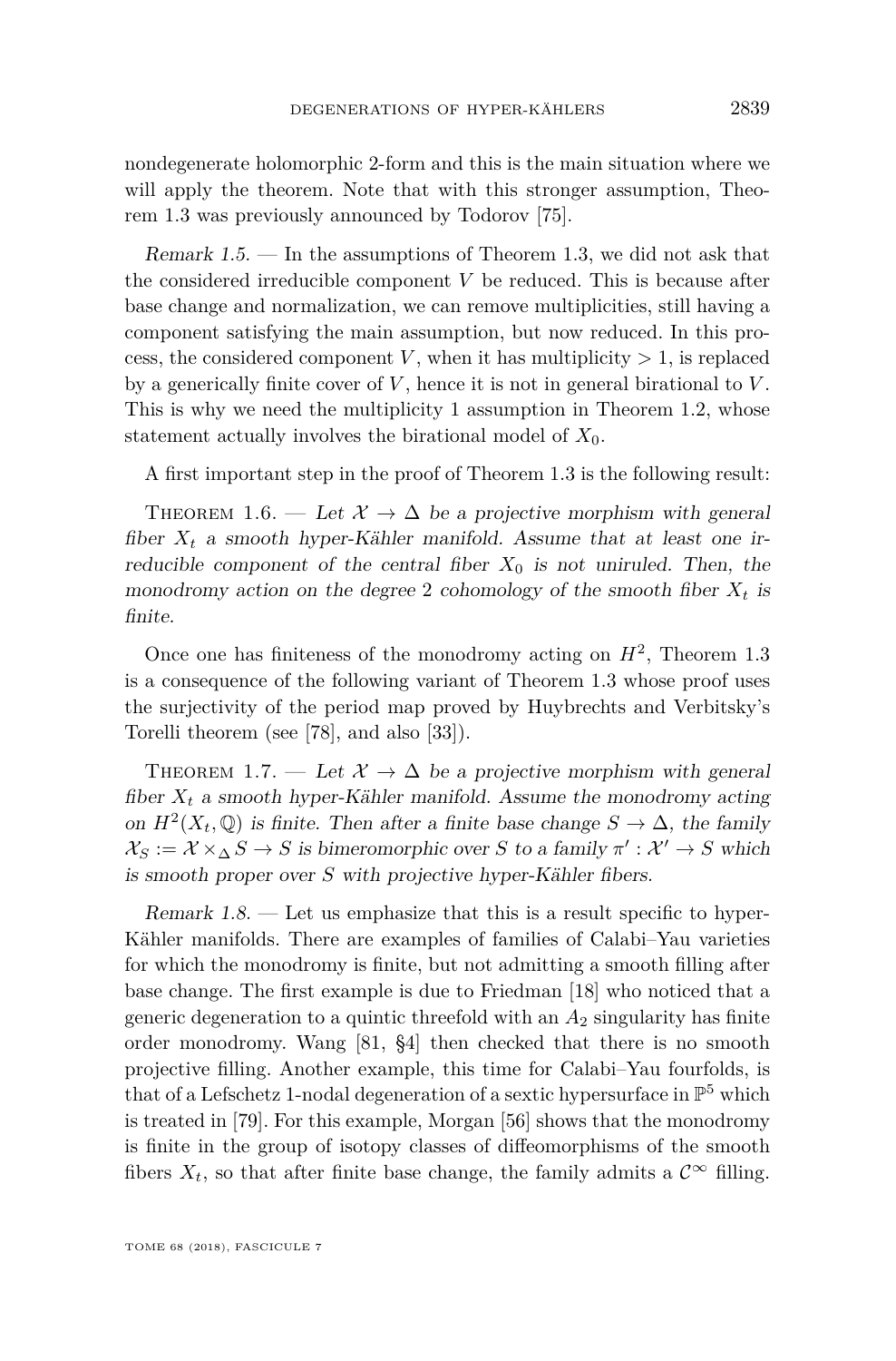It is proved in [\[79\]](#page-46-3) that the base-changed family does not admit a filling with a smooth Moishezon fiber for any base change.

Theorem [1.7](#page-3-0) tells us that under the same assumptions on  $\mathcal{X} \to \Delta$ , there is, after base change, a family  $\mathcal{X}' \to \Delta$  birationally equivalent to X over  $\Delta$ , with smooth central fiber. The monodromy action on the whole cohomology of the fiber  $X_t'$  is thus finite. With a little more work, we will prove in Section [4](#page-16-0) that the monodromy action on the whole cohomology of the original fiber  $X_t$  is also finite (see Corollary [4.2\)](#page-18-0). (Note that  $X_t$ and  $X_t'$  are isomorphic in codimension 1, but they typically differ in higher codimensions.)

Theorem [1.6](#page-3-1) rests on the application of the minimal model program (MMP) (see Section [2\)](#page-8-0) to understanding the degenerations of K-trivial varieties (such as Calabi–Yau or hyper-Kähler manifolds). For a long time it was understood that the MMP plays a central role in this enterprise. Namely, the model result here is the Kulikov–Persson–Pinkham (KPP) Theorem which says that a 1-parameter degeneration of *K*3 surfaces can be arranged to be a semistable family satisfying the additional condition that the relative canonical class is trivial. As an application of this result, one obtains control of the monodromy for the degenerations of *K*3 surfaces in terms of the central fiber and then a properness result for the period map. In higher dimensions, the analogue of the KPP theorem is that any 1-parameter degeneration of K-trivial varieties can be modified such that all the fibers have mild singularities and that the relative canonical class is trivial (this is nothing but a relative minimal model). More precisely, a higher dimensional analogue of the KPP theorem is given by Fujino [\[21\]](#page-43-2) and Lai [\[48\]](#page-45-2) (building on [\[7\]](#page-43-3)). We state a refinement of Fujino's result in Theorem [2.1,](#page-8-1) which provides some additional control on the behavior of the central fiber under the semistable reduction (needed to achieve mild singularities), followed by the minimal model program (needed to achieve *K*-triviality).

To complete the proof of Theorem [1.6,](#page-3-1) we use the fact that the singularities occurring in the MMP are mild from a cohomological point of view. This follows by combining the results of Kollár–Kovács [\[38\]](#page-44-2) and Steenbrink [\[73\]](#page-46-4), which give a vast generalization and deeper understanding of the results of Shah [\[70,](#page-46-5) [71\]](#page-46-6) on degenerations of *K*3 surfaces. These arguments apply to degenerations of any *K*-trivial varieties, but since the cohomologically mild condition refers only to the holomorphic part of the cohomology (i.e. the  $H^{k,0}$  pieces of the Hodge Structure), controlling the monodromy in terms of the central fiber is possible only for  $H^1$  and  $H^2$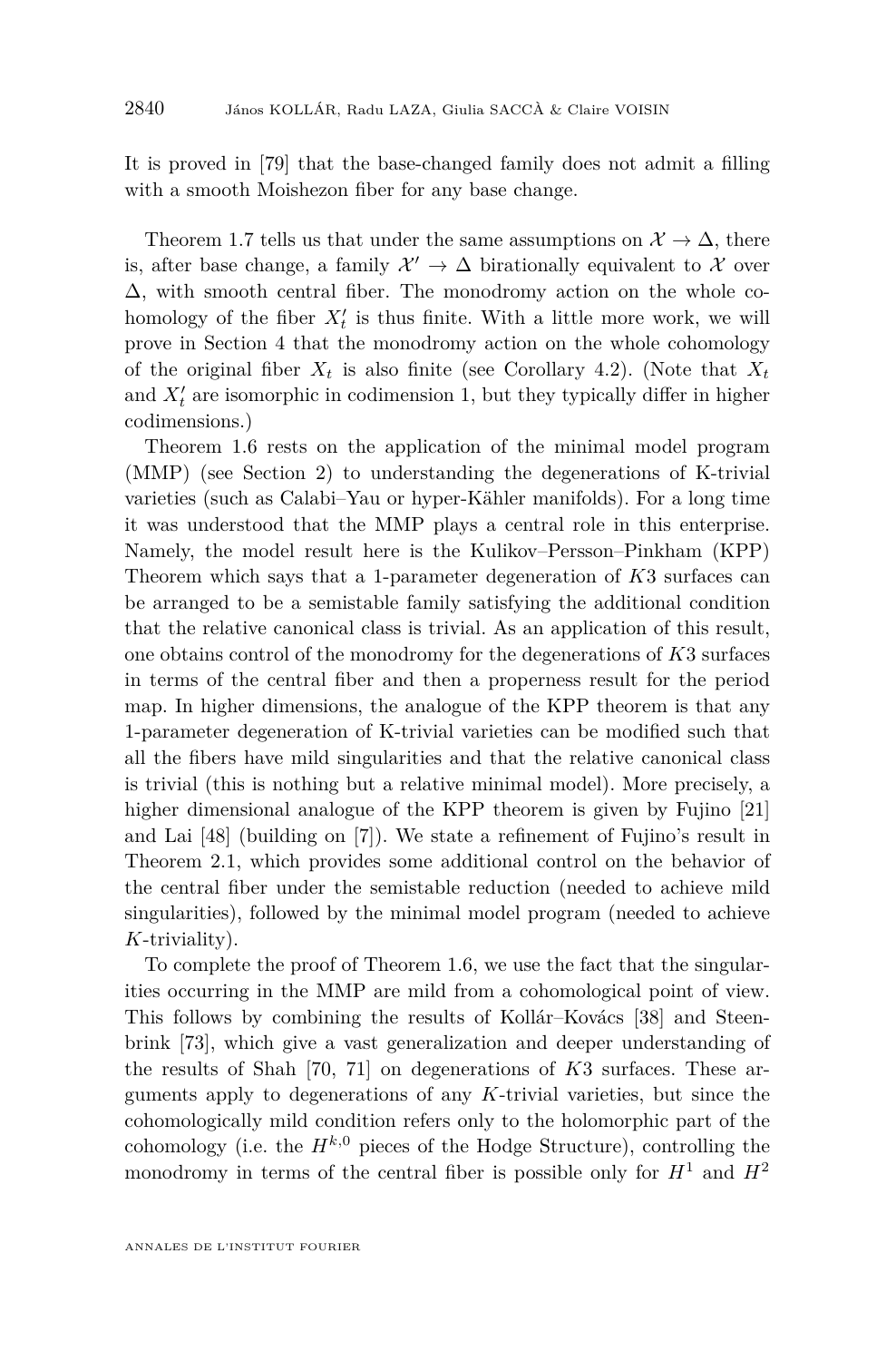(see Theorems [3.6](#page-14-0) and [1.6](#page-3-1) for the case of hyper-Kähler fibers). Since the degree 2 cohomology controls the geometry of hyper-Kähler manifolds, we obtain in Section [4](#page-16-0) the much stronger result (that can not follow from general MMP) that certain degenerations of hyper-Kähler manifolds have smooth fillings.

As explained above, the smooth filling of finite monodromy degenerations (Theorem [1.7\)](#page-3-0) is a result specific to hyper-Kähler manifolds. The proof given in Section [4](#page-16-0) depends on deep properties (Torelli and surjectivity) of the period map. In Section [5,](#page-19-0) we give a completely different proof of Theorems [1.3](#page-2-1) and [1.7,](#page-3-0) which again depends on specific results in the geometry of hyper-Kähler manifolds. Specifically, starting with a degeneration of hyper-Kähler manifolds  $\mathcal{X}/\Delta$  with a component of the central fiber not uniruled, by applying the MMP results of Section [2](#page-8-0) and ideas similar to those in Section [3,](#page-11-0) we conclude that the central fiber  $X_0$  can be assumed to have symplectic singularities in the sense of Beauville [\[5\]](#page-43-4). The rigidity results of Namikawa [\[62,](#page-45-3) [63\]](#page-45-4) then allow us to conclude that the degeneration can be modified to give a smooth family.

Theorem [1.2,](#page-2-0) and even its weaker version Theorem [1.7](#page-3-0) are very useful in practice and we will devote Section [6](#page-22-0) to describing a number of geometric examples. The most important one, which was the original motivation for this paper, is the case of the intermediate Jacobian fibration associated to a cubic fourfold. Specifically, we recall that in [\[50\]](#page-45-0) we have given, starting with a cubic fourfold *W*, a construction of a 10-dimensional hyper-Kähler manifold *X* compactifying the intermediate Jacobian fibration associated to the family of smooth hyperplane sections of *W*. We then proved, via delicate geometric arguments ([\[50,](#page-45-0) §6]), that when the cubic fourfold is Pfaffian, the so-constructed hyper-Kähler manifold specializes well and is birational to an O'Grady's 10-dimensional exceptional hyper-Kähler manifold (whose deformation class is referred to as OG10 in this paper). By Huybrechts' theorem [\[32,](#page-44-0) Thm. 4.6] (Theorem [1.1](#page-2-2) above), we concluded that our compactified intermediate Jacobian fibrations are deformation equivalent to OG10. While our arguments in [\[50\]](#page-45-0) establish the desired result, they are somewhat convoluted and obscure, as Pfaffian geometry is beautiful but sophisticated. As observed by O'Grady and Rapagnetta ([\[65\]](#page-45-5)) even before we started working on [\[50\]](#page-45-0), another degeneration linking in a more direct way the intermediate Jacobian fibration to OG10 varieties consists in specializing the intermediate Jacobian fibration in the case where *W* degenerates to the secant variety of the Veronese surface in  $\mathbb{P}^5$  (see Section [6.3\)](#page-25-0). There is however a serious obstruction to realize this program: starting with a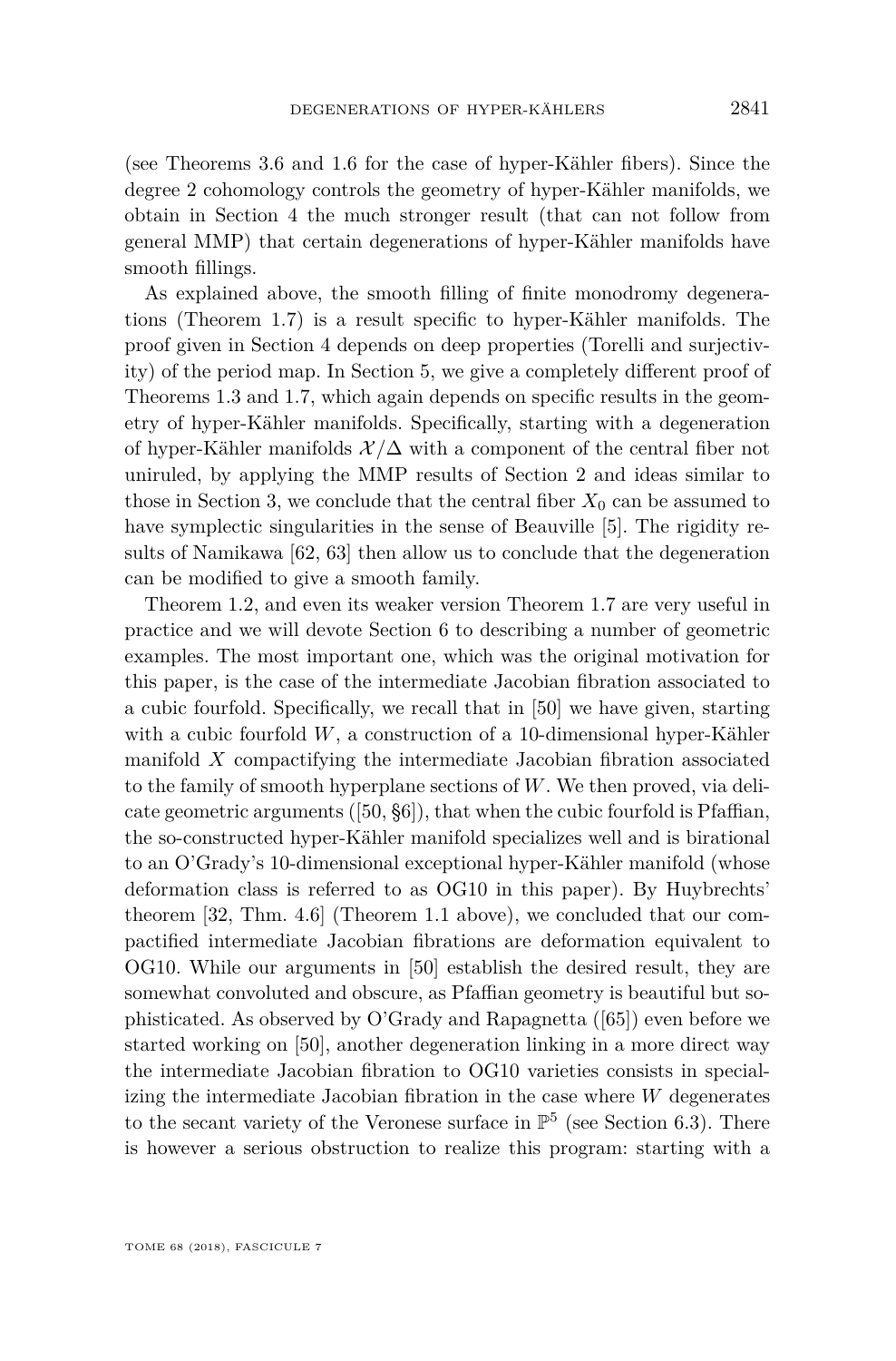well-understood or mild degeneration of cubic fourfolds W*/*∆, the corresponding degeneration of the associated family of hyper-Kähler manifolds  $\mathcal{X}/\Delta$  can be quite singular, and a priori hard to control. This is a common occurrence that can be already observed on the family of Fano varieties of lines of cubic fourfolds when the cubic acquires a node: mild degenerations of the cubic fourfold lead to families of associated hyper-Kähler manifolds  $\mathcal{X}/\Delta$  where both the central fiber  $X_0$  and the family  $\mathcal X$  are quite singular. So even if  $X_0$  is birational to a known hyper-Kähler manifold, due to the singularities, it is a priori difficult to conclude that the general fiber  $X_t$ is deformation equivalent to the given type. In [\[50\]](#page-45-0), we avoided this issue following Beauville and Donagi [\[6\]](#page-43-5) by specializing to general Pfaffian cubics (for which our construction has smooth specialization), while in [\[14\]](#page-43-0), where another similar example was studied, an explicit resolution of the associated degeneration of hyper-Kählers  $\mathcal{X}/\Delta$  was found. Theorem [1.2](#page-2-0) gives a uniform and simplified treatment of all these examples.

Remark  $1.9.$  — For the geometric applications we consider in this paper, checking finiteness of monodromy (see Theorem [1.7\)](#page-3-0) is quite easy and can be done directly, as we will explain case by case for completeness. This is due to the fact that we are considering (a family of) badly degenerating hyper-Kähler manifolds associated to (a family of) mildly degenerating Fano hypersurfaces, for which the finiteness of monodromy is clear.

In the final section, we make some remarks on the degenerations of hyper-Kähler manifolds with infinite monodromy. Let us start by recalling the notion of Type for a degeneration.

<span id="page-6-0"></span>DEFINITION 1.10. — Let  $\mathcal{X}^*/\Delta^*$  be a projective degeneration of hyper-Kähler manifolds (including the *K*3 case). Let  $\nu \in \{1, 2, 3\}$  be the nilpotency index for the associated monodromy operator *N* on  $H^2(X_t)$  (i.e.  $N = \log T_u$ , where  $T_u$  is the unipotent part of the monodromy  $T = T_s T_u$ ). We say that the degeneration is of Type I, II, or III respectively if  $\nu = 1, 2, 3$ respectively.

For degenerations of *K*3 surfaces, a well known result (Theorem [7.1\)](#page-29-0) gives a precise classification of the central fiber of the degeneration depending on Type. Theorem [1.7](#page-3-0) gives a strong generalization of the Type I case of this classification (i.e. finite monodromy implies the existence of smooth fillings). For the remaining Type II and III cases, we have weaker results, but which we believe to be of independent interest. Specifically, our focus is on the topology of the dual complex, a natural combinatorial gadget associated to semistable degenerations (or more generally dlt degenerations,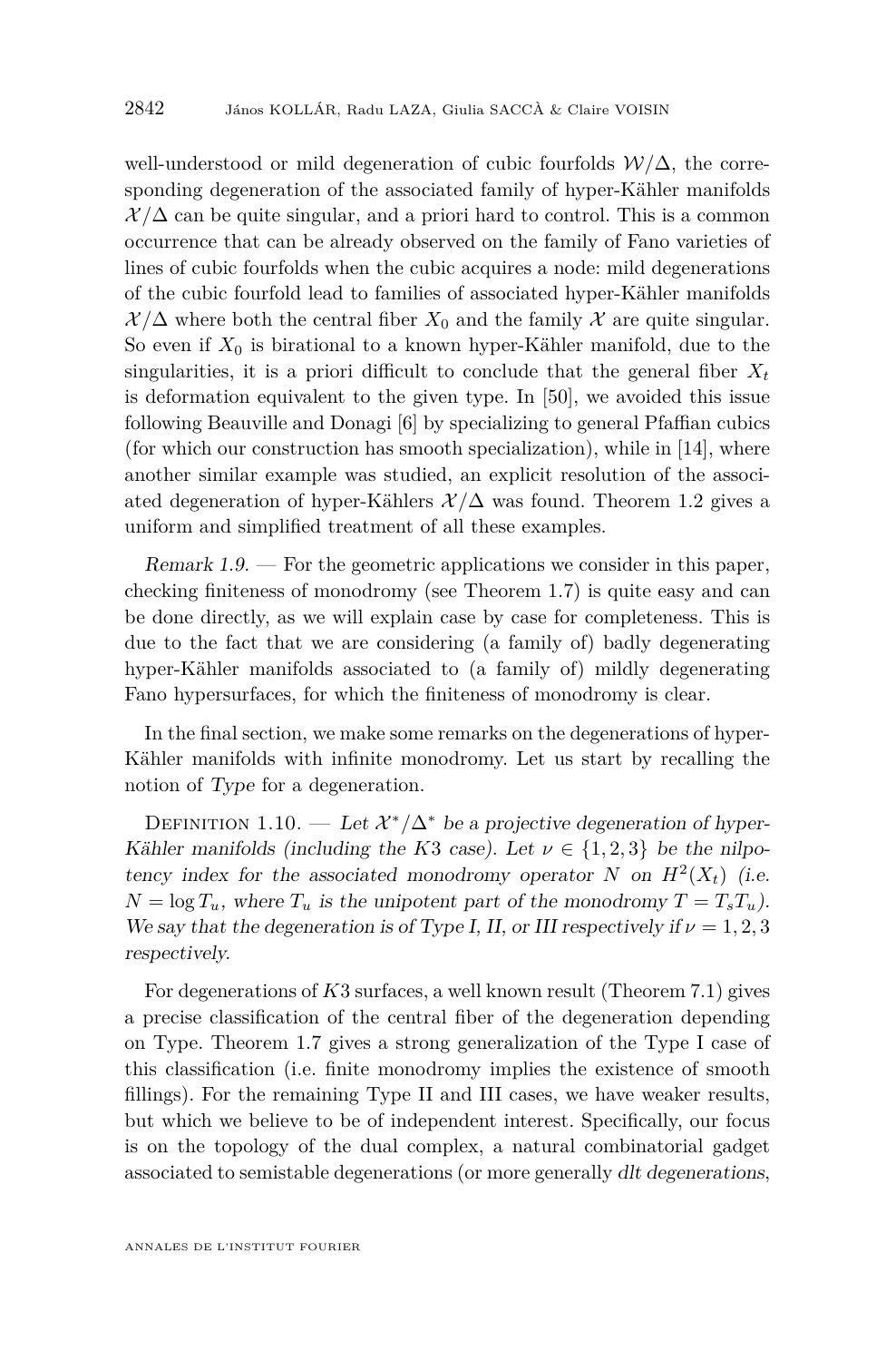by which we understand  $(X, X_t)$  is dlt for every  $t \in \Delta$ , where dlt (divisorial log terminal) is as in [\[39,](#page-44-3) Def. 2.7]; see also the appendix for a brief review).

<span id="page-7-0"></span>THEOREM 1.11. — Let  $\mathcal{X}/\Delta$  be a minimal dlt degeneration of 2*n*-dimensional hyper-Kähler manifolds. Let  $\Sigma$  denote the dual complex of the central fiber (and  $|\Sigma|$  its topological realization). Then

- (1) dim  $|\Sigma|$  is 0, *n*, or 2*n* iff the Type of the degeneration is I, II, or III respectively (i.e. dim  $|\Sigma| = (\nu - 1)n$ , where  $\nu \in \{1, 2, 3\}$  is the nilpotency index of the log monodromy *N*).
- (2) If the degeneration is of Type III, then  $|\Sigma|$  is a simply connected closed pseudo-manifold, which is a rational homology  $\mathbb{CP}^n$ .

A few comments are in order here. First, this is clearly a (weak) generalization of Kulikov's theorem which states that for *K*3 surfaces, |Σ| is either a point, an interval, or *S* <sup>2</sup> depending on the Type of the degeneration. Secondly, we note that under the assumption of minimal dlt degeneration, the dual complex is a well defined topological space (cf. [\[17,](#page-43-6) [59,](#page-45-6) [64\]](#page-45-7)). There is a significant interest in the study of the dual complex  $|\Sigma|$  in connection with the SYZ conjecture in mirror symmetry, especially in the context of the work of Kontsevich–Soibelman [\[43,](#page-44-4) [44\]](#page-45-8). In the strict Calabi–Yau case, it is expected that for maximal unipotent (MUM) degenerations  $|\Sigma|$  is homeomorphic to the sphere  $S<sup>n</sup>$  (in any case, it is always a simply connected rational homology  $S<sup>n</sup>$ ). The case  $n = 2$  follows from Kulikov's Theorem, and the cases  $n = 3$  and (assuming simple normal crossings)  $n = 4$  were confirmed recently by Kollár–Xu [\[42\]](#page-44-5). Theorem [1.11](#page-7-0) follows by arguments similar to the Calabi–Yau case (esp. [\[42,](#page-44-5) [64\]](#page-45-7)) and a result of Verbitsky [\[77\]](#page-46-7), which identifies the cohomology subalgebra generated by  $H^2$  for a hyper-Kähler manifold. We also note that the occurrence of  $\mathbb{CP}^n$  in Theorem [1.11](#page-7-0) (see Theorem [7.13](#page-35-0) for a more general statement) is in line with the predictions of mirror symmetry. Namely, in the case of hyper-Kähler manifolds, the base of the Lagrangian fibration occurring in SYZ can be (conjecturally) identified with the base of an algebraic Lagrangian fibration, and thus expected to be  $\mathbb{CP}^n$  (see pages [2869–2870](#page-33-0) for a discussion).

We close by noting that in passing (in our study of dual complexes for hyper-Kähler degenerations) we partially confirm a Conjecture of Nagai [\[60\]](#page-45-9) on the monodromy action on higher cohomology groups of hyper-Kähler manifolds (see Theorem [7.5](#page-30-0) for a precise statement). Nagai has previously verified the conjecture for degenerations coming from Hilbert schemes of *K*3 surfaces or generalized Kummer varieties.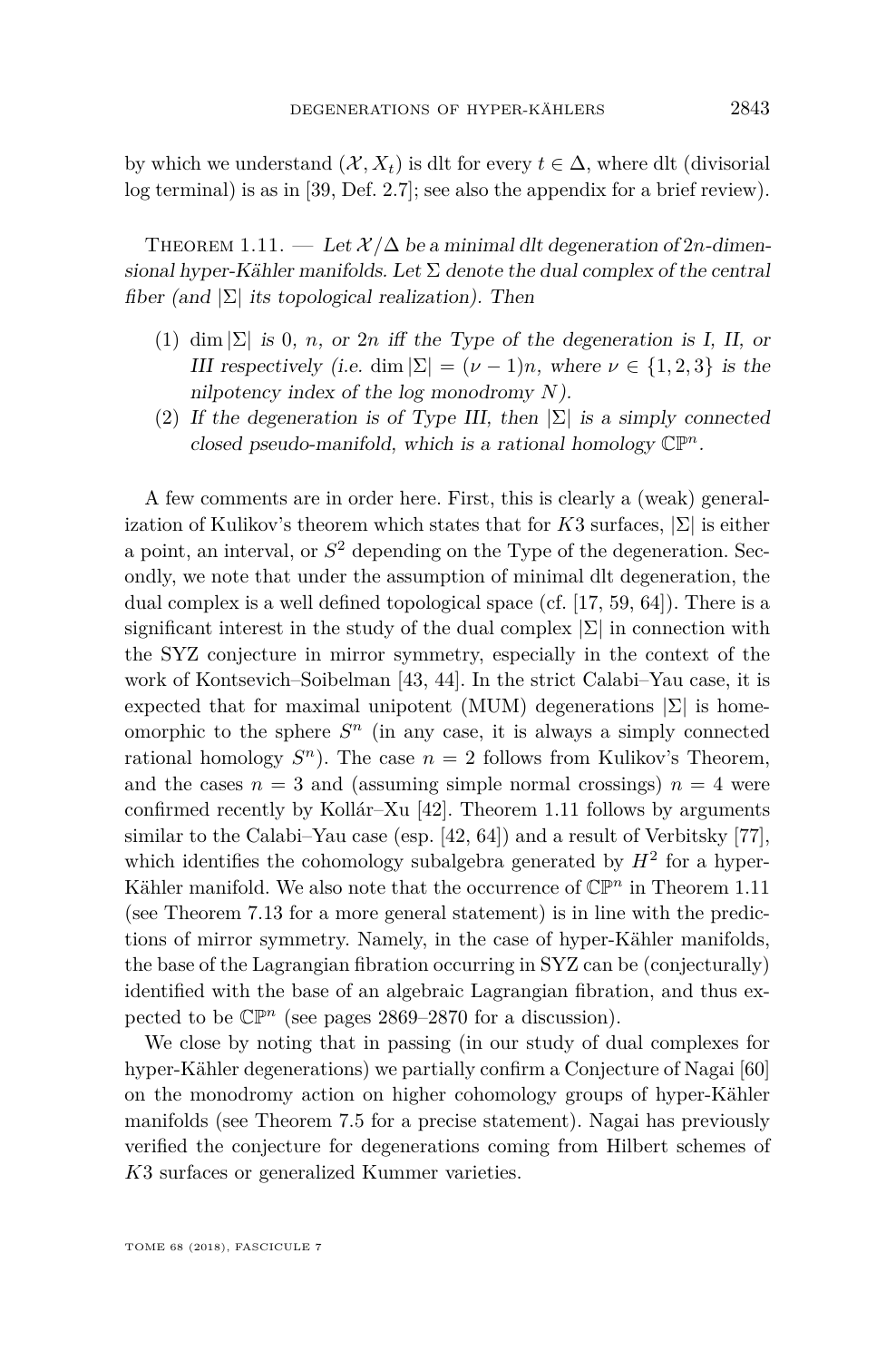**Acknowledgements.** This project has started as a follow-up to [\[50\]](#page-45-0). While preparing this manuscript, we have benefited from discussions with several people. We are particularly grateful to V. Alexeev, R. Friedman, K. Hulek, D. Huybrechts, J. Nicaise, and K. O'Grady for some specific comments related to parts of our paper.

The first author (JK) was partially supported by NSF grant DMS-1362960. He also acknowledges the support of Collège de France and FSMP that facilitated the meeting of the other co-authors and the work on this project. The second author (RL) was partially supported by NSF grants DMS-1254812 and DMS-1361143. He is also grateful to ENS and Olivier Debarre for hosting him during his sabbatical year, and to Simons Foundation and FSMP for fellowship support. The third author (GS) also would like to thank Collège de France for hospitality.

#### <span id="page-8-0"></span>**2. Relative minimal models for degenerations of** *K***-trivial varieties (aka Kulikov models)**

The Kulikov–Persson–Pinkham Theorem ([\[46,](#page-45-10) [67\]](#page-46-8)) states that any degeneration of *K*3 surfaces can be modified (after base change and birational transformations) to be semistable with trivial canonical bundle. In higher dimensions, the Minimal Model Program (MMP) guarantees for degenerations of *K*-trivial varieties the existence of a minimal dlt model  $\mathcal{X}/\Delta$  (i.e.  $K_{\mathcal{X}} \equiv 0$ , and  $(\mathcal{X}, X_t)$  is dlt for any  $t \in \Delta$ ; see Definition [A.1](#page-40-0) for dlt). The statement needed in this paper is due to Fujino [\[21,](#page-43-2) Thm. I]. The following is a version of Fujino's theorem with a focus on the relationship between the central fiber of the original degeneration and the central fiber in the resulting minimal dlt model (in particular we note that any non-uniruled component will survive in the resulting minimal dlt model):

<span id="page-8-1"></span>THEOREM 2.1. — Let  $f: X \to C$  be a projective morphism to a smooth, projective curve *C*. Assume that

- (i) the generic fiber  $X_q$  is irreducible and birational to a *K*-trivial variety with canonical singularities and
- (ii) every fiber  $X_c$  has at least one irreducible component  $X_c^*$  that is not uniruled.

Then there is a finite, possibly ramified, cover  $\pi : B \to C$  and a projective morphism  $f': Y \to B$  with the following properties:

(0) *Y* is birational to  $B \times_C X$  (and the birational map commutes with the projections to *B*),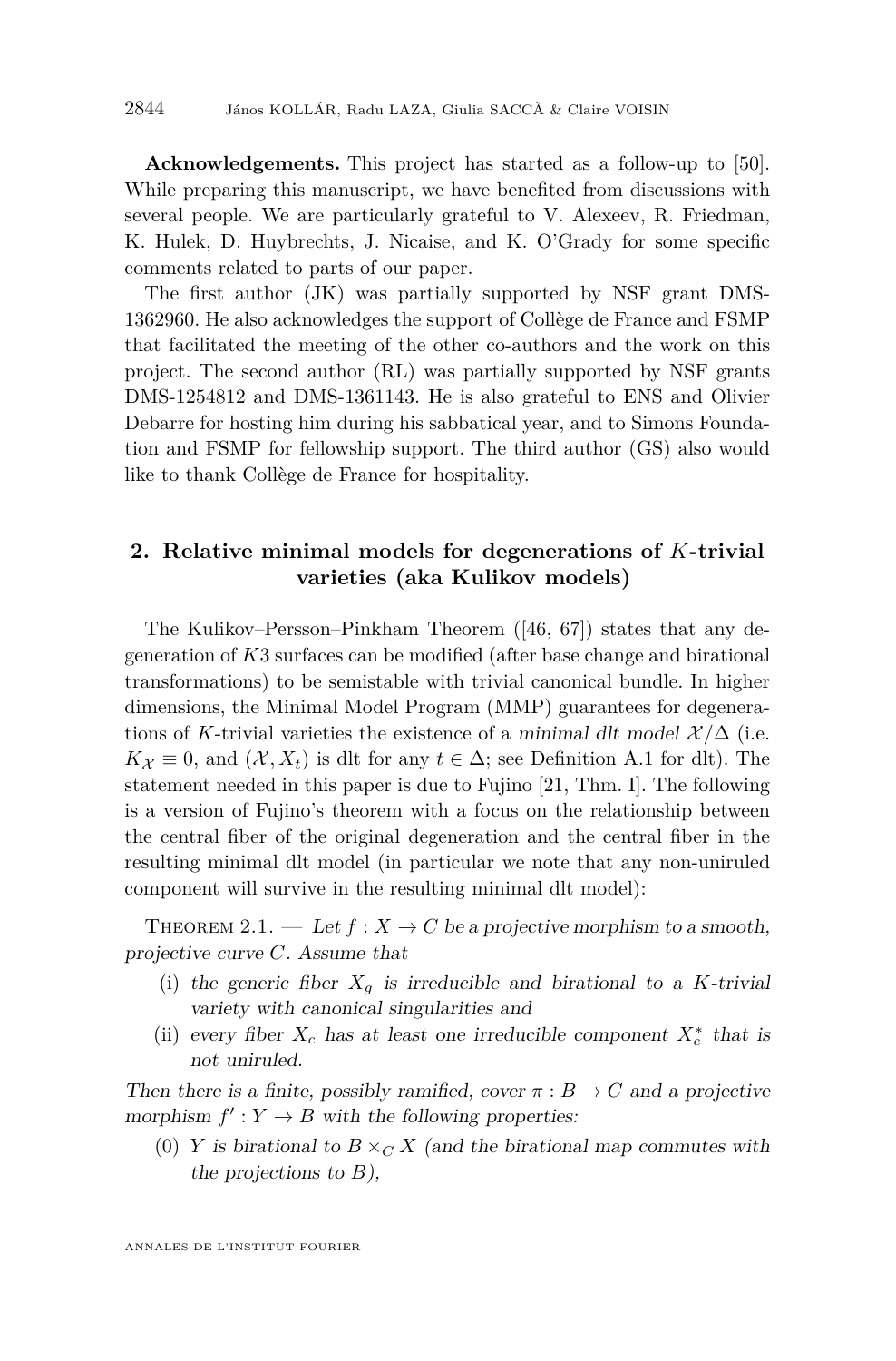- (1) the generic fiber  $Y_g$  is a *K*-trivial variety with terminal singularities,
- (2) every fiber  $Y_b$  is a K-trivial variety with canonical singularities, and
- (3) if  $X_c^*$  has multiplicity 1 in  $X_c$  then  $Y_b$  is birational to  $X_c^*$  for  $b \in$  $\pi^{-1}(c).$

Remark  $2.2$ .  $-$  As a simple consequence of this theorem, we see that there can be at most one non-uniruled component for the central fiber of a degeneration of *K*-trivial manifolds.

Proof of Theorem  $2.1.$  — By the semistable reduction theorem, there is a finite ramified cover  $\pi : B \to C$  such that  $f_B : B \times_C X \to B$  is birational to a projective morphism  $q: Z \to B$  whose fibers are either smooth or reduced simple normal crossing divisors. Moreover, for  $b \in \pi^{-1}(c)$  the fiber  $Z_b$  has at least one irreducible component  $Z_b^*$  that admits a generically finite, dominant morphism  $\rho_b: Z_b^* \to X_c^*$ . The degree of  $\rho_b$  divides the multiplicity of  $X_c^*$  in  $X_c$ . Thus if the multiplicity is 1 then  $\rho_b$  is birational.

By assumption the generic fiber is birational to a variety with canonical singularities and semiample canonical class. (This is called a good minimal model; in our case some multiple of the canonical class is actually trivial.) Thus by [\[48,](#page-45-2) Thm.4.4] (see also [\[21\]](#page-43-2)) the minimal model program for *q* :  $Z \rightarrow B$  terminates with a model  $f' : Y \rightarrow B$  such that *Y* has terminal singularities and  $K_Y$  is  $f'$ -nef.

A general fiber of  $f'$  has terminal singularities and nef canonical class and it is also birational to a K-trivial variety. Thus general fibers of  $f'$ are K-trivial varieties by [\[35\]](#page-44-6) (see Corollary [2.6](#page-11-1) for a precise statement). Therefore the canonical class  $K_{Y/B}$  is numerically equivalent to a linear combination of irreducible components of fibers. A linear combination of irreducible components of fibers is nef iff it is numerically trivial (hence a linear combination of fibers). Thus  $K_{Y/B}$  is numerically  $f'$ -trivial.

The key point is to show that the fibers of  $f': Y \to B$  are irreducible with canonical singularities. In order to do this, pick  $b \in B$ . By assumption  $(Z, Z_b)$  is a simple normal crossing (hence dlt) pair and  $Z_b$  is numerically *q*-trivial. Thus every step of the  $K_Z$ -minimal model program for  $q: Z \to B$ is also a step of the  $(K_Z + Z_b)$ -minimal model program for  $q: Z \to B$ . Thus  $(Y, Y_b)$  is dlt (cf. [\[37,](#page-44-7) 1.23]), in particular, every irreducible component of  $Y_b$ is normal (cf. [\[20,](#page-43-7) §3.9] or [\[37,](#page-44-7) 4.16]). The exceptional divisors contracted by a minimal model program are uniruled by [\[36,](#page-44-8) 5-1-8]. Thus  $Z_b^*$  is not contracted and so it is birational to an irreducible component  $Y_b^* \subset Y_b$ which is therefore not uniruled. Write  $Y_b = Y_b^* + Y_b^{\circ}$  The adjunction formula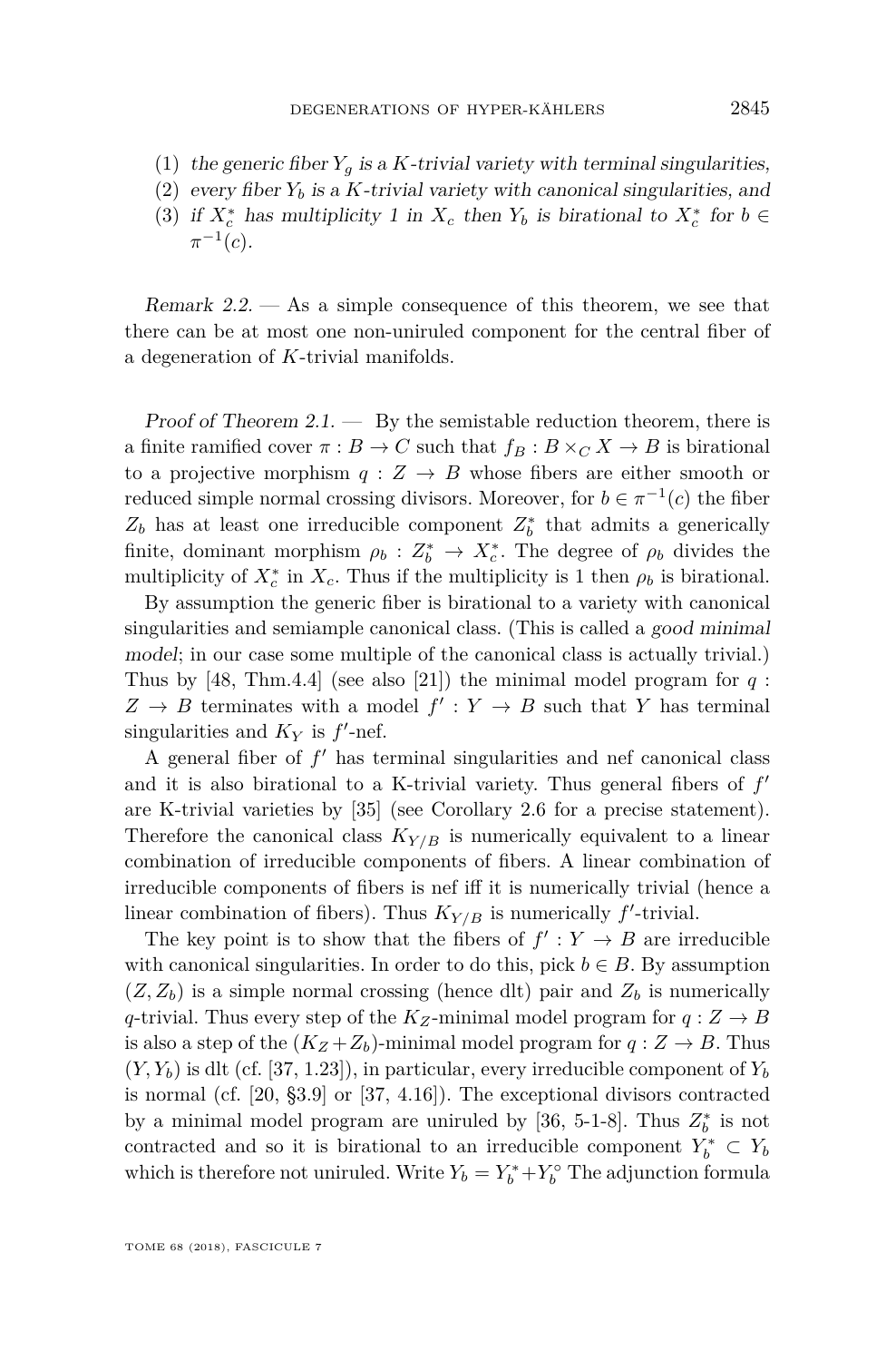$(cf. [37, §4.1])$  $(cf. [37, §4.1])$  $(cf. [37, §4.1])$  now gives that

$$
K_{Y_b^*} \sim (K_{Y/B} + Y_b^*)|_{Y_b^*} \sim (K_{Y/B} - Y_b^{\circ})|_{Y_b^*} \sim -Y_b^{\circ}|_{Y_b^*}.
$$

(Note that in general we could have an extra term coming from singularities of *Y* along a divisor of  $Y_b^*$  but since  $(Y, Y_b)$  is dlt and  $Y_b$  is Cartier, this does not happen, cf. [\[37,](#page-44-7) 4.5.5].) If  $Y_b^{\circ} \neq 0$  then  $-K_{Y_b^*}$  is effective and nonzero, hence  $Y_b^*$  is uniruled by [\[55\]](#page-45-11); a contradiction. Thus  $Y_b = Y_b^*$  is irreducible. By the easy direction of the adjuction theorem (cf. [\[37,](#page-44-7) 4.8]) it has only klt singularities and numerically trivial canonical class.

Let  $\tau_b$  :  $Y_b^c \to Y_b$  be the canonical modification of  $Y_b$  (cf. [\[37,](#page-44-7) 1.31]). If  $\tau_b$  contracts at least 1 divisor then  $K_{Y_b^c} \sim \tau_b^* K_{Y_b} - E$  where *E* is a positive linear combination of the  $\tau_b$ -exceptional divisors. As before, we get that  $-K_{Y_b^c}$  is effective and nonzero, hence  $Y_b^c$  is uniruled by [\[55\]](#page-45-11); a contradiction.

Thus  $\tau_b$  is an isomorphism in codimension 1 and so  $K_{Y_b^c} \sim \tau_b^* K_{Y_b}$ . Since  $K_{Y_b^c}$  is  $\tau_b$ -ample, this implies that  $\tau_b$  is an isomorphism. Hence  $Y_b$  has canonical singularities, as claimed.

<span id="page-10-0"></span>Remark 2.3. — In general, the above construction gives a model  $Y \rightarrow$ *B* whose general fibers are only birational to the corresponding fibers of  $X \rightarrow C$ . We can modify the construction in order to leave the general fibers unchanged. Assume first that general fibers of *f* are smooth K-trivial manifolds over an open subset  $C^0 \subset C$ . (This is the only case that we use in this note.) We can then choose  $B \times_C X \to Z$  to be an isomorphism over  $\pi^{-1}(C^0)$  and the minimal model program is then also an isomorphism over  $\pi^{-1}(C^0)$ . Thus we get  $f': Y \to B$  that is isomorphic to  $f_B: B \times_C X \to B$ over  $\pi^{-1}(C^0)$ .

In general, assume that the generic fiber of *f* is a K-trivial variety with Q-factorial terminal singularities. Let  $C^0 \subset C$  be an open subset such that  $f^{-1}(C^0)$  has Q-factorial terminal singularities. Let  $D_P := X \setminus f^{-1}(C^0)$ , with reduced structure. First construct a dlt modification (cf. [\[37,](#page-44-7) 1.34]) of  $(X, D_P)$  to get  $(X', D'_P) \to C$  and then pick any  $\pi : B \to C$  such that, for every  $c \in P$ , the multiplicities of all irreducible components of  $X_c'$  divide the ramification index of  $\pi$  over *c*. After base-change and normalization we get a model  $q: Z \to B$  such that  $(Z, Z_b)$  is locally a quotient of a dlt pair for every  $b \in B$ . (See [\[17,](#page-43-6) §5] for the precise definition of such qdlt pairs and their relevant properties.) The rest of the proof now works as before to yield  $f': Y \to B$  that is isomorphic to  $f_B: B \times_C X \to B$  over  $\pi^{-1}(C^0)$ .

<span id="page-10-1"></span>Remark 2.4. — In the above proof it is essential that *C* be an algebraic curve. However, one can use [\[41\]](#page-44-9) to extend the theorem to the cases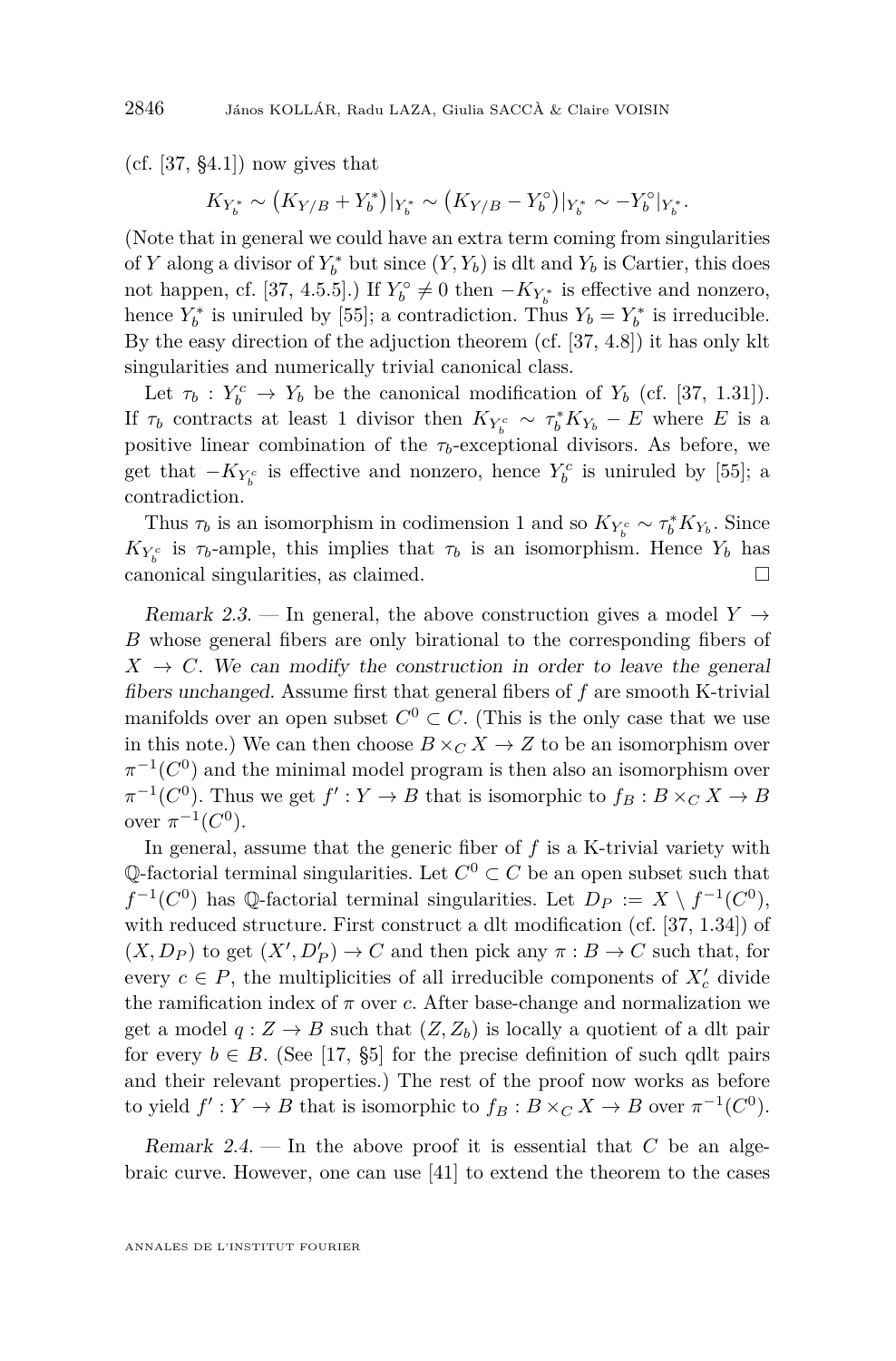when *C* is either a smooth Riemann surface or a Noetherian, excellent, 1-dimensional, regular scheme over a field of characteristic 0. However, even when *C* is a smooth Riemann surface, we still need to assume that  $f: X \to C$  is at least locally projective, though this is unlikely to be necessary.

The following results are contained in [\[35\]](#page-44-6), but not explicitly stated there. For completeness, we state what has been used in the proof of the Theorem [2.1](#page-8-1) above.

LEMMA 2.5. — Let  $X_i$  (for  $i = 1, 2$ ) be projective varieties with canonical singularities and nef canonical classes. Let  $p_i: Y \to X_i$  be birational morphisms. Then  $p_1^* K_{X_1} \sim_{\mathbb{Q}} p_2^* K_{X_2}$ . (That is, the birational map  $X_1 \longrightarrow X_2$  is crepant in the terminology of [\[37,](#page-44-7) 2.23]).

Proof. — We may assume that *Y* is normal and projective. Thus  $K_Y \sim$  $p_i^* K_{X_i} + E_i$  where  $E_i$  is  $p_i$ -exceptional and effective since  $X_i$  has canonical singularities. Thus  $E_1 - E_2 \sim_{\mathbb{Q}} p_2^* K_{X_2} - p_1^* K_{X_1}$  is  $p_1$ -nef and  $-(p_1)_*(E_1 E_2$ ) =  $(p_1)_*(E_2)$  is effective. Thus  $-(E_1 - E_2)$  is effective by [\[40,](#page-44-10) 3.39]. Reversing the roles of  $p_1, p_2$  gives that  $-(E_2 - E_1)$  is effective, hence  $E_1 = E_2.$ 

<span id="page-11-1"></span>COROLLARY 2.6. — Let  $X_i$  be birationally equivalent projective varieties with canonical singularities. Assume that  $K_{X_1} \sim_{\mathbb{Q}} 0$  and  $K_{X_2}$  is nef. Then  $K_{X_2} \sim_{\mathbb{Q}} 0$ .

#### <span id="page-11-0"></span>**3. Cohomologically mild degenerations and Proof of Theorem [1.6](#page-3-1)**

We first give an elementary proof of Theorem [1.6.](#page-3-1)

Proof of Theorem [1.6.](#page-3-1) — Let  $\mathcal{X} \to \Delta$  be as in Theorem [1.6,](#page-3-1) with hyper-Kähler fibers of dimension 2*n*. According to Theorem [2.1,](#page-8-1) completed by Remarks [2.3](#page-10-0) and [2.4,](#page-10-1) we can find (after a finite base change) a model  $\pi': \mathcal{X}' \to \Delta$  isomorphic to  $\mathcal{X} \to \Delta$  over  $\Delta^*$  and such that the fiber  $X'_0$  has canonical singularities. The morphism  $\pi'$  is projective and we can choose a relative embedding  $\mathcal{X}' \subset \Delta \times \mathbb{P}^N$ . Let  $H \subset \mathbb{P}^N$  be a general linear subspace of codimension  $2n - 2$ . Then  $S_0 := H \cap X'_0$  is a surface with canonical singularities and for  $t \neq 0$ ,  $S_t := H \cap X_t$  is smooth (after shrinking  $\Delta$  if necessary). The family  $S/\Delta := \mathcal{X}' \cap (\Delta \times H)$  is thus a family of surfaces with smooth general fiber and central fiber with canonical singularities, hence the monodromy acting on  $H^2(S_t, \mathbb{Z}), t \neq 0$  is finite. Indeed, a family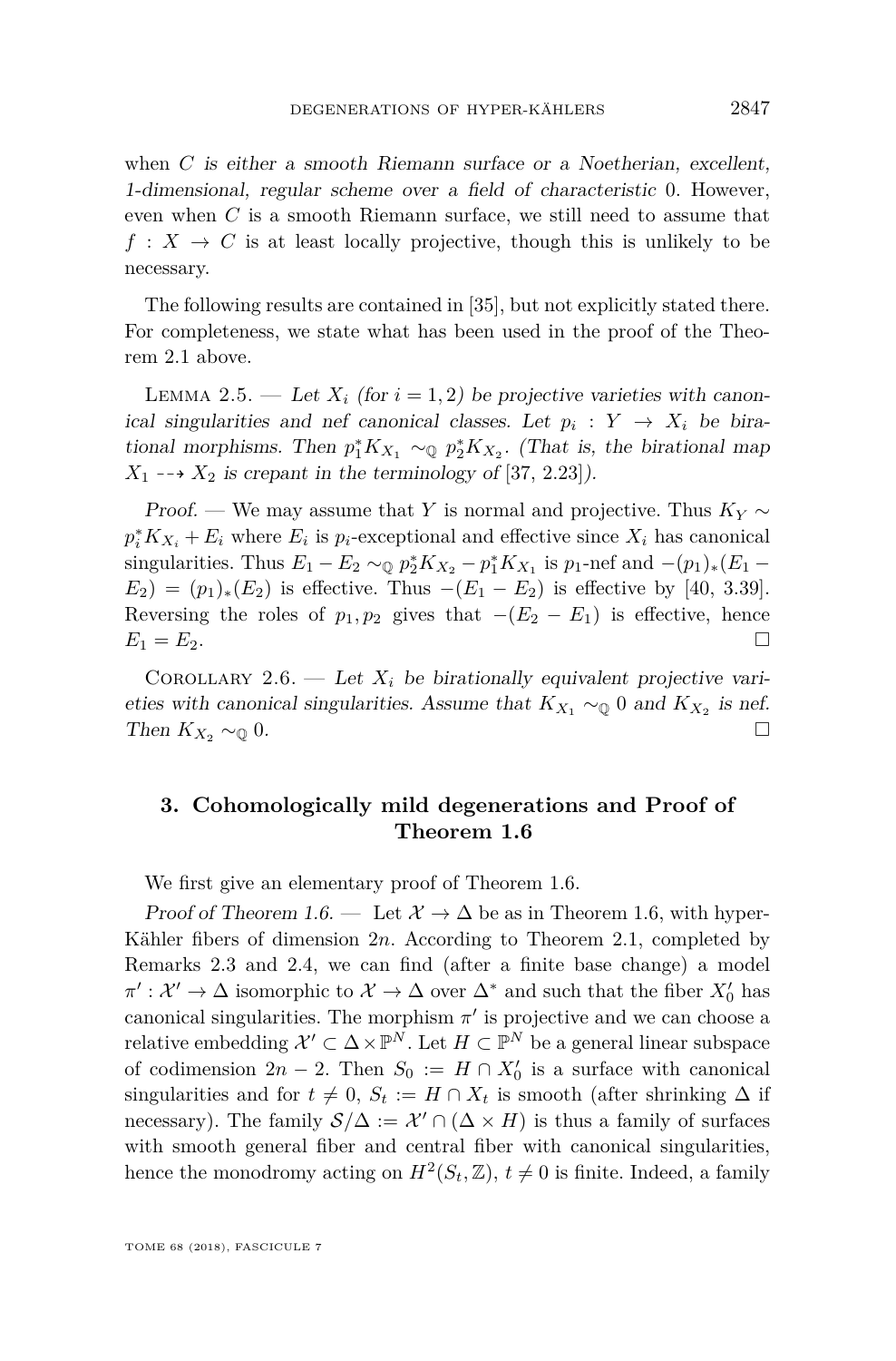of surfaces over the disk with central fiber having canonical (or du Val) singularies, can be simultaneously resolved after a finite base change. On the other hand, for  $t \neq 0$ , the restriction map

$$
H^2(X_t, \mathbb{Z}) \to H^2(S_t, \mathbb{Z})
$$

is injective by hard Lefschetz, and commutes with the monodromy action. It follows that the monodromy acting on  $H^2(X_t, \mathbb{Z}), t \neq 0$ , is also finite.  $\Box$ 

Remark  $3.1$ .  $-$  The same argument shows that in a projective degeneration  $\mathcal{X} \to \Delta$  with smooth general fiber and special fiber  $X_0$  satisfying codim(Sing  $X_0$ )  $\geq k$ , the monodromy acting on  $H^l(X_t, \mathbb{Z})$  is trivial for  $l < k$ . For  $k = 2$ , we can also observe that we only use the assumption that the central fiber is smooth in codimension one and du Val in codimension 2.

We are now going to discuss the result above from the viewpoint of Hodge theory and differential forms (similar arguments will be used again in Sections [5](#page-19-0) and [7](#page-28-0) below). The standard tool for studying 1-parameter degenerations  $\mathcal{X}/\Delta$  of Kähler manifolds is the Clemens–Schmid exact sequence ([\[11\]](#page-43-8)). Specifically, this establishes a tight connection between the mixed Hodge structure (MHS) of the central fiber and the limit mixed Hodge Structure (LMHS), which depends only on the smooth family (and not on the central fiber filling). As an application of this, under certain assumptions, one can determine the index of nilpotency for the monodromy  $N = \log T$  for a degeneration purely in terms of the central fiber  $X_0$  (e.g. as an application of Kulikov–Persson–Pinkham Theorem and Clemens– Schmid exact sequence, one obtains the properness of the period map for *K*3 surfaces). The big disadvantage of the Clemens–Schmid sequence is that it assumes that  $\mathcal{X}/\Delta$  is a semistable family, which is difficult to achieve in practice. For surfaces, Mumford and Shah [\[70\]](#page-46-5) proved that one can allow *X*<sup>0</sup> to have mild singularities (called "insignificant limit singularities", which in modern terms is the same as Gorenstein semi-log-canonical (slc) singularities in dimension 2) and still get a tight connection between the MHS on  $X_0$  and the LMHS. Shah's method was based on constructing explicit semistable models for this type of singularities and reducing to Clemens– Schmid. Steenbrink noticed however that the true reason behind the close relationship between the MHS on the central fiber and the LMHS is the fact that Shah's insignificant singularities are du Bois. Specifically, we recall: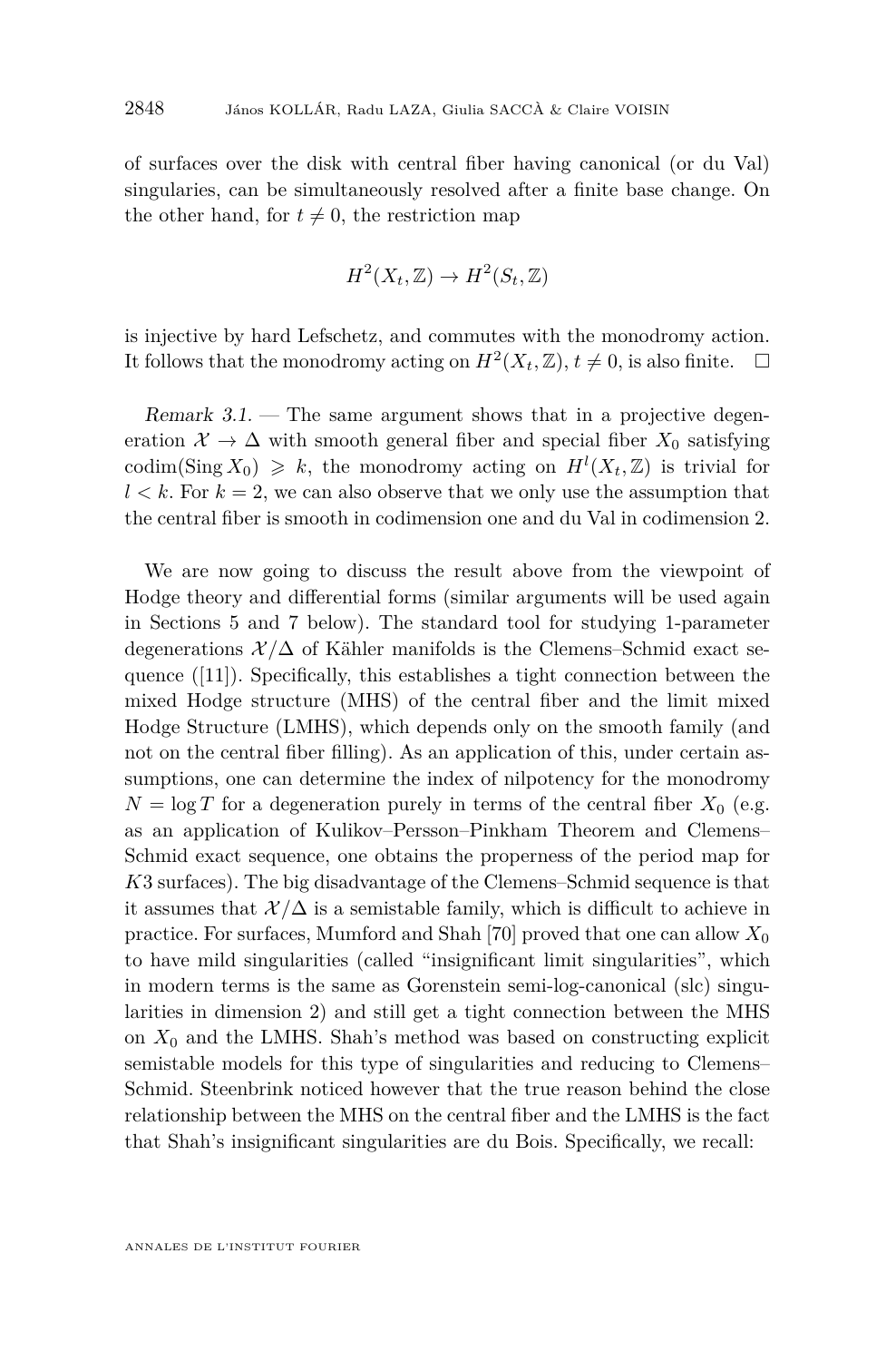<span id="page-13-3"></span>DEFINITION 3.2 (Steenbrink [\[73\]](#page-46-4)). — We say  $X_0$  has cohomologically insignificant singularities, if for any 1-parameter smoothing  $\mathcal{X}/\Delta$ , the natural specialization map

$$
\mathrm{sp}_k: H^k(X_0) \to H^k_{\mathrm{lim}}
$$

is an isomorphism on  $I^{p,q}$ -pieces (where  $I^{p,q}$  denotes the Deligne's components of the MHS) with  $p \cdot q = 0$ .

<span id="page-13-1"></span>THEOREM 3.3 (Steenbrink [\[73\]](#page-46-4)). — If  $X_0$  has du Bois singularities, then *X*<sup>0</sup> has cohomologically insignificant singularities.

In other words, the original Shah [\[70\]](#page-46-5) theorem said that if  $X_0$  has insignificant limit singularities (equivalently Gorenstein slc in dimension 2) then  $X_0$  has cohomologically insignificant singularities. While Steenbrink noticed that the correct chain of implications is actually:

insignificant limitsingularities ⇒ du Bois singularities

⇒ cohomologically insignificantsingularities*.*

Three decades later, coming from a different motivation, Kollár–Kovács [\[38\]](#page-44-2) (building on previous work by Kovács [\[45\]](#page-45-12) and others) have given a vast generalization of Shah's result:

<span id="page-13-0"></span>Theorem 3.4 (Kollár–Kovács [\[37,](#page-44-7) 6.32], [\[38\]](#page-44-2)). — Let *X*<sup>0</sup> be a variety with slc singularities. Then  $X_0$  has du Bois singularities.

We immediately get the following consequence which will be improved later on:

<span id="page-13-2"></span>COROLLARY 3.5. — Let  $f : \mathcal{X} \to \Delta$  be a projective morphism. Assume that the generic fiber  $X_t$  is a smooth hyper-Kähler manifold and that the special fiber  $X_0$  has canonical singularities and  $H^{2,0}(X_0) \neq 0$ . Then the monodromy acting on  $H^2(X_t)$ ,  $t \neq 0$ , is finite.

Proof. — By Theorem [3.4,](#page-13-0) the central fiber  $X_0$ , having canonical singularities (in fact, log canonical suffices), is du Bois. By Theorem [3.3,](#page-13-1) it follows that any degeneration is cohomologically insignificant, i.e. the natural specialization map  $H^2(X_0) \to H^2_{\text{lim}}$  is an isomorphism on the  $I^{p,q}$ pieces with  $p.q = 0$ . The assumption is that  $I^{2,0}(H^2(X_0)) \neq 0$ . Since  $\dim I_{\text{lim}}^{2,0} + \dim I_{\text{lim}}^{1,0} + \dim I_{\text{lim}}^{0,0} = h^{2,0}(X_t) = 1$ , the only possibility is that  $H^2(X_0)$  and  $H^2_{\text{lim}}$  are both pure and agree on the  $(2,0)$  and  $(0,2)$  parts. In other words,  $H_{\text{lim}}^{2,0}$  and its complex conjugate are contained in the monodromy invariant part  $H_{\text{inv}}^2$  of  $H_{\text{lim}}^2$ . The Hodge structure on  $H_{\text{inv}}^2$  is pure with  $h^{2,0} = 1$  and the restriction to  $H_{\text{inv}}^2$  of the monodromy invariant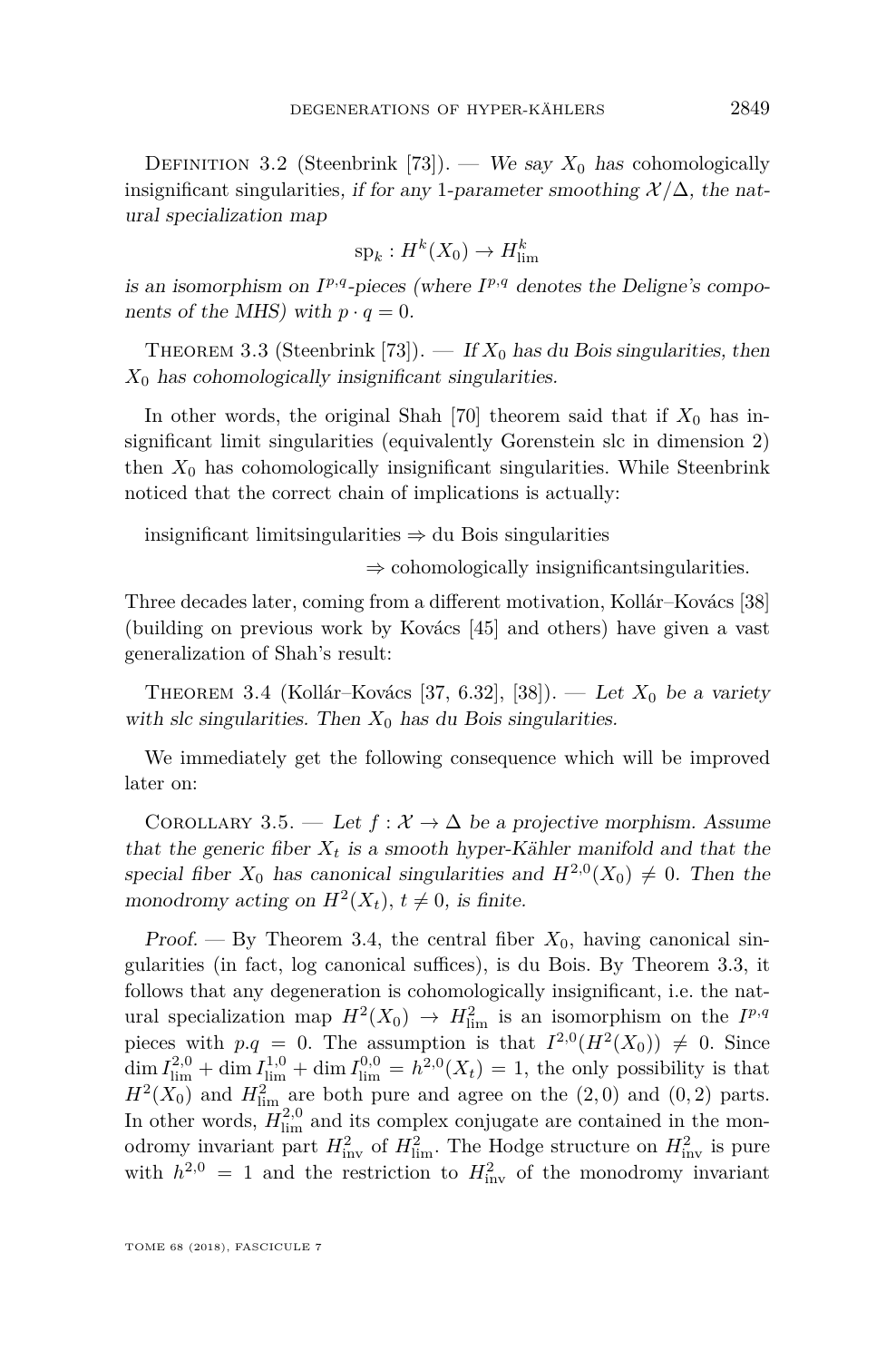pairing determined by the class *l* of a relatively ample line bundle is nondegenerate. By the Hodge index theorem,  $M_{\mathbb{Z}} = (H_{\text{inv}}^2)^{\perp} \cap H_{\text{lim},\mathbb{Z}}^2 \subset H_{\text{lim},\mathbb{Q}}^2$ is a negative definite lattice. In particular,  $O(M_{\mathbb{Z}})$  is a finite group and, as the monodromy action on  $H_{\text{lim}}^2$  factors up to a finite group through  $O(M_{\mathbb{Z}})$ , it is finite.  $\Box$ 

To strengthen the previous corollary, we consider the situation coming from the KSBA theory of compactifications of moduli. Namely, we are interested in degenerations (flat and proper)  $\mathcal{X}/\Delta$  which have the property that  $K_{\mathcal{X}}$  is Q-Gorenstein and the central fiber (is reduced and) has slc singularities. We call such  $\mathcal{X}/\Delta$  a KSBA degeneration. If we assume additionally that  $K_{\mathcal{X}}$  is relatively nef, we call it a minimal KSBA degeneration. The total space of such a degeneration will have canonical singularities, and if needed, one can apply a terminalization, and obtain the so called minimal dlt model.

<span id="page-14-0"></span>THEOREM 3.6. — Let  $\mathcal{X}/\Delta$  be a projective degeneration of hyper-Kähler manifolds. Assume that  $\mathcal{X}/\Delta$  is a minimal KSBA degeneration (i.e.  $K_{\mathcal{X}} \equiv 0$  and  $X_0$  is slc). Then the following are equivalent:

- <span id="page-14-3"></span>(1) The monodromy action on  $H^2(X_t)$  is finite.
- <span id="page-14-1"></span>(2) The special fiber  $X_0$  has klt singularities (or equivalently, since Gorenstein degeneration, canonical singularities).
- <span id="page-14-2"></span>(3) The special fiber  $X_0$  is irreducible and not uniruled (which in turn is equivalent to  $X_0$  having a component that is not uniruled).

<span id="page-14-5"></span>Remark 3.7. — The assumptions of *K*-triviality and minimality are clearly essential: a degeneration of curves to compact type has finite monodromy, but slc central fiber. Similarly, the blow-up of a family of elliptic curves gives a counterexample if we remove the minimality assumption.

In the proof of Theorem [3.6,](#page-14-0) as well as in Sections [5](#page-19-0) and [7,](#page-28-0) we will use the following result of Verbitsky.

<span id="page-14-4"></span>THEOREM 3.8 (Verbitsky [\[9\]](#page-43-9), [\[77,](#page-46-7) Thm. 1.5]). — Let *X* be a hyper-Kähler manifold of dimension  $2n$ . For every  $k = 1, \ldots, n$ , the natural morphism

$$
\operatorname{Sym}^k H^2(X) \to H^{2k}(X)
$$

is injective.

Proof of Theorem  $3.6$  — The equivalence between [\(2\)](#page-14-1) and [\(3\)](#page-14-2) is due to Fujino [\[21,](#page-43-2) Thm. II] (depending heavily on [\[55\]](#page-45-11)); see also the proof of Theorem [2.1.](#page-8-1)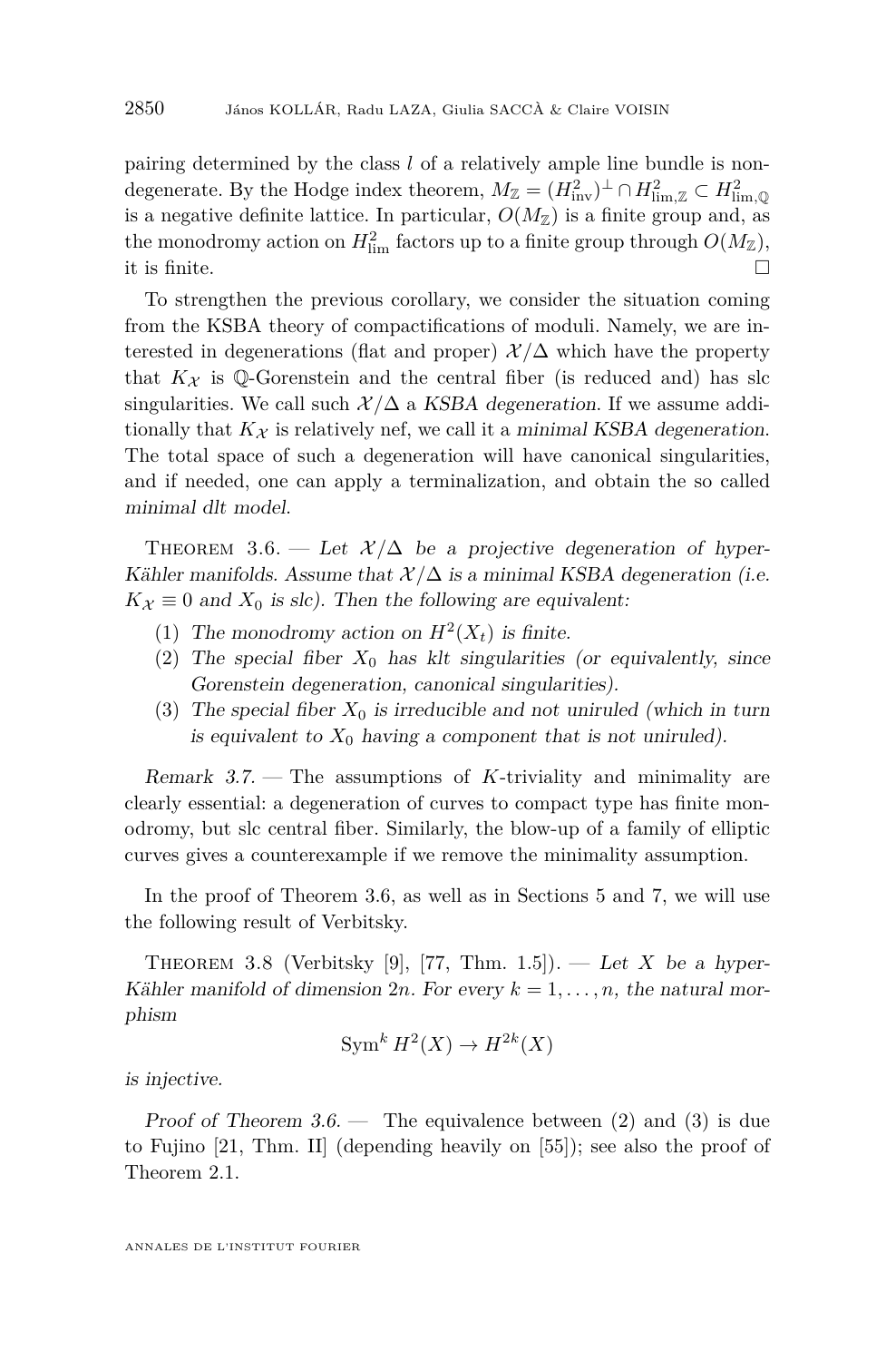The implication  $(2) \implies (1)$  $(2) \implies (1)$  $(2) \implies (1)$  is similar to Corollary [3.5.](#page-13-2) Namely, a variety  $X_0$  with klt singularities has a pure Hodge structure on  $H^1(X_0)$  and  $H<sup>2</sup>(X<sub>0</sub>)$ . This follows from the extension of holomorphic forms on such varieties (see [\[22\]](#page-43-10)), and it is worked out in Schwald [\[69\]](#page-46-9). Since, klt varieties are du Bois, it follows that the limit MHS in degree 2 is pure. As before, this is equivalent to the monodromy being finite.

To conclude the proof, it remains to see that if the monodromy is finite, the central fiber  $X_0$  has to be klt. This follows from arguments given in Kollár–Xu [\[42,](#page-44-5) §4] and Halle–Nicaise [\[30,](#page-44-11) §3.3, esp. Thm. 3.3.3]. For completeness, we sketch the proof. Assume thus that  $X_0$  is not klt. After possibly changing to a minimal dlt model, we see that  $X_0$  has several irreducible components (since  $X_0$  is not klt), and that each of the components of  $X_0$ are log Calabi–Yau varieties  $(V, D)$  with  $D \not\equiv 0$ . Since *D* is an effective anticanonical divisor, we conclude that *V* is uniruled. On the other hand, by adjunction, we see that  $D$  is a  $K$ -trivial variety. We have two possibilities: either  $D$  has canonical singularities, or  $D$  is strictly log canonical. (For example, for a degenerations of *K*3 surfaces, the connected components of *D* are either elliptic curves or cycles of rational curves. Furthermore, in the latter case, each irreducible component is rational with 2 marked points, and thus log Calabi–Yau.) Consider first the case that *D* has canonical singularities. For simplicity, we will further assume that *D* is connected and thus irreducible. (In general, *D* has at most two disconnected components [\[42,](#page-44-5) §32, §16], and the situation can be handled by similar arguments.) Under these assumptions, there are two things to notice. First, *V* has canonical singularities and it is uniruled, and thus there is no top holomorphic form on it, giving  $I^{2n,0}(H^{2n}(V)) = 0$ . On the other hand, *D* has canonical singularities, and it is *K*-trivial. Thus,  $I^{2n-1,0}(H^{2n-1}(D)) \neq 0$ . Now the cohomology of  $X_0$  is computed by a Mayer–Vietoris spectral sequence from the cohomology of the components *V* and of the intersection strata *D* (under our assumptions, there are only codimension 1 strata). In is immediate to see that  $I^{2n,0}(H^{2n}(X_0)) = 0$  and  $I^{2n-1,0}(H^{2n}(X_0)) \neq 0$  (as in Corollary [3.5,](#page-13-2) it holds  $\sum \dim I^{p,0}(H^{2n}(X_0)) = 1$ ). Using again slc ⇒ du Bois ⇒ cohomologically insignificant, we conclude  $I^{2n,0}(H_{\text{lim}}^{2n}) = I^{2n,0}(H^{2n}(X_0)) = 0.$ Using Verbitsky's Theorem [3.8,](#page-14-4) it follows that the Hodge structure on  $H_{\text{lim}}^2$ is not pure (if  $H_{\text{lim}}^2$  were pure, then  $I^{2,0}H_{\text{lim}}^2 \neq 0$ , which in turn would give  $I^{2n,0}H_{\text{lim}}^{2n} \neq 0$ , a contradiction). This means that the monodromy action on  $H<sup>2</sup>(X<sub>t</sub>)$  is not finite, concluding the proof (under our assumptions on *D*).

The argument above carries through in the general case. The key point is that only the top dimensional components *V* of (the natural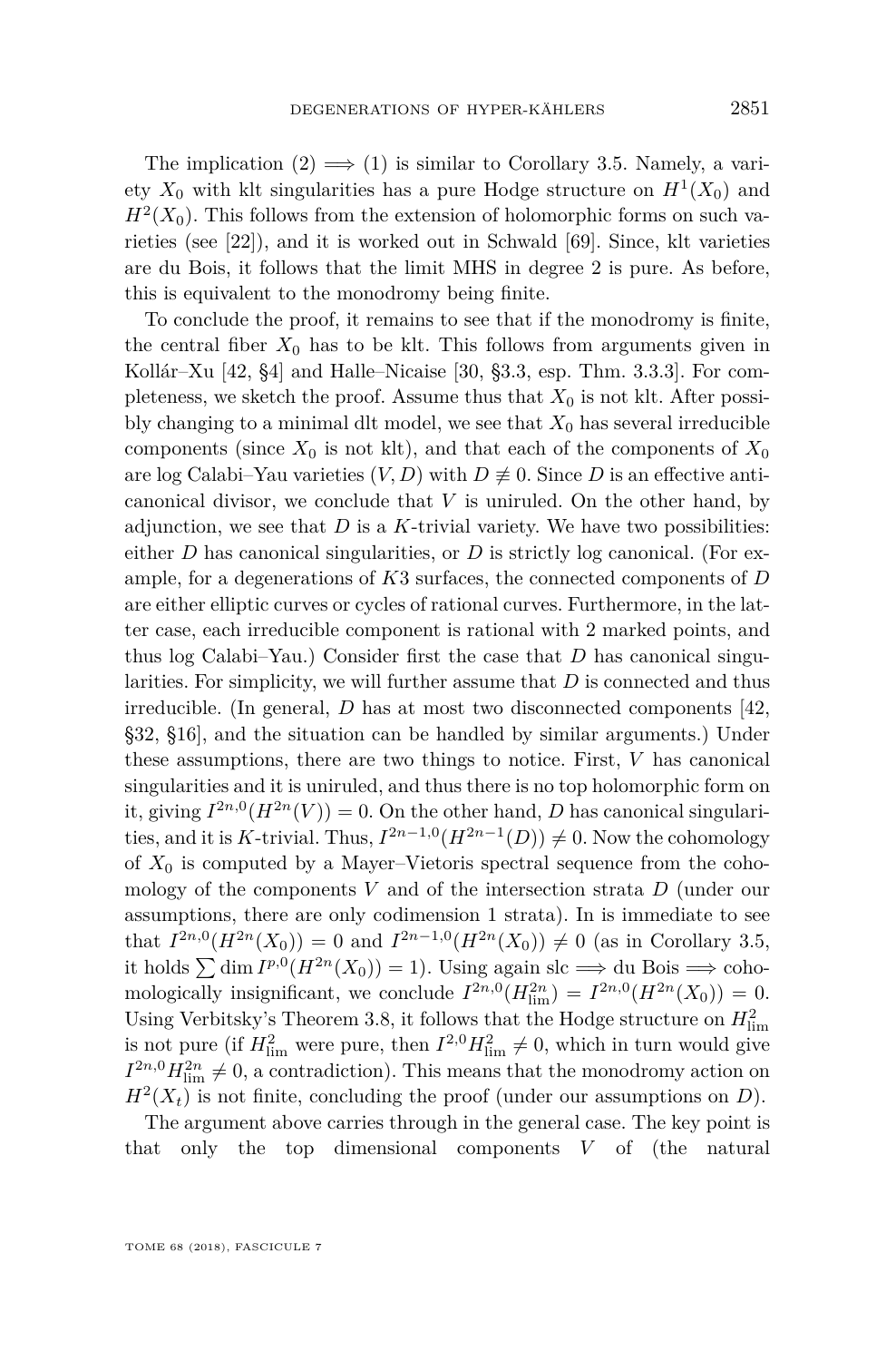stratification of) *X* can contribute to  $I^{2n,0}(H^{2n}(X_0))$ . In fact, inductively, we can define  $X_0^{[0]}$  to be the disjoint union of the components  $V, X_0^{[1]}$  to be the disjoint union of the components of the double locus (or equivalently the log canonical center) *D*, and so on (cf. Appendix). Then, one can see that  $I^{2n-k,0}(H^{2n}(X_0)) \neq 0$  precisely for the deepest codimension *k* stratum  $X_0^{[k]} \neq \emptyset$ . Namely, as before,  $X_0^{[k]}$  is K-trivial with canonical singularities, while the higher dimensional strata  $X_0^{[l]}$  ( $l < k$ ) are uniruled. Then, the claim follows via a spectral sequence analysis as is [\[42,](#page-44-5) Claim 32.1] and [\[42,](#page-44-5) (32.2)]. (Since we are interested only in the holomorphic part of the cohomology, one can work as if  $X_0$  is simple normal crossings. The precise statements in the dlt situation are discussed in Appendix [A,](#page-40-1) see esp. Corol-lary [A.6.](#page-42-0))

We conclude this section with another proof of Theorem [1.6.](#page-3-1)

Second proof of Theorem  $1.6$  – By Theorem [2.1,](#page-8-1) after finite base change and birational transformations, we arrive at a minimal dlt model such that the central fiber consists of a unique non-uniruled component with canonical singularities. By Theorem [3.6,](#page-14-0) the monodromy acting on  $H^2(X_t)$  is finite.

#### **4. Proof of Theorems [1.2,](#page-2-0) [1.3](#page-2-1) and [1.7](#page-3-0)**

<span id="page-16-0"></span>Proof of Theorems [1.3](#page-2-1) and [1.7.](#page-3-0) — Let  $\mathcal{X} \to \Delta$  be a projective morphism with smooth hyper-Kähler fibers over  $\Delta^*$ , satisfying the hypothesis of Theorem [1.3.](#page-2-1) By assumption, one component of the central fiber is not uniruled. By Theorem [1.6,](#page-3-1) after performing a finite base change, we can assume that the monodromy acting on  $H^2(X_t)$ ,  $t \neq 0$ , is trivial. We are now reduced to the situation of Theorem [1.7.](#page-3-0) Using a relatively ample line bundle on  $\mathcal{X} \to \Delta$ , the fibers  $X_t$  are projective with a given polarization  $l := c_1(\mathcal{L}_{|X_t})$ . Let *q* be the Beauville–Bogomolov form on  $H^2(X_{t_0}, \mathbb{Q})$  for some given  $t_0 \in \Delta^*$  and let

$$
\mathcal{D}_l = \{ \eta \in \mathbb{P}(H^2(X_{t_0}, \mathbb{C})), q(\eta) = 0, q(\eta, \overline{\eta}) > 0, q(\eta, l) = 0 \}
$$

be the polarized period domain for deformations of  $(X_{t_0}, l)$ . The monodromy being trivial, the period map  $\mathcal{P}^*$  :  $\Delta^* \to \mathcal{D}_l$  is well defined and by [\[24\]](#page-44-12), it extends to a holomorphic map  $\mathcal{P} : \Delta \to \mathcal{D}_l$ . (Note that this is one place where we seriously use the projectivity assumption. Griffiths' extension theorem only holds for polarized period maps.)

By [\[32\]](#page-44-0), the unpolarized period map is surjective from any connected component of the marked deformation space of  $X_t$  to  $\mathcal{D}_l$ . Thus there is

ANNALES DE L'INSTITUT FOURIER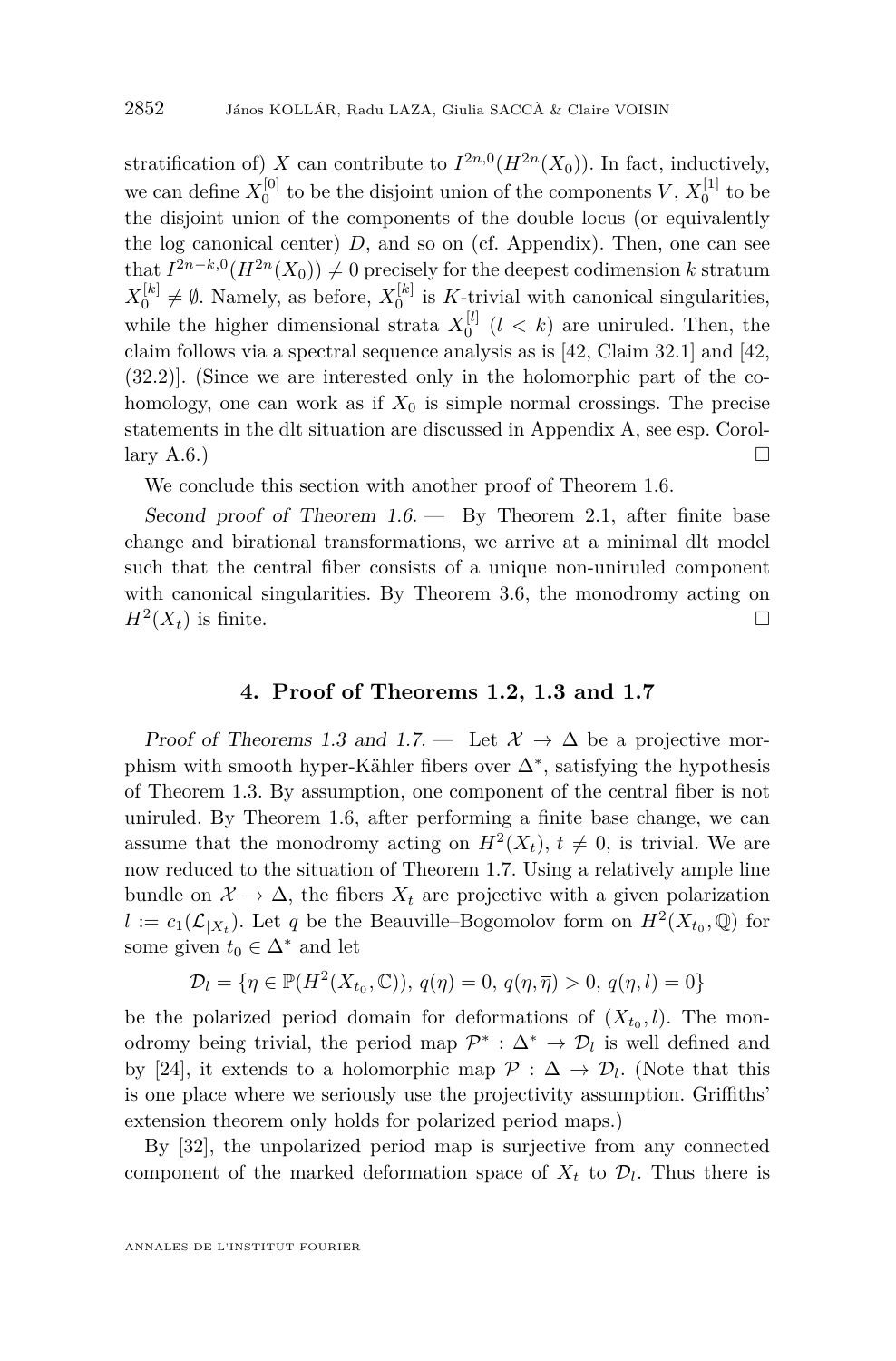a hyper-Kähler manifold  $X'_0$  which is deformation equivalent to  $X_t$ , with period point  $\mathcal{P}(0) \in \mathcal{D}_l$ . Finally, as  $q(l) > 0$ ,  $X'_0$  is projective by [\[32\]](#page-44-0). The local period map  $B_l \to \mathcal{D}_l$  is a local holomorphic diffeomorphism, where  $B_l$  is a ball in the universal deformation space of the pair  $(X'_0, l)$ consisting of a hyper-Kähler manifold and a degree 2 Hodge class on it, and thus the holomorphic disk  $\mathcal{P} : \Delta \to \mathcal{D}_l$  can be seen (after shrinking) as a holomorphic disk  $\Delta \to B_l$ . Shrinking  $B_l$  and  $\Delta$  if necessary and restricting to  $\Delta$  the universal family  $\mathcal{X}_{\text{univ}} \to B_l$  (which exists over  $B_l$ ), there is a family  $\mathcal{X}' \to \Delta$  of marked hyper-Kähler manifolds in the same deformation class as  $X_t$ . Furthermore, by construction, the associated period map  $\mathcal{P}'$ can be identified with P.

We now apply Verbitsky's Torelli theorem [\[78\]](#page-46-1), which allows us to conclude that for any  $t \in \Delta^*$ ,  $X'_t$  and  $X_t$  are birational. Furthermore, as the family  $\pi' : \mathcal{X}' \to \Delta$  is smooth proper with Kähler fibers, there exists a  $\mathcal{C}^{\infty}$  (1, 1)-form on  $\mathcal X$  whose restrictions to the fibers  $X_t$  are Kähler, hence provides a  $\mathcal{C}^{\infty}$  family  $(\omega_t)_{t \in \Delta_t}$  of Kähler classes in the fibers of  $\pi'$ . Moreover, we also know that the morphism  $\pi : \mathcal{X} \to \Delta$  is projective. It follows (see [\[8\]](#page-43-11)) that the relative Douady space over  $\Delta$  (analytic version of the relative Hilbert scheme) of subschemes in fibers of  $X_t' \times X_t$  is a countable union of analytic varieties which are proper over ∆. Furthermore, note that for each component *S* of this relative Douady space with corresponding family  $\Gamma_S \to S \to \Delta$ ,  $\Gamma_S \subset \mathcal{X}_S \times_S \mathcal{X}'_S$ , with  $\mathcal{X}_S = \mathcal{X} \times_{\Delta} S$ ,  $\mathcal{X}'_S = \mathcal{X}' \times_{\Delta} S$ , the property that  $\Gamma_{S,t}$  is the graph of a birational map between  $X_s$  and  $X'_{s}$  is Zariski open in *S*. Finally, graphs of birational maps between two hyper-Kähler manifolds are rigid, so each such component *S* containing at least one graph of a birational map between smooth fibers  $X_s$  and  $X'_s$ has dimension either 0 or 1. Of course, the union of components of dimension 0 provide only countably many points in  $\Delta^*$ . Thus, we conclude that  $\Delta^*$  minus countably many points is the union of the images of the maps  $S^0 \to \Delta^*$ , over the countably many 1-dimensional components *S* admitting a dense Zariski open subset  $S^0$  over  $\Delta^*$  such that the cycles  $\Gamma_{S,s}$  parameterized by  $s \in S^0$  are graphs of birational maps between the fibers of both families. Hence there exists such an  $S$  which dominates  $\Delta$ . We may assume that *S* is smooth and, by properness, that the map  $S \to \Delta$  is finite and surjective. The universal subvariety  $\Gamma_S \subset \mathcal{X}_S \times_S \mathcal{X}'_S$  provides the desired fibered birational isomorphism.

Remark 4.1. — The arguments given here are very similar to those used in [\[10\]](#page-43-12) and even simpler since we have Verbitsky's theorem, while Burns and Rapoport use them to prove Torelli's theorem for *K*3 surfaces.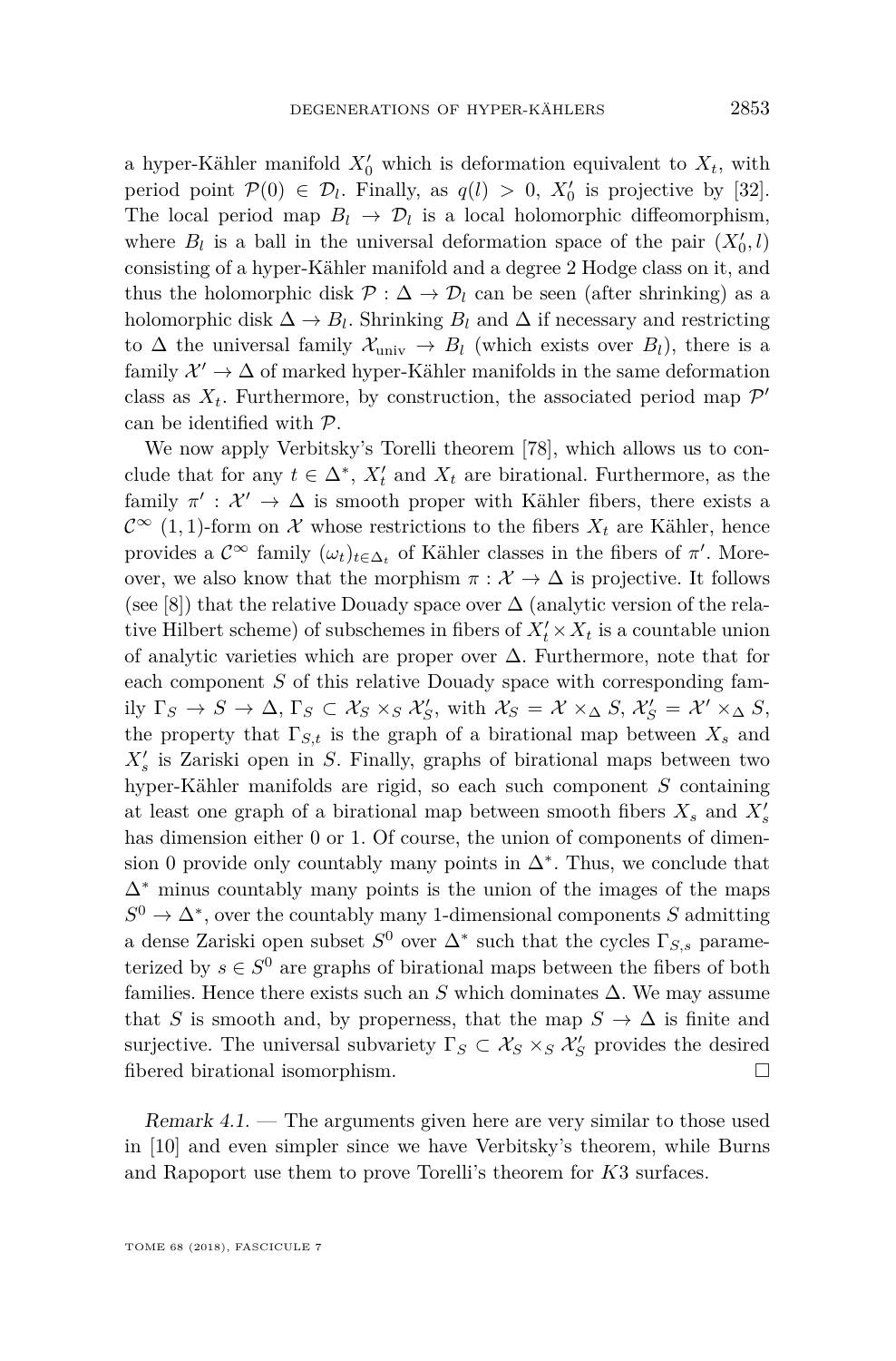Let us note the following consequence of Theorem [1.3.](#page-2-1)

<span id="page-18-0"></span>COROLLARY  $4.2.$  — Assumptions as in Theorem [1.3.](#page-2-1) The monodromy action on  $H^k(X_t)$  is finite for any *k*.

Remark 4.3. — Note that this corollary is not a trivial consequence of Theorem [1.3](#page-2-1) because Theorem [1.3](#page-2-1) does not say that the original family, after pullback, can be filled-in with a smooth central fiber. It just says that this can be done after pullback and replacing the family by another one with bimeromorphic and hyper-Kähler fibers.

Proof of Corollary  $4.2$ . — Huybrechts' theorem [1.1](#page-2-2) tells us that  $X_t$  and  $X_t'$  are deformation equivalent. It also says a little more: for any  $t \in \Delta^*$ , there exists a cycle  $\Gamma_t$  in  $X_t \times X_t'$  which is a limit of graphs of isomorphisms between deformations of  $X_t$  and  $X'_t$  and thus induces an isomorphism of cohomology rings

<span id="page-18-1"></span>(4.1) 
$$
H^*(X_t, \mathbb{Z}) \cong H^*(X'_t, \mathbb{Z}).
$$

As the two families are Kähler over  $\Delta$ , we can use properness of the relative Douady spaces to conclude that possibly after base change, there exists a cycle  $\Gamma \in \mathcal{X} \times_{\Delta} \mathcal{X}'$  whose restriction  $\Gamma_t$  induces the isomorphism [\(4.1\)](#page-18-1). The monodromy action on  $H^k(X_t)$  thus becomes trivial after base change for any  $k$ .

Proof of Theorem [1.2.](#page-2-0) — The proof is now an application of Huybrechts' theorem [\[32,](#page-44-0) Thm. 4.6]. Under the assumptions of Theorem [1.2,](#page-2-0) Theo-rem [1.3](#page-2-1) gives us a birational map  $\phi : \mathcal{X}'_S \dashrightarrow \mathcal{X}_S$  over a finite cover *S* of  $\Delta$ , where  $\mathcal{X}'_S$  is smooth over *S* with hyper-Kähler fibers. Let us blow-up  $\mathcal{X}_S$  until it becomes smooth, say  $\widetilde{\mathcal{X}}_S$ , and then let us blow-up  $\mathcal{X}'_S$  successively along smooth centers until the rational map  $\phi$  induces a morphism  $\tilde{\phi}$  :  $\tilde{\mathcal{X}}'_{S} \rightarrow \tilde{\mathcal{X}}_{S}$  over *S*. By assumption, the central fiber  $X_0$  of our original family has a multiplicity 1 component *V* which is birational to the smooth hyper-Kähler manifold  $Z'_{0}$  (which is projective, as it is Moishezon and Kähler). The proper transform  $\tilde{V}$  of *V* is thus birational to *V* and also appears as a multiplicity 1 component of the central fiber of  $\mathcal{X}_S \to S$ . (It is at this point that we use the fact that  $V$  is a multiplicity 1 component of  $X_0$ ; otherwise the desingularization process needed to produce  $\mathcal{X}'_S$  can involve a normalization which replaces *V* by a generically finite cover of it.) As  $\tilde{\phi}$  is proper and birational, exactly one component *V*' of the central fiber of  $\widetilde{\mathcal{X}}'_{S} \to S$  maps onto  $\widetilde{V}$  and the morphism  $V' \to \widetilde{V}$  is birational. Hence  $V'$  is birational to  $Z'_{0}$ . On the other hand, as  $\mathcal{X}'_{S}$  is smooth, all the exceptional divisors of  $\widetilde{\mathcal{X}}'_{S} \to \mathcal{X}'_{S}$  are uniruled, and thus the only component of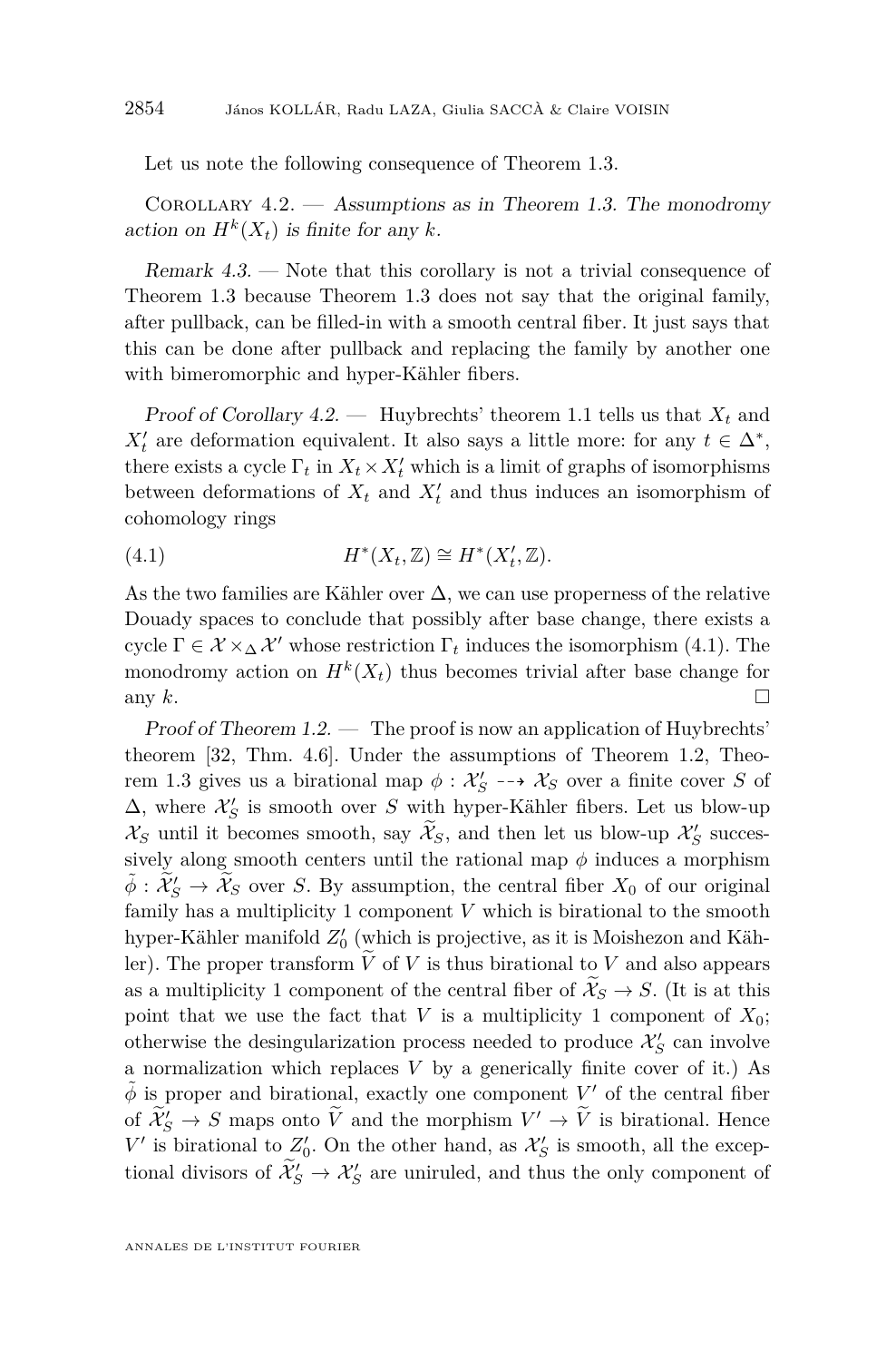the central fiber which can be birational to a hyper-Kähler manifold is the proper transform of  $X_0'$  (via  $\mathcal{X}_S' \to \mathcal{X}_S'$ ). It follows that  $V'$  is birational to  $X'_{0}$ . Thus we proved that  $X'_{0}$  and  $Z'_{0}$  are birational. By Huybrechts' theo-rem [\[32\]](#page-44-0) (Theorem [1.1\)](#page-2-2), it follows that the two hyper-Kähler manifolds  $X'_0$ and  $Z'_0$  are deformation equivalent. On the other hand,  $X'_0$  is by definition deformation equivalent to  $X'_t$  which is birational to  $X_t$  for  $t \neq 0$ , hence is deformation equivalent to  $X_t$  by Huybrechts' theorem again, since  $X_t$  and  $X'_t$  are smooth. We conclude that  $X_t$  is deformation equivalent to  $Z'_0$  as claimed.  $\Box$ 

#### <span id="page-19-0"></span>**5. Symplectic singularities; Alternative proof to Theorems [1.3](#page-2-1) and [1.7](#page-3-0)**

As previously discussed, the filling Theorems [1.3](#page-2-1) and [1.7](#page-3-0) are results specific to hyper-Kähler manifolds (see also Remark [1.8\)](#page-3-2). In the previous section, we proved these theorems by using the deep results (Torelli and surjectivity) for the period map for hyper-Kähler manifolds due to Verbitsky [\[78\]](#page-46-1) and Huybrechts [\[32\]](#page-44-0). The MMP results are only tangentially used. In this section, we give an alternative proof to Theorems [1.3](#page-2-1) and [1.7](#page-3-0) relying on the MMP results of Section [2](#page-8-0) as well as on results already used in Section [3.](#page-11-0) The key point of this alternative proof is to notice that in the case of a minimal dlt degeneration  $\mathcal{X}/\Delta$  of hyper-Kähler manifolds with finite monodromy, the central fiber  $X_0$  has symplectic singularities in the sense of Beauville [\[5\]](#page-43-4). The filling theorems now follow from the results of Namikawa [\[62,](#page-45-3) [63\]](#page-45-4), which roughly say that the symplectic singularities are rigid (and thus, if  $X_0$  is not smooth, there is no smoothing).

DEFINITION  $5.1. - A$  a variety *Y* with canonical singularities is called a symplectic variety in the sense of Beauville [\[5\]](#page-43-4) if the smooth locus of *Y* carries a holomorphic symplectic form with the property that it extends to a holomorphic form on any resolution of *Y*. A resolution  $f: Y \to Y$  is called symplectic if the symplectic form on the smooth locus of *Y* extends to a global holomorphic symplectic form on  $\tilde{Y}$ . (Note that a symplectic resolution is, in particular, crepant.)

Another proof of Theorems [1.3](#page-2-1) and [1.7.](#page-3-0) — We start as in the proof of Theorem [1.6.](#page-3-1) By Remark [2.4](#page-10-1) we can apply Theorem [2.1](#page-8-1) to the projective morphism  $f: \mathcal{X} \to \Delta$ . This gives, possibly after a base change  $\pi: \Delta \to \Delta$ , a projective morphism  $\mathcal{Y} \to \Delta$  and a birational map  $h : \mathcal{Y} \dashrightarrow \mathcal{X} \times_{\Delta} \Delta$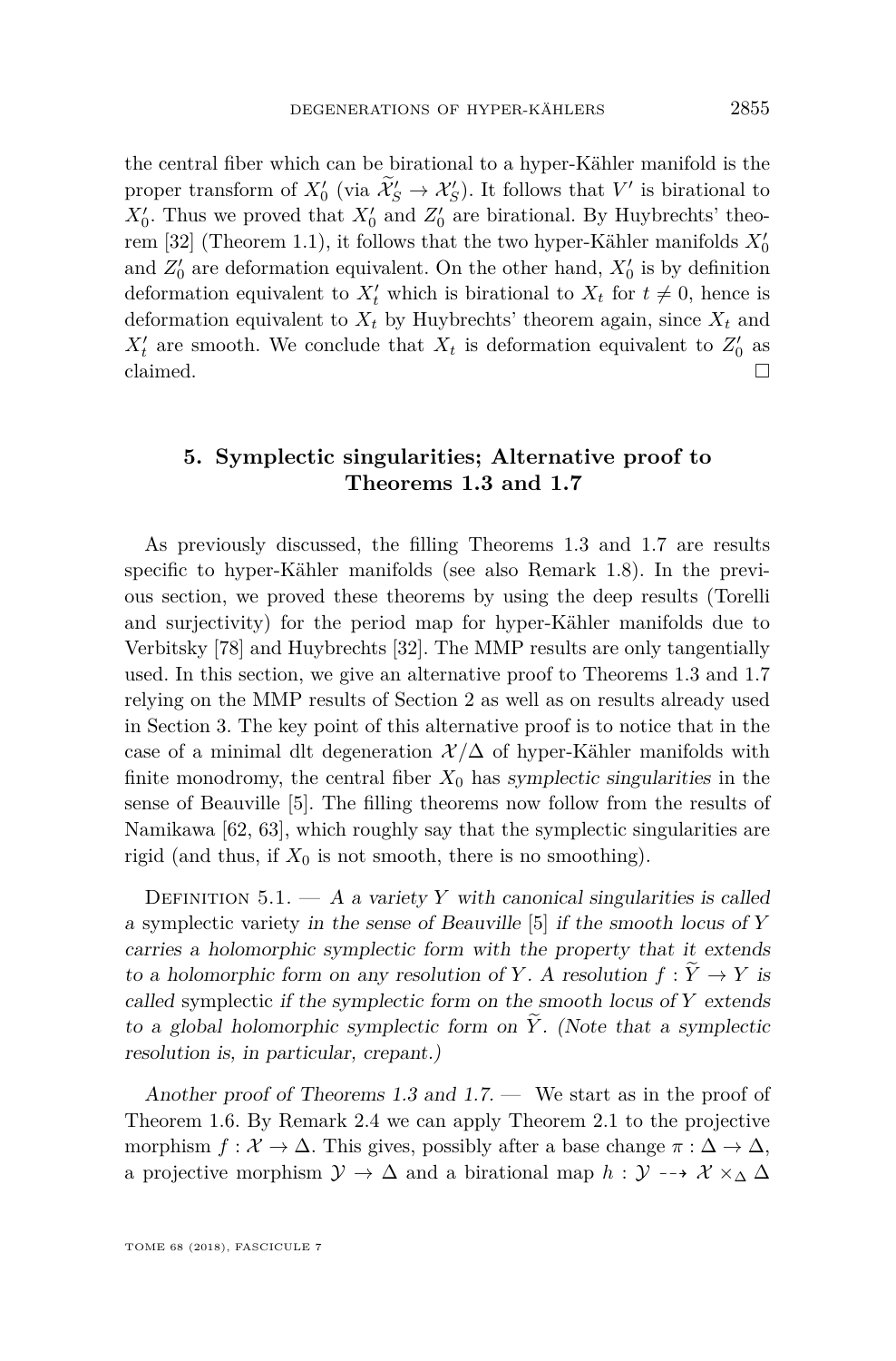which induces a birational map from the central fiber  $Y_0$ , which is a Ktrivial variety with canonical singularities, to  $X_0^*$ . By Remark [2.3,](#page-10-0) we can also ensure that *h* induces an isomorphism between the fibers  $Y_t$  and  $X_{\pi(t)}$ , for  $t \neq 0$ .

We claim that  $Y_0$  is a symplectic variety in the sense of Beauville. As already noted  $Y_0$  has canonical singularities. To check that the smooth locus of *Y*<sup>0</sup> carries a holomorphic 2-form that is symplectic and that it extends to resolutions, we use arguments similar to those of Section [3,](#page-11-0) but some extra care is needed to be able to interpret  $H^{2,0}(Y_0)$  as holomorphic forms (note that  $Y_0$  is singular). To start, since  $Y_0$  has canonical singularities then  $Y_0$ has rational singularities ([\[37,](#page-44-7) 2.77 and 2.88]) and then du Bois singularities  $([45]$  $([45]$ ; this also follows from [\[38\]](#page-44-2), see Theorem [3.4\)](#page-13-0). By [\[73,](#page-46-4) Thms. 1 and 2] this implies that  $R^if_*\mathcal{O}_{\mathcal{V}'}$  is locally free (of rank one if *i* is even, zero otherwise) and satisfies base change, that the Hodge filtration on  $H^i(Y_0)$ satisfies  $\mathrm{Gr}_{F}^{0}H^{i}(Y_{0}) = H^{i}(Y_{0}, \mathcal{O}_{Y_{0}})$ , and that the degeneration  $\mathcal{Y} \to \Delta$ is cohomologically insignificant (cf. Section [3\)](#page-11-0), i.e. that the specialization map  $H^i(Y_0) \longrightarrow H^i_{\text{lim}}$  induces an isomorphism on the  $(p, q)$ -pieces with  $p \cdot q = 0$ . Since  $Y_0$  has rational singularities,  $\pi^* : H^2(Y_0) \to H^2(Y_0)$  is injective  $([39, (12.1.3.2)])$  $([39, (12.1.3.2)])$  $([39, (12.1.3.2)])$  and hence by [\[16,](#page-43-13) Cor. 8.2.5] the MHS on  $H^2(Y_0)$ is pure of weight two. In particular,  $\mathrm{Gr}_F^0 H^2(Y_0) = H^{0,2}(Y_0)$  and hence  $h^{2,0}(Y_0) = h^{0,2}(Y_0) = 1$ . Let  $\sigma_0 \in H^2(Y_0)$  be a generator of  $H^{2,0}(Y_0) =$  $F^2 H^2(Y_0)$ . We need to show that  $\sigma_0$  defines a holomorphic symplectic form on the smooth locus of  $Y_0$ , which extends to a holomorphic 2–form on any resolution  $\pi : Y_0 \to Y_0$ . We remarked that the pullback is injective on degree two cohomology, so  $\pi^*(\sigma_0)$  defines a non–zero holomorphic 2–form  $\tilde{\sigma}_0$  on  $\tilde{Y}_0$ . To show that it is generically symplectic, it is sufficient to show that  $\tilde{\sigma}_0^n \neq 0$ . The cup–product is compatible with the specialization map<br>and also with Deligna's MHS (16, Cap, 8.9.11)) so  $\pi(\sigma^n) = \pi(\sigma)^n$  lies and also with Deligne's MHS ([\[16,](#page-43-13) Cor. 8.2.11]), so  $sp(\sigma_0^n) = sp(\sigma_0)^n$  lies in  $F^{2n}H_{\text{lim}}^{2n} \cap W_{2n} = H_{\text{lim}}^{2n,0}$ . Since  $H_{\text{lim}}^i$  is the *i*–th cohomology of a smooth hyper-Kähler manifold, by the result of Verbitsky on the cohomology of hyper-Kähler manifolds (Theorem [3.8\)](#page-14-4) we know that  $\text{Sym}^i H_{\text{lim}}^2 \to H_{\text{lim}}^{2i}$  is injective for  $i \leq n$ . Hence  $sp(\sigma_0^n)$  generates  $H_{\text{lim}}^{2n,0}$  and, in particular,  $\sigma_0^n$  is non–zero. We are left with showing that the pullback  $\tilde{\sigma}_0^n = \pi^*(\sigma_0^n) \neq 0$ .<br>But this follows from the fact that the pullback membiang  $\pi^*: H^i(V)$ . But this follows from the fact that the pullback morphism  $\pi^*: H^i(Y_0) \to$  $H^i(Y_0)$  is injective on the weight *i* part of the MHS ([\[16,](#page-43-13) Cor. 8.2.5]). Since  $Y_0$  is K-trivial with canonical singularities, the vanishing locus of the holomorphic section  $\tilde{\sigma}_0^n$  of the canonical bundle of  $\tilde{Y}_0$  is an effective<br>divisor supported on the symptomal layer of  $\pi : \tilde{Y} \to Y$ . Hence  $\tilde{\pi}$  is a divisor, supported on the exceptional locus of  $\pi : Y_0 \to Y_0$ . Hence,  $\tilde{\sigma}_0$  is a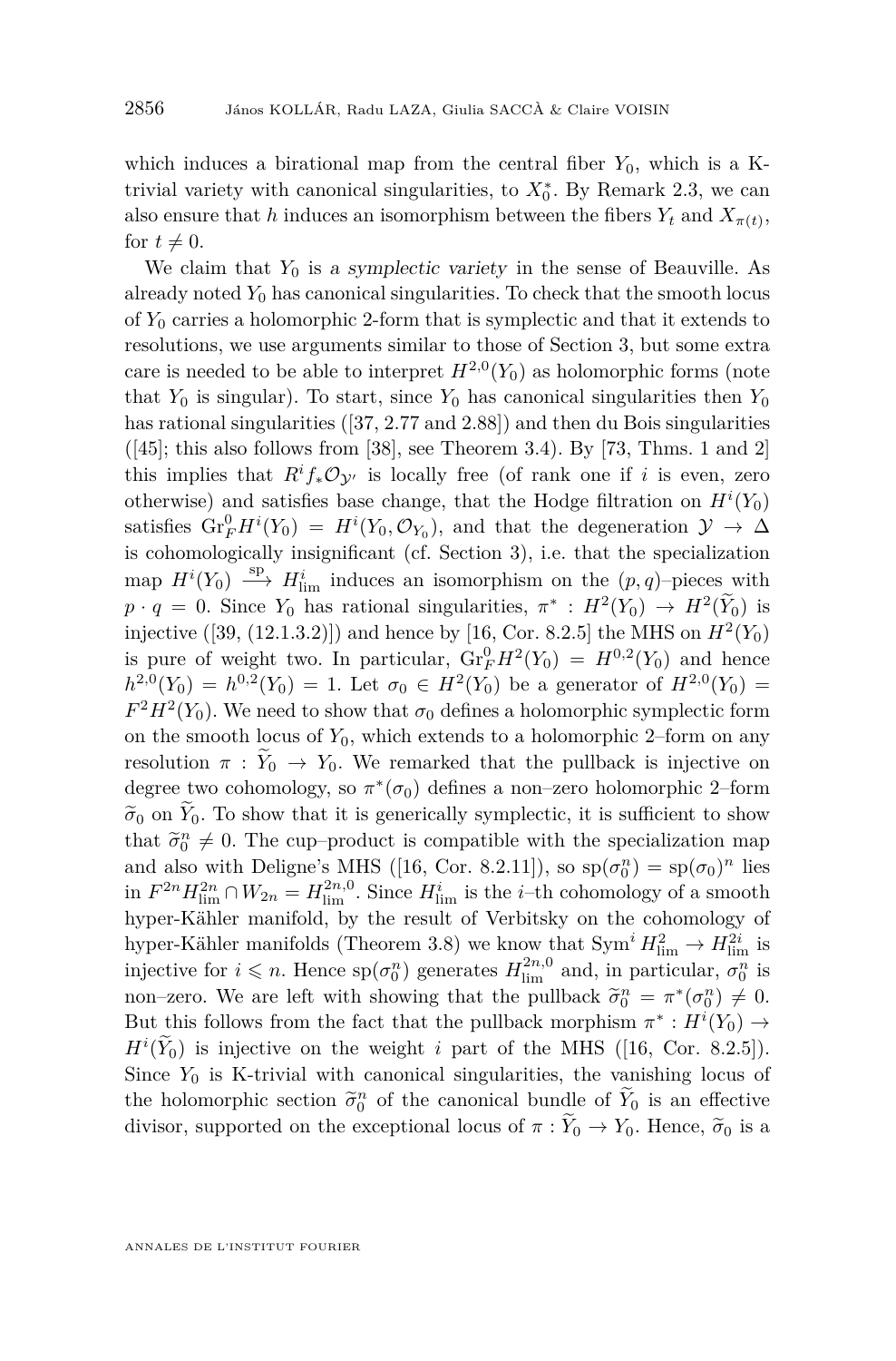holomorphic two form on  $\widetilde{Y}_0$ , which is nondegenerate (i.e. symplectic) at least on an open set containing the locus where  $\pi$  is an isomorphism.

Let  $\pi : M \to Y_0$  be a Q-factorial terminalization, i.e., M is Q-factorial and terminal, and  $\pi$  is a crepant morphism. This always exists by [\[7,](#page-43-3) Cor. 1.4.3]. We use Namikawa's result ([\[63,](#page-45-4) Cor. 2]) to show that *M* is in fact smooth. For the readers sake, we recall Namikawa's argument: The Main Theorem in [\[63\]](#page-45-4) shows that Q–factorial symplectic varieties with terminal singularities are locally rigid. Hence, to prove that *M* is smooth, it is enough to show that a smoothing of  $Y_0$  determines a smoothing of  $M$ . Indeed, since  $R^1 \pi_* \mathcal{O}_M = 0$ , any deformation of *M* induces a deformation of  $Y_0$  ([\[80,](#page-46-10) Thm. 1.4], [\[39,](#page-44-3) 11.4]). More specifically, let  $\mathcal{M}_{\text{Def}} \to \text{Def}(M)$ and  $\mathcal{Y}_{\text{Def}} \to \text{Def}(Y_0)$  be versal deformation spaces for *M* and  $Y_0$ , respec-tively. By [\[63,](#page-45-4) Thm. 1] there is a finite surjective morphism  $\pi_* : \mathrm{Def}(M) \to$  $Def(Y_0)$  which lifts to a morphism  $\Pi_* : \mathcal{M}_{Def} \to \mathcal{Y}_{Def}$  inducing an isomorphism between the general deformation of *M* and the general deformation of  $Y_0$ . Hence  $M$  is smooth and moreover, by [\[62,](#page-45-3) Thm. 2.2], any smoothing of  $Y_0$  is obtained as a flat deformation of  $M$ . Up to a base change, we can thus lift the morphism  $\Delta \to \mathrm{Def}(Y_0)$  associated to the family  $\mathcal{Y} \to \Delta$ and get a morphism  $\Delta \to \mathrm{Def}(M)$ , which we use to pull back the universal family. We thus have two one-parameter deformations  $\mathcal{M} \to \Delta$  and  $\mathcal{Y} \to \Delta$ , of *M* and of  $Y_0$ , respectively, together with a morphism  $\mathcal{M} \to \mathcal{Y}$ over ∆, which induces an isomorphism away from the central fiber and the symplectic resolution  $M \to Y_0$  over the origin.

COROLLARY 5.2. — Let  $\mathcal{X} \to \Delta$  be a projective degeneration with general fiber  $X_t$  a smooth hyper-Kähler manifold. Assume that one irreducible component *V* of the central fiber  $X_0$  is not uniruled and appears with multiplicity one. Then any minimal model of *V* has a symplectic resolution (which is a smooth hyper-Kähler deformation equivalent to  $X_t$ ) and the monodromy action on the cohomology of a smooth fiber of *f* is finite. Conversely, if the monodromy of  $\mathcal{X} \to \Delta$  is finite, then there exists a smooth family  $\mathcal{Y} \to \Delta$  of hyper-Kähler manifolds that is isomorphic over  $\Delta^*$  to (a finite base change) of  $\mathcal{X}^* \to \Delta^*$ .

Proof. — The first part of the statement follows directly from the above proof. The second statement follows by using Remark [2.3,](#page-10-0) the equivalence  $(1) \iff (3)$  $(1) \iff (3)$  $(1) \iff (3)$  of Theorem [3.6,](#page-14-0) and then again the arguments of this section.  $\Box$ 

Remark 5.3. — Notice that the second statement gives a slightly stronger version of Theorem [1.7](#page-3-0) (in that it leaves the general fibers unchanged).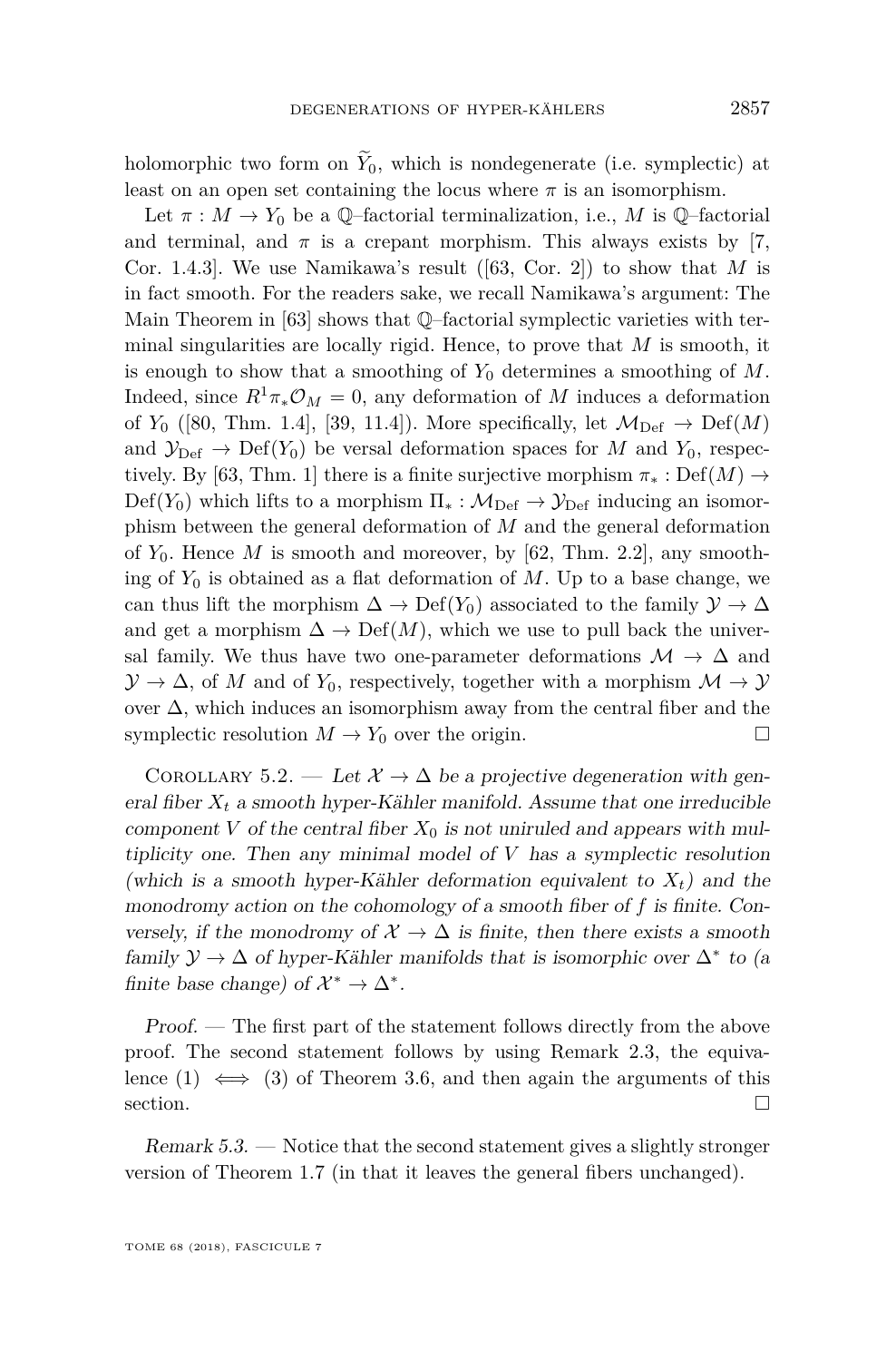Notice that in the course of the proof above we have shown a special case of the following observation of Greb–Lehn–Rollenske [\[23,](#page-44-13) Prop. 6.4] (whose proof also relies on [\[63\]](#page-45-4)).

Remark  $5.4.$  — If  $X_0$  is a symplectic variety which is birational to a smooth hyper-Kähler manifold, then  $X_0$  admits a symplectic resolution.

#### <span id="page-22-0"></span>**6. Application: Deformation type of hyper-Kähler manifolds via degeneration methods**

The main tool available for constructing hyper-Kähler manifolds is Mukai's method, namely starting with a K3 or an abelian surface and considering moduli spaces of sheaves on them. This leads to  $K3^{[n]}$  type and also after a delicate desingularization process, to the exceptional OG10 examples (and, similarly, to the generalized Kummer varieties and the exceptional OG6 manifolds when starting from an abelian surface). It turns out that there are other geometric constructions leading to hyper-Kähler manifolds, most notably starting with a cubic fourfold ([\[6,](#page-43-5) [50,](#page-45-0) [52\]](#page-45-13)). In all these cases, a series of ad hoc geometric arguments were used to establish the deformation equivalence of these new constructions to the Beauville–Mukai examples. As an application of our results on degenerations of hyper-Kähler manifolds, we give in this section a somewhat unified and simplified method to obtain their belonging to a given deformation class. Namely, as investi-gated by Hassett [\[31\]](#page-44-14), various codimension 1 loci (denoted  $C_d$ ) in the moduli of cubic fourfolds are Hodge theoretically (and sometimes geometrically) related to *K*3 surfaces. Specializing to these loci often gives a clear link between the hyper-Kähler manifolds constructed from cubics and the ones constructed from *K*3 surfaces by Beauville–Mukai or O'Grady constructions. In fact the easiest specializations of a cubic fourfold linking cubic fourfolds to *K*3 surfaces are specializations to nodal cubic fourfolds (the divisor  $\mathcal{C}_6$  in Hassett's notation) or degenerations to the cubic secant to the Veronese surface in  $\mathbb{P}^5$  (which give the divisor  $\mathcal{C}_2$ ; see [\[49\]](#page-45-14)). In these cases, the associated *K*3 surface is obvious, and after specialization, a birational model of the associated hyper-Kähler manifold is easy to understand. The problem is that even when the degeneration of the cubic is as mild as possible, the associated hyper-Kähler manifolds (e.g. the Fano variety of lines) specialize to quite singular objects. Our main result Theorem [1.2](#page-2-0) tells us that as long as the holomorphic 2-form survives in the degeneration, we can ignore the singularities of the central fiber in order to compute the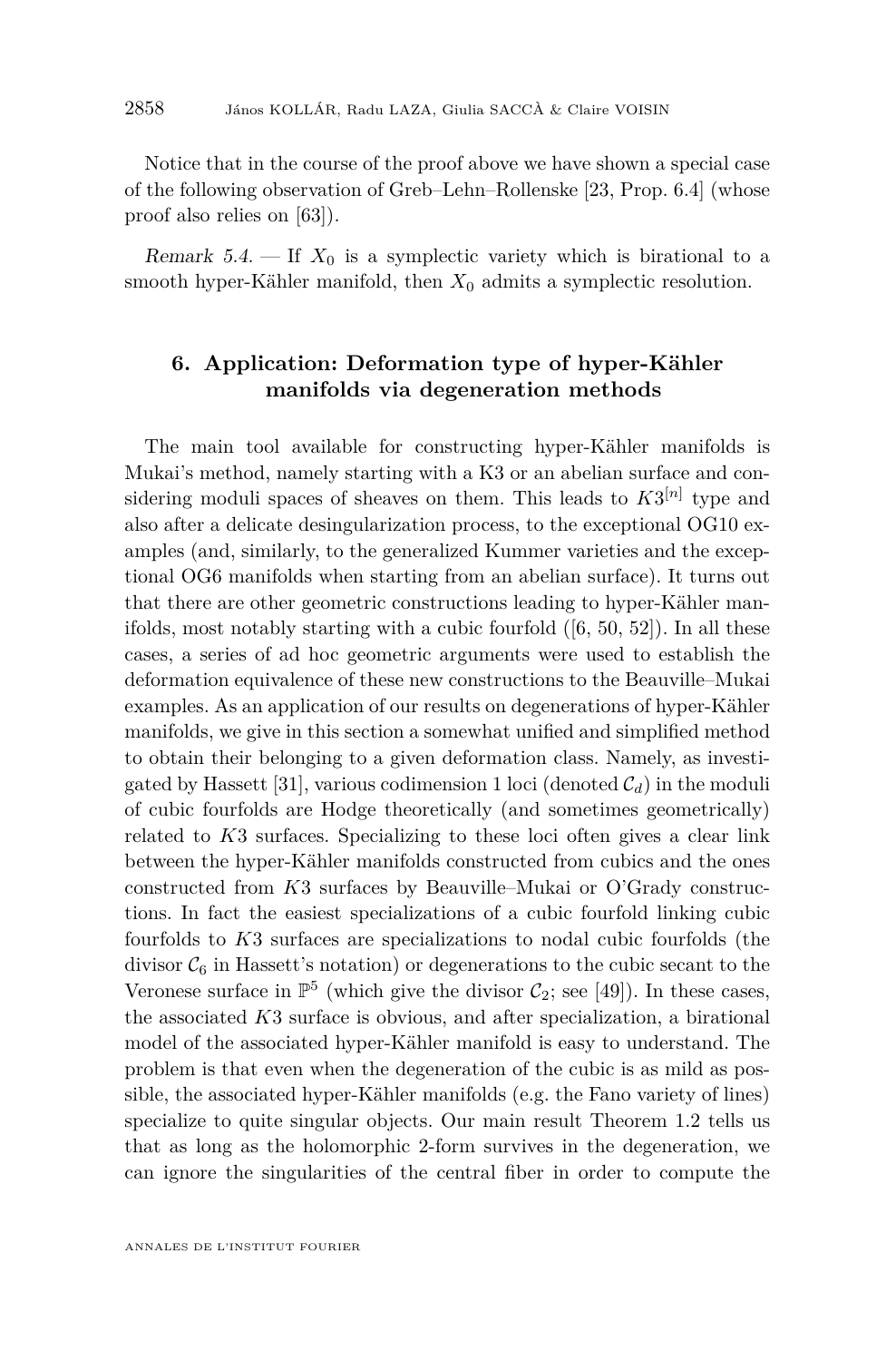deformation type. In this section, we are thus going to revisit  $[1, 6, 14, 50]$  $[1, 6, 14, 50]$  $[1, 6, 14, 50]$  $[1, 6, 14, 50]$  $[1, 6, 14, 50]$  $[1, 6, 14, 50]$  $[1, 6, 14, 50]$ in the light of Theorem [1.2.](#page-2-0)

#### **6.1. Fano variety of lines of a cubic fourfold**

<span id="page-23-1"></span>Let *X* be a smooth cubic fourfold. The variety of lines  $F(X)$  is a smooth projective hyper-Kähler fourfold by  $[6]$ . It is deformation equivalent to  $S^{[2]}$ , where *S* is *K*3 surface. More precisely, Beauville and Donagi prove the following:

<span id="page-23-0"></span>Theorem 6.1. — Let *X* be a smooth Pfaffian cubic fourfold and *S* be the associated *K*3 surface. Then  $F(X)$  is isomorphic to  $S^{[2]}$ .

Here a Pfaffian cubic fourfold is defined as the intersection of the Pfaffian cubic in  $\mathbb{P}^{14} = \mathbb{P}(\bigwedge^2 V_6)$  with a  $\mathbb{P}^5 = \mathbb{P}(W_6) \subset \mathbb{P}^{14}$ . The associated K3 surface *S* is defined in the Grassmannian  $G(2, V_6^*)$  by the space  $W_6$ , seen as a set of Plücker linear forms on  $G(2, V_6^*)$ .

Note that Theorem [6.1](#page-23-0) is used in [\[6\]](#page-43-5) in order to prove that  $F(X)$  is a smooth projective hyper-Kähler fourfold for general *X*. However, this last fact can be seen directly by saying that

- (1)  $F(X)$  is smooth as all varieties of lines of smooth cubics are;
- (2)  $F(X)$  has trivial canonical bundle as it is the zero set of a transverse section of  $S^3$ **E** on  $G(2, 6)$ , where **E** is the dual of tautological rank 2 vector subbundle on  $G(2,6)$ , and
- (3)  $F(X)$  has a holomorphic 2-form defined as  $I^*\alpha_X$ , where  $I \subset F(X) \times$ *X* is the incidence correspondence, and it can easily be proved to be generically nondegenerate.

Instead of considering the specialization to the Pfaffian case, let us consider the specialization to the nodal case, where  $X$  specializes to  $X_0$  with one ordinary double point at  $0 \in X_0$ . Let  $\pi^X : \mathcal{X} \to \Delta$  be such a Lefschetz degeneration, and let  $\pi^F : \mathcal{F} \to \Delta$  be the associated family of Fano vari-eties of lines. It is well-known (see [\[12\]](#page-43-15)) that  $F(X_0)$  is birational to  $\Sigma^{[2]}$ , where  $\Sigma$  is the surface of lines in  $X_0$  passing through 0.  $\Sigma$  is the smooth intersection of a quadric and a cubic in  $\mathbb{P}^4$ , hence a *K*3 surface, and the birational map  $\Sigma^{[2]} \dashrightarrow F(X_0)$  associates to a pair of lines *l, l'* through 0 the residual line of the intersection  $P_{l,l'} \cap X_0$  where  $P_{l,l'}$  is the plane generated by  $l$  and  $l'$ . Note also that the variety of lines of  $X_0$  is smooth away from the surface  $\Sigma$ , hence  $F(X_0)$  is a multiplicity 1 component of the central fiber of the family  $\mathcal{F} \to \Delta$ . Theorem [1.2](#page-2-0) thus applies showing that  $F(X_t)$  is deformation equivalent to  $\Sigma^{[2]}$ .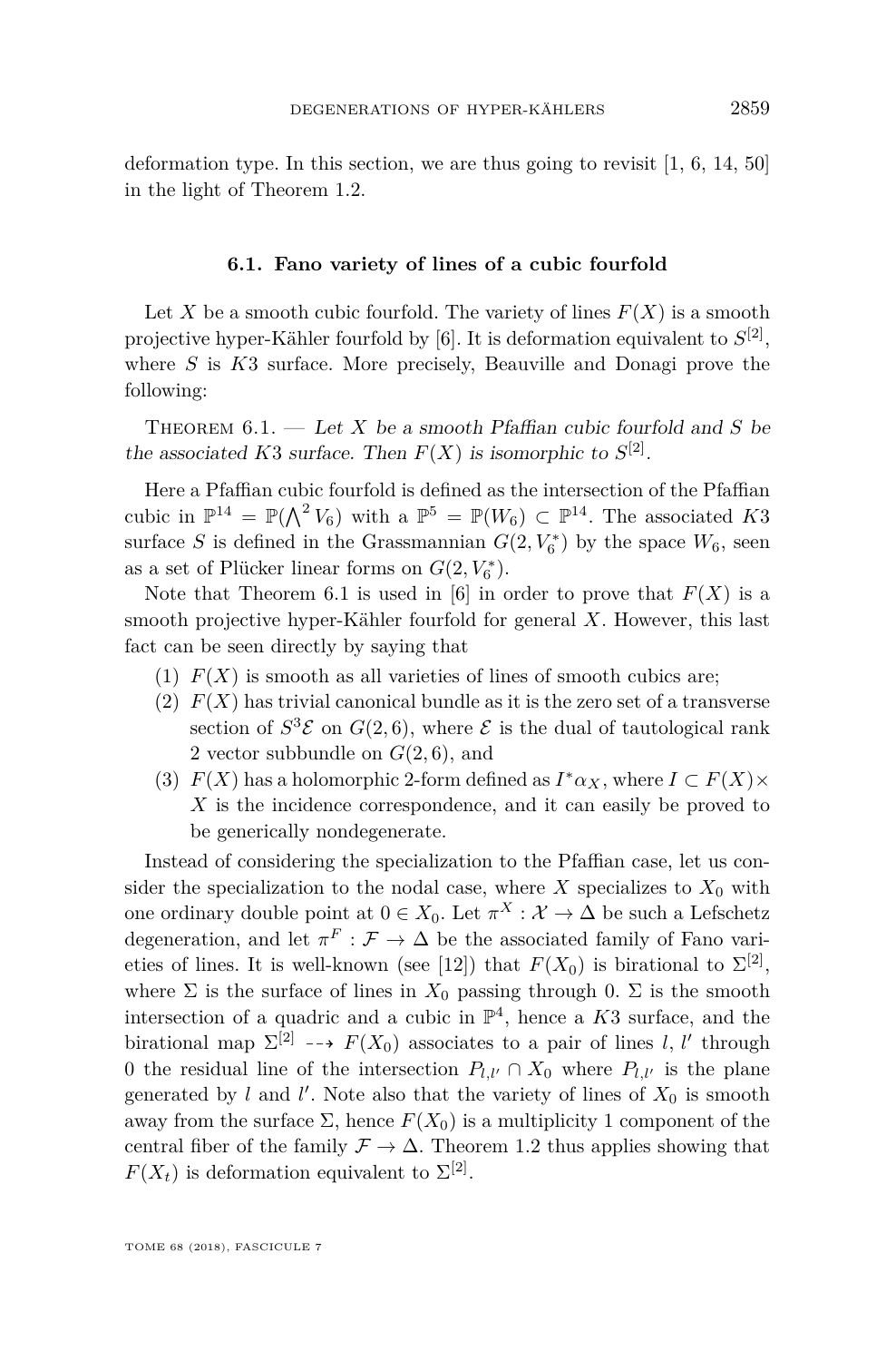Remark 6.2. — Note that in this example, we can check directly that the monodromy acting on  $H^2(F(X_t))$  is finite (thus avoiding the use of Theorems [2.1](#page-8-1) and [1.6\)](#page-3-1). Indeed, the monodromy action on  $H^4(X_t)$  is finite, being given by a Picard–Lefschetz reflection, and as the relative incidence correspondence  $\mathcal{I} \subset \mathcal{F} \times_{\Delta} \mathcal{X}$  induces an isomorphism  $\mathcal{I}^* \,:\, R^4 \pi_*^X \mathbb{Q} \to$  $R^2 \pi_*^F \mathbb{Q}$  of local systems over  $\Delta^*$ , the monodromy acting on  $H^2(F(X_t))$  is also finite. The same remark applies in fact to all the cases described in Section [6.](#page-22-0)

#### **6.2. Debarre–Voisin hyper-Kähler fourfolds**

The hyper-Kähler fourfolds constructed in [\[14\]](#page-43-0) are defined as zero-sets *Y<sub>σ</sub>* of general sections  $\sigma \in \Lambda^3 V_{10}^*$  of the rank 20 vector bundle  $\Lambda^3$  ε on the Grassmannian  $G(6, V_{10})$ , where  $\mathcal E$  is the dual of the rank 6 tautological vector subbundle on  $G(6, 10)$ . It is proved in [\[14\]](#page-43-0) that these varieties are deformation equivalent to  $K3^{[2]}$ . Let us now explain how the use of Theorem [1.2](#page-2-0) greatly simplifies the proof of this statement. The choice of  $\sigma \in \bigwedge^3 V_{10}^*$  also determines a hypersurface (a Plücker hyperplane section)  $X_{\sigma} \subset G(3, V_{10})$ . For general  $\sigma$ ,  $X_{\sigma}$  is smooth of dimension 20 and there is an isomorphism

(6.1) 
$$
G_{\sigma}^* : H^{20}(X_{\sigma}, \mathbb{Q})_{prim} \to H^2(Y_{\sigma}, \mathbb{Q})_{prim}
$$

induced by the incidence correspondence  $G_{\sigma} \subset Y_{\sigma} \times X_{\sigma}$ , where the fiber of  $G_{\sigma}$  over a point  $[W_6] \in Y_{\sigma}$  is the Grassmannian  $G(3, W_6)$  which is by definition contained in  $X_{\sigma}$  (see [\[14\]](#page-43-0)). In the paper [14], the generic nodal degeneration  $\pi^X : \mathcal{X} \to \Delta$  of  $X_{\sigma}$  is considered, with the associated family  $\pi^Y : \mathcal{Y} \to \Delta$  and relative incidence correspondence  $\mathcal{G} \subset \mathcal{Y} \times_{\Delta} \mathcal{X}$ . We have the following result (see [\[14,](#page-43-0) Thm. 3.3]):

THEOREM 6.3. — The variety  $Y_{\sigma_0}$  is reduced and birationally equivalent to  $S^{[2]}$ , where *S* is a *K*3 surface.

We are thus in position to apply Theorem [1.2](#page-2-0) and this shows that the smooth fibers  $\mathcal{Y}_{\sigma_t}$  are deformation equivalent to  $K3^{[2]}$ . In the paper [\[14\]](#page-43-0), the proof of this fact used a delicate analysis of the pull-back to *S* [2] of the Plücker line bundle, so as to apply a Proj argument in the spirit of Huybrechts. For the sake of completeness, let us recall how the *K*3 surface *S* is constructed in this case. Let  $X_{\sigma}$  be singular at  $[W] \in G(3, V_{10})$ . Then  $\sigma_{|W} = 0$  in  $\bigwedge^3 W^*$  and furthermore  $\sigma$  vanishes in  $\bigwedge^2 W^* \otimes (V_{10}/W)^*$ . Thus  $\sigma$  defines an element  $\sigma_2$  of  $W^* \otimes \bigwedge^2 (V_{10}/W)^*$ . Let  $V_7 := V_{10}/W$ . The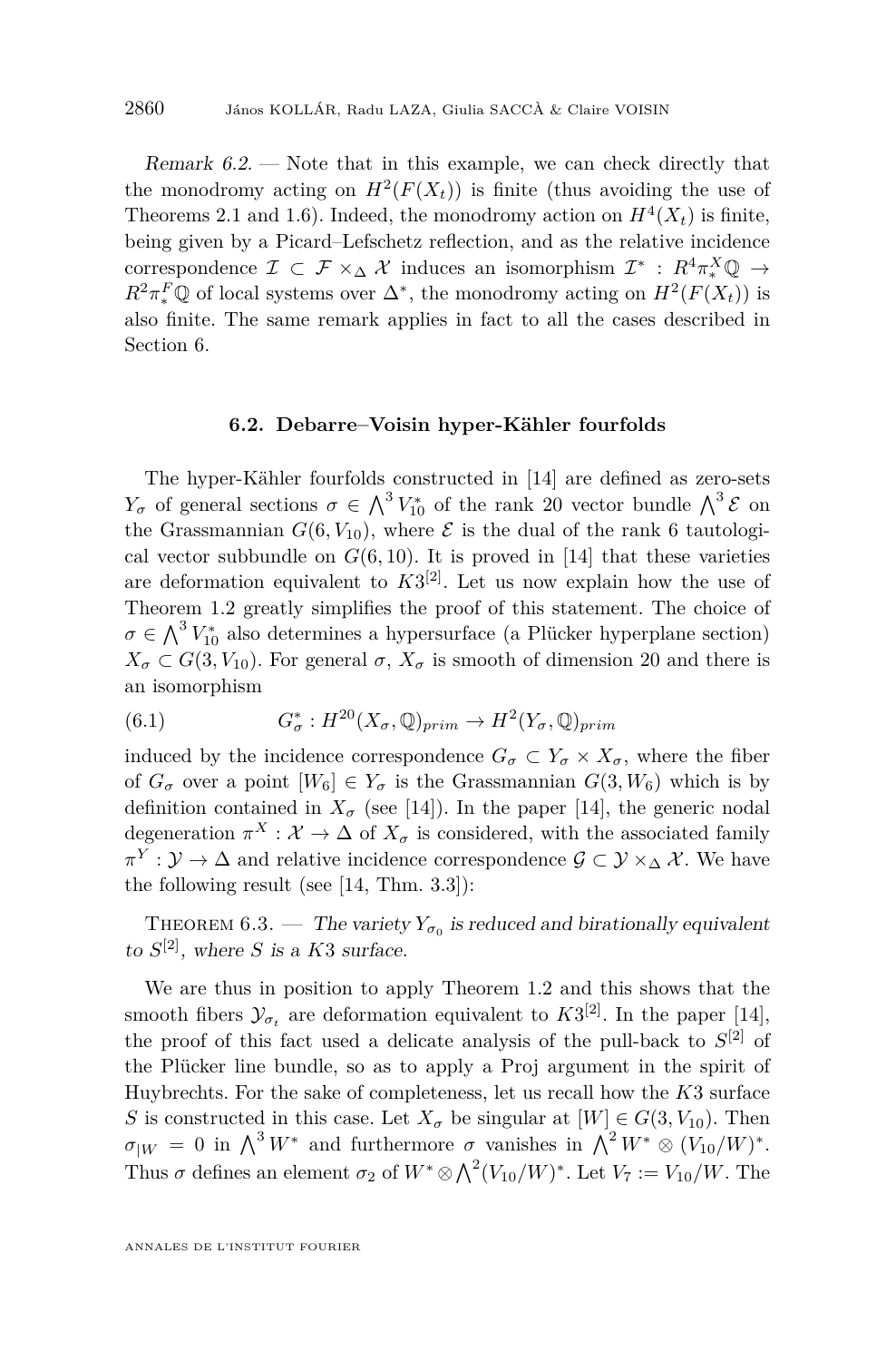surface *S* is defined as the set of 3-dimensional subspaces of  $V_7$  whose inverse image in  $V_{10}$  belongs to  $Y_{\sigma}$ . This is a *K*3 surface: Indeed,  $\sigma_2$  gives three sections of the bundle  $\bigwedge^2 \mathcal{E}_3$  on the Grassmannian  $G(3, V_7)$ , where as usual  $\mathcal{E}_3$  denotes the dual of the tautological subbundle on the Grassmannian *G*(3*,* 7). On the vanishing locus of these three sections (that we can also see via the projection  $V_{10} \rightarrow V_7$  as embedded in  $G(6, V_{10})$ , the section  $\sigma$ gives a section of  $\bigwedge^3 \mathcal{E}_3$ . Hence *S* is defined in  $G(3, V_7)$  by three sections of  $\bigwedge^2 \mathcal{E}_3$  and one section of  $\bigwedge^3 \mathcal{E}_3$ . Thus it has trivial canonical bundle and is in fact the general member of the complete family of *K*3 surfaces of genus 12 described by Mukai [\[58\]](#page-45-15).

#### <span id="page-25-0"></span>**6.3. O'Grady 10-dimensional examples and intermediate jacobian fibrations**

This section is devoted to the hyper-Kähler manifolds  $\mathcal J$  constructed in [\[50\]](#page-45-0) as a *K*-trivial compactification of the intermediate Jacobian fibration  $J_U \rightarrow U$  associated to the universal family  $\mathcal{Y}_U \rightarrow U$  of smooth hyperplane sections of a general cubic fourfold  $X \subset \mathbb{P}^5$ . Here  $U \subset (\mathbb{P}^5)^*$  is the Zariski open set parameterizing smooth hyperplane sections of *X*. Our aim is to give a new proof of [\[50,](#page-45-0) Cor. 6.2]:

<span id="page-25-1"></span>THEOREM 6.4. — The varieties  $\mathcal J$  are deformations of O'Grady's 10dimensional hyper-Kähler manifolds.

The original proof was obtained by specializing *X* to a general Pfaffian cubic fourfold  $X_{\text{Pf}}$ . The proof that  $\mathcal{J}_{X_{\text{Pf}}}$  exists and is smooth does not necessitate much extra work but the proof that it is birational to the O'Grady moduli space  $M_{4,2,0}(S)$  (where *S* is the associated *K*3 surface of degree 14 as in Section [6.1\)](#page-23-1) is rather involved and uses work of Markushevich–Tikhomirov [\[54\]](#page-45-16) and Kuznetsov [\[47\]](#page-45-17) on Pfaffian geometry in the threefold case. We are going to use here a different degeneration which was introduced by Hassett [\[31\]](#page-44-14), and plays an important role in [\[49\]](#page-45-14), [\[53\]](#page-45-18). Let  $X_0$  be the chordal cubic fourfold which is defined as the secant variety of the Veronese surface  $V \subset \mathbb{P}^5$ . Blowing up the parameter point  $[X_0]$  in the space of all cubics, the general point of the exceptional divisor determines a cubic  $X_{\infty}$ , (or rather its restriction to  $X_0$ ). The restriction of  $X_{\infty}$  to *V* gives a sextic curve  $C \subset \mathbb{P}^2 \cong V$ , hence a *K*3 surface obtained as the double cover  $r : S \to \mathbb{P}^2$  of  $\mathbb{P}^2$  ramified along *C*. It is proved in [\[49,](#page-45-14) [53\]](#page-45-18) that the period map defined on the regular part of the pencil  $\langle X_0, X_\infty \rangle$  extends over 0 (in particular the monodromy on degree 4 cohomology of the smooth fibers  $X_t$  is finite) and the limit Hodge structure is that of  $H^2(S)$ .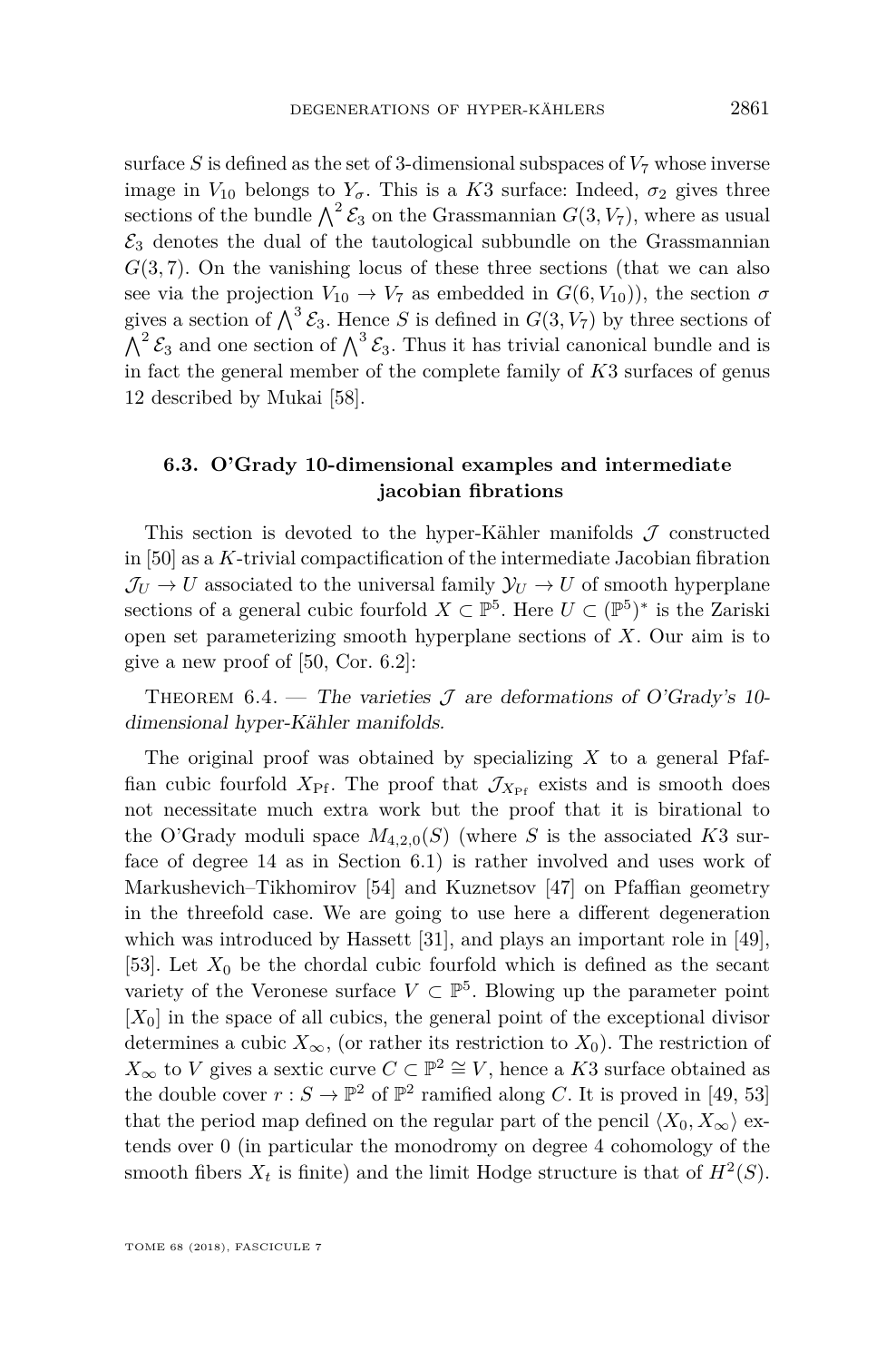A hyperplane section  $Y_0 = H \cap X_0$  of  $X_0$  determines by restriction to *V* a conic  $C = H \cap V$  in  $\mathbb{P}^2$  whose inverse image  $C' = r^{-1}(C)$  is a hyperelliptic curve of genus five. The degeneration of a smooth cubic threefold  $Y_t = H \cap$  $X_t$  to a pair  $(Y_0, Y_\infty)$ , consisting of the Segre cubic threefold (secant variety of a normal quartic curve  $\mathbb{P}^1 \cong C_0 \subset \mathbb{P}^4$ ) and a cubic hypersurface section  $Y_{\infty} = X_{\infty} \cap Y_0$  of it, is studied first in [\[13\]](#page-43-16), see also [\[2\]](#page-43-17). It is proved there that the intermediate Jacobian  $J(Y_t)$  specializes to the Jacobian  $J(C')$ , where  $C'$  is the hyperelliptic curve defined as the double cover of  $C_0$  ramified at the 12 points of  $C_0 \cap Y_\infty$ .

<span id="page-26-1"></span>Remark 6.5. — Note that under a general one-parameter degeneration of a cubic threefold to the Segre cubic threefold, the hyperelliptic Jacobian over 0 is a smooth (in particular reduced) fiber of the associated one-parameter family of intermediate Jacobians. This is clear since we are actually working with abelian varieties and not torsors (there is a 0-section).

Coming back to the associated *K*3 surface  $r : S \to \mathbb{P}^2$ , ramified along a sextic curve, the Veronese surface  $V = v(\mathbb{P}^2)$  is contained in  $\mathbb{P}^5$  and the projective space  $(\mathbb{P}^5)^*$  parameterizes the universal family  $\mathcal{C} \to (\mathbb{P}^5)^*$  of conics in  $\mathbb{P}^2$  and the universal family  $\mathcal{C}' \to (\mathbb{P}^5)^*$  of hyperelliptic curves  $r^{-1}(\mathcal{C}_t)$  on *S*. It follows from this discussion that if  $\mathcal{X} \to B$  is a general one-parameter family of cubic fourfolds with central fiber  $X_0$  and fist order deformation determined by a generic  $X_{\infty}$ , then the corresponding family  $\mathcal{J}_{\mathcal{X}}$  (which is well defined over a Zariski open set of *B* and is a family of projective hyper-Kähler varieties) has a component of its central fiber which is birational to the Jacobian fibration  $\mathcal{J}_{\mathcal{C}}$ .

The following fact already appears in [\[65\]](#page-45-5):

<span id="page-26-0"></span>PROPOSITION  $6.6.$  — Let  $r : S \to \mathbb{P}^2$  be a *K*3 surface as above. Assume Pic  $S = \mathbb{Z}$ . Then the Jacobian fibration  $\mathcal{J}_{\mathcal{C}'} \to (\mathbb{P}^5)^*$  of the universal family of curves  $\mathcal{C}' \to (\mathbb{P}^5)^*$  is birational to the O'Grady moduli space  $M_{4,2,0}(S)$ of rank 2 vector bundles on *S*, with trivial determinant and  $c_2 = 4$ .

Proof. — Denoting  $H = r^*O(1) \in \text{Pic } S$ , the curves  $C'$  belong to the linear system |2*H*| on *S*. Let *E* be a general stable rank 2 vector bundle on *S* with  $c_2 = 4$  and  $c_1 = 0$ . One has  $\chi(S, E(H)) = 2$  and  $H^1(S, E(H)) =$  $0 = H^2(S, E(H))$  as shows specialization to the case of the torsion free sheaf  $I_z \oplus I_{z'}$  where *z* and  $z'$  are two general subschemes of length 2 on *S*. Thus *E* has two sections and is generically generated by them, again by the same specialization argument. So we have an injective evaluation map  $W \otimes \mathcal{O}_S \to E(H)$ , and its determinant vanishes along a curve  $C' \in |2H|$ . The cokernel of the evaluation map is then a line bundle *L* of degree 2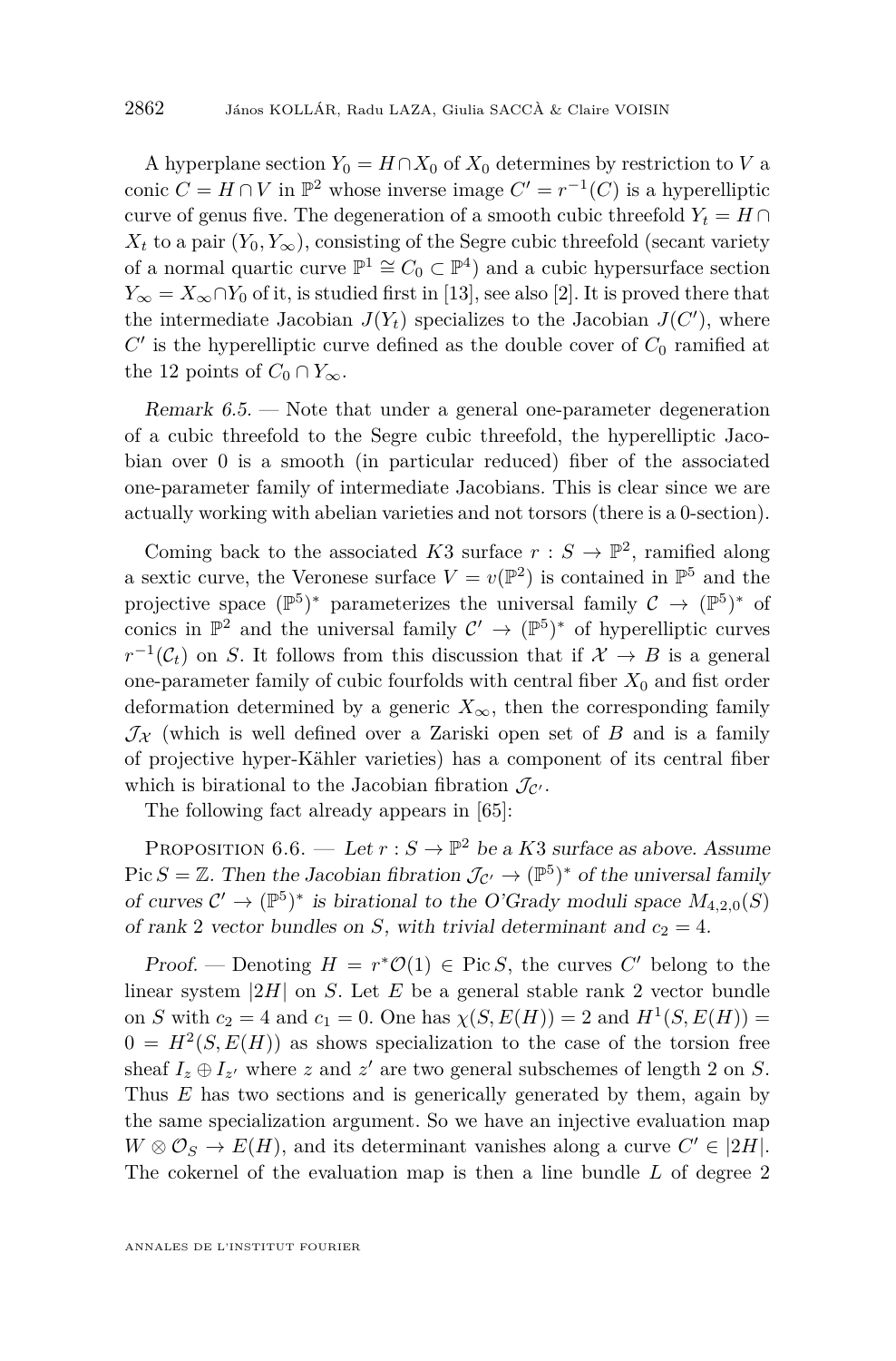on *C'*, as it has  $H^0(C, L') = 0$ ,  $H^1(C, L') \cong W$ . Conversely, start with a general curve  $C' \in |2H|$  and a general line bundle  $L'$  of degree 2 on  $C'$ . Then  $H^0(C', K_{C'} - L')$  has dimension 2, and the Lazarsfeld–Mukai bundle associated to the pair  $(C', L')$  provides a rank 2 bundle with the desired Chern classes on *S*. Thus we constructed a birational map between  $M_{4,2,0}(S)$  and the relative Picard variety  $\mathcal{J}_{\mathcal{C}',2}$  of line bundles of degree 2 on the family  $C$  of curves  $C'$ , which is in fact birational to  $\mathcal{J}_{C'}$  since the curves  $C'$  are hyperelliptic. Indeed, the hyperelliptic divisor gives a section of  $\mathcal{J}_{\mathcal{C}',2}$  which provides the isomorphism above by translation.

Theorem [6.4](#page-25-1) now follows from Proposition [6.6](#page-26-0) and Theorem [1.2.](#page-2-0) The only thing to check is the fact that under a general one-parameter degeneration of a cubic fourfold to the secant variety  $X_0$  to the Veronese surface in  $\mathbb{P}^5$ , the hyperelliptic Jacobian fibration  $\mathcal{J}_{\mathcal{C}'}$  introduced above appears as a multiplicity 1 component in the central fiber of the associated family of intermediate Jacobian fibrations. As these varieties are fibered over a Zariski open set of  $(\mathbb{P}^5)^*$ , the fact that this component has multiplicity 1 follows from Remark [6.5.](#page-26-1) The proof is thus complete.

#### **6.4. LLSvS eightfolds**

The LLSvS eightfolds were constructed in [\[52\]](#page-45-13), and were proved in [\[1\]](#page-43-14) (see also [\[51\]](#page-45-19)) to be deformation equivalent to  $S^{[4]}$ . These hyper-Kähler manifolds are constructed as follows: Start from a general cubic fourfold *X* and consider the Hilbert scheme  $\mathcal{H}_3$  of degree 3 rational curves in X. Then  $\mathcal{H}_3$  is a  $\mathbb{P}^2$ -bundle over a manifold birational to a hyper-Kähler manifold  $Z(X)$ . The following is proved in [\[1\]](#page-43-14):

THEOREM 6.7. — If  $X \subset \mathbb{P}(\bigwedge^2 V_6)$  is Pfaffian, then  $Z(X)$  is birational to  $S^{[4]}$ , where  $S \subset G(2, V_6)$  is the associated K3 surface as in Section [6.1.](#page-23-1)

This result, combined with Huybrechts' Theorem [1.1,](#page-2-2) implies:

COROLLARY 6.8. — The varieties  $Z(X)$  are deformation equivalent to  $S^{[4]}$ .

Let us now give another proof of this last result, based on Theorem [1.2](#page-2-0) and the degeneration to the chordal cubic. In [\[50\]](#page-45-0), it is noticed that the varieties  $\mathcal{J}(X)$  and  $Z(X)$  are related as follows:

<span id="page-27-0"></span>LEMMA  $6.9.$  — The relative Theta divisor of the intermediate Jacobian fibration  $\mathcal{J}_U$  of X (which is canonically defined) is birationally a  $\mathbb{P}^1$ -bundle over  $Z(X)$ .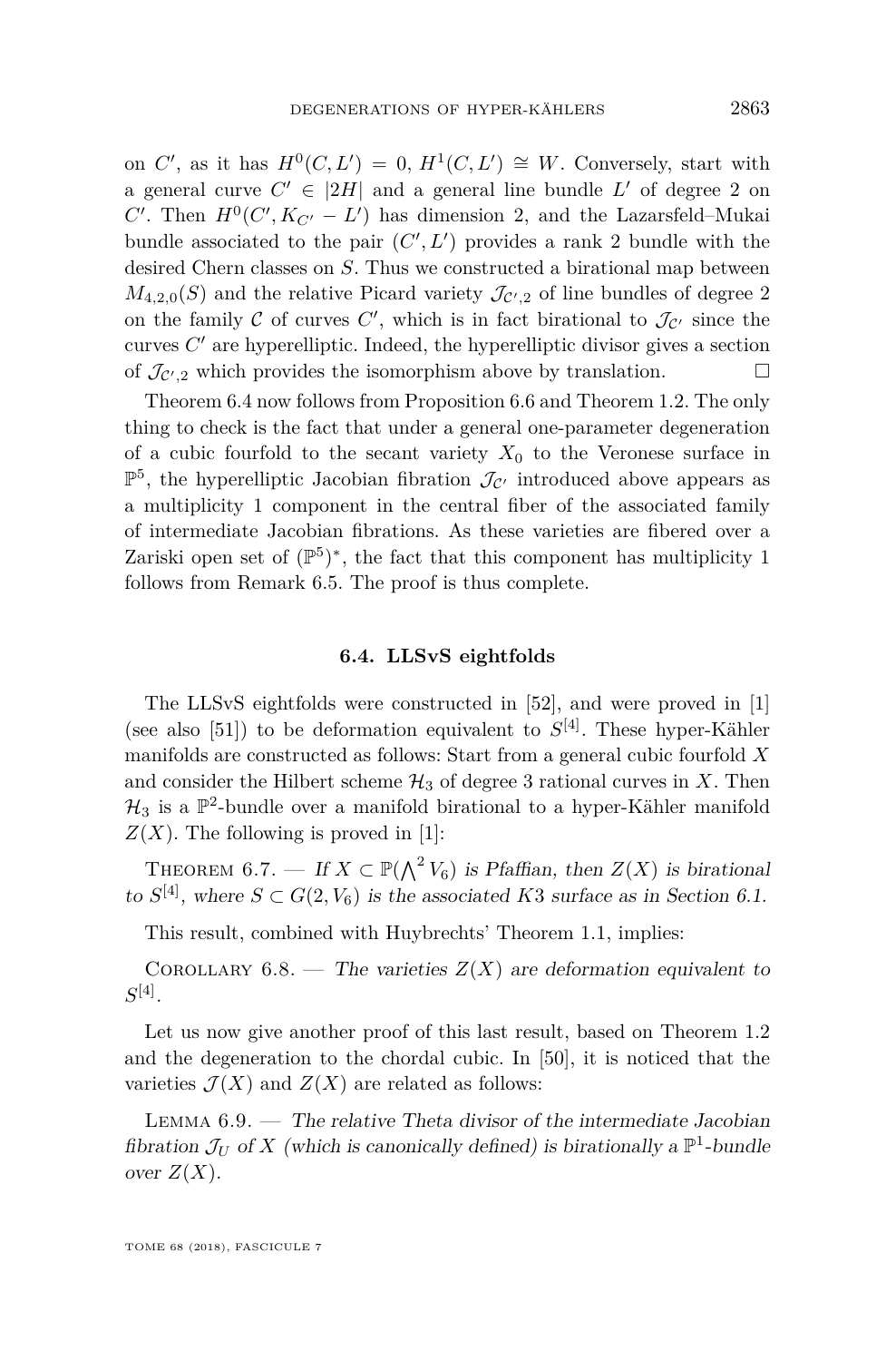Proof. — Indeed, we know by Clemens–Griffiths [\[12\]](#page-43-15) that the Theta divisor in the intermediate Jacobian of a cubic threefold *Y* is parameterized via the Abel–Jacobi map of  $Y$  by degree 3 rational curves on  $Y$ , the fiber passing through a general element  $[C] \in \mathcal{H}_3(Y)$  being the  $\mathbb{P}^2$  of deformations of *C* in the unique cubic surface  $\langle C \rangle \cap X$  containing *C*. It follows from this result that the relative Theta divisor  $\Theta \subset \mathcal{J}_U$  parameterizes the data of such a  $\mathbb{P}^2_C \subset \mathcal{H}_3(X)$  and of a hyperplane section *Y* of *X* containing the cubic surface  $\langle C \rangle$ . This is clearly birationally a  $\mathbb{P}^1$ -bundle over  $Z(X)$ .  $\Box$ 

We now specialize X to the chordal cubic  $X_0$ , or more precisely to a point of the exceptional divisor of the blow-up of this point in the space of all cubics, which determines as in the previous section a degree 2 *K*3 surface  $r : S \to \mathbb{P}^2 = V$ . We use the fact already exploited in the previous section that the intermediate Jacobian fibration  $\mathcal{J}_U$  then specializes birationally to the Jacobian fibration  $\mathcal{J}_{\mathcal{C}'}$  associated to the family  $\mathcal{C}'$  of hyperelliptic curves  $C' = r^{-1}(C)$ , *C* being a conic in  $\mathbb{P}^2$ . The Theta divisor  $\Theta \subset \mathcal{J}_U$ specializes to the Theta divisor  $\Theta_{\mathcal{C}'}$  which is indeed contained in  $\mathcal{J}_{\mathcal{C}'}$  since the curves  $C'$  have a natural degree  $4$  divisor (the canonical Theta divisor is naturally contained in  $Pic<sup>4</sup>(C')$  for a genus 5 curve  $C'$ , so by translation using  $H_{|C'}$ , we get it contained in Pic<sup>0</sup>(C')). We now have:

<span id="page-28-1"></span>PROPOSITION 6.10. — The divisor  $\Theta_{\mathcal{C}'} \subset \mathcal{J}_{\mathcal{C}'}$  is birational to a  $\mathbb{P}^1$ bundle over  $S^{[4]}$ .

Proof. — Let us identify  $\mathcal{J}_{\mathcal{C}'}$  to  $\mathcal{J}_{\mathcal{C}'}^4$  via translation by the section  $[C'] \mapsto$  $H_{|C'}$  of  $\mathcal{J}_{C'}^4$ . Then  $\Theta_{C'} \subset \mathcal{J}_{C'}^4$  is the family of effective divisors of degree 4 in curves  $C' \subset S$ . Such an effective divisor determines a subscheme of length 4 in *S*. This gives a rational map  $\phi : \Theta_{\mathcal{C}'} \dashrightarrow S^{[4]}$ . Given a generic subscheme  $z \subset S$  of length four,  $z$  is contained in a pencil of curves  $C' \subset S$  and determines an effective divisor of degree 4 in each of them, showing that the general fiber of  $\phi$  is a  $\mathbb{P}^1$ . This shows that, via  $\phi$ ,  $\Theta_{\mathcal{C}}$  is birationally a  $\mathbb{P}^1\text{-bundle over }S^{[4]}$ . В последните поставите на селото на селото на селото на селото на селото на селото на селото на селото на се<br>Селото на селото на селото на селото на селото на селото на селото на селото на селото на селото на селото на

<span id="page-28-0"></span>As a consequence of Lemma [6.9](#page-27-0) and Proposition [6.10,](#page-28-1) we conclude that in the given degeneration, the central fiber of the family  $\mathcal Z$  of LLSvS eightfolds has a component which is birational to  $S^{[4]}$ , so that (leaving to the reader to check the multiplicity 1 statement for the considered component of the central fiber), we can apply Theorem [1.2](#page-2-0) and conclude that  $\mathcal{Z}_s$  is deformation equivalent to *S* [4] .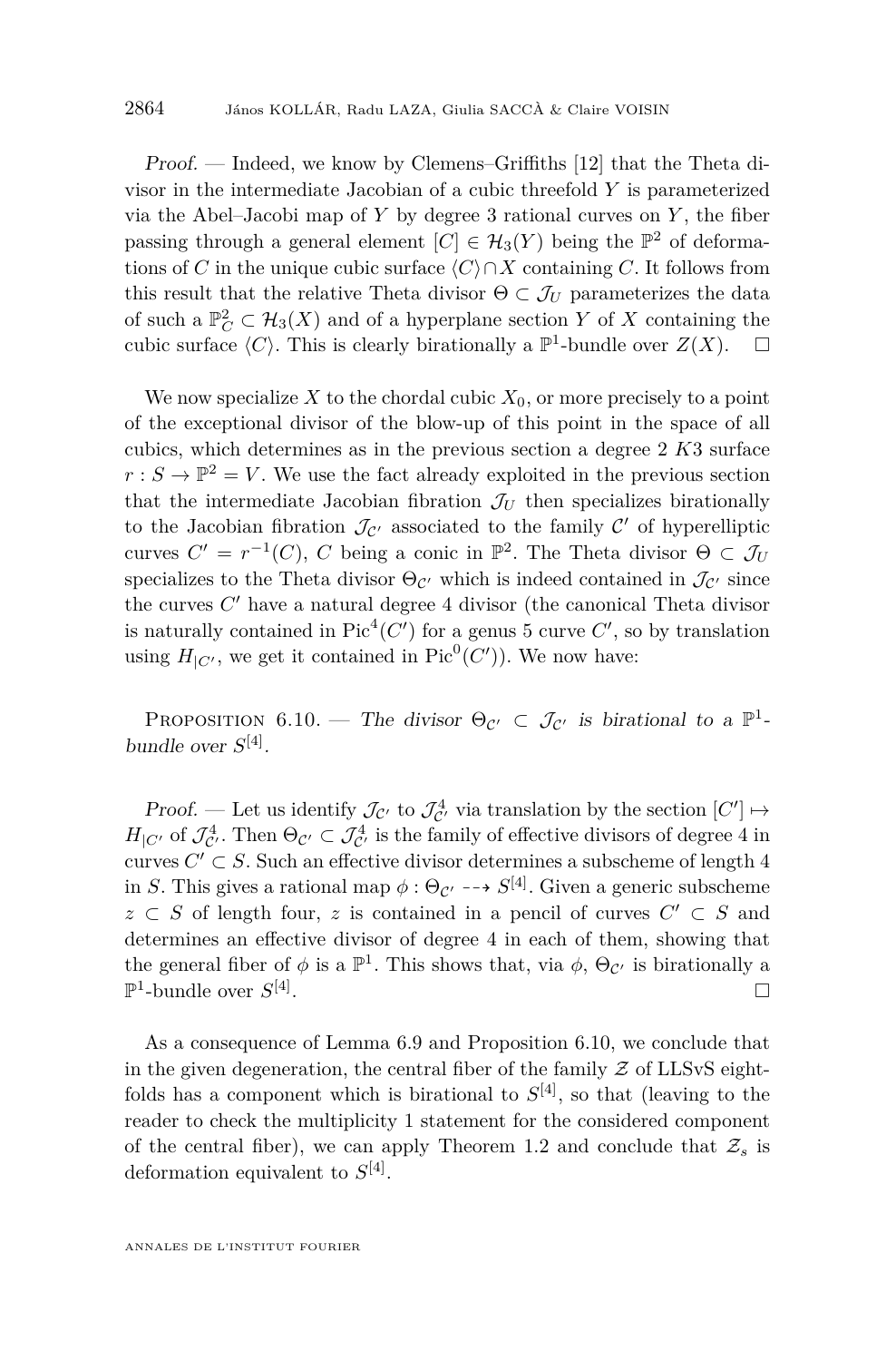#### **7. The dual complexes for degenerations of hyper-Kähler manifolds**

While most of the paper is concerned with the case of finite monodromy degenerations, we close here by making some remarks on the infinite monodromy case. We start by recalling the case of *K*3 surfaces. Namely, the Kulikov–Persson–Pinkham Theorem ([\[46,](#page-45-10) [67\]](#page-46-8)) states that any projective 1-parameter degeneration  $\mathcal{X}/\Delta$  of K3 surfaces can be arranged to be semistable with trivial canonical bundle; such a degeneration is called a Kulikov degeneration of *K*3s. For a Kulikov degeneration, one can give a rather precise description of the possible central fibers  $X_0$  of the degeneration (depending on the Type as defined in [1.10\)](#page-6-0).

<span id="page-29-0"></span>THEOREM 7.1 (Kulikov [\[46,](#page-45-10) Thm. II], Persson [\[66\]](#page-45-20), Roan [\[68\]](#page-46-11)). — Let  $X/\Delta$  be a Kulikov degeneration of K3 surfaces. Then, depending on the Type of the degeneration (or equivalently, the nilpotency index of *N*) the central fiber  $X_0$  of the degeneration is as follows:

- (i) Type I:  $X_0$  is a smooth  $K3$  surface.
- (ii) Type II:  $X_0$  is a chain of surfaces, glued along smooth elliptic curves. The end surfaces are rational surfaces, and the corresponding double curves are smooth anticanonical divisors. The intermediary surfaces (possibly none) are (birationally) elliptically ruled; the double curves for such surfaces are two distinct sections which sum up to an anticanonical divisor.
- (iii) Type III:  $X_0$  is a normal crossing union of rational surfaces such that the associated dual complex is a triangulation of  $S<sup>2</sup>$ . On each irreducible component *V* of  $X_0$ , the double curves form a cycle of rational curves giving an anticanonical divisor of *V* .

<span id="page-29-1"></span>Remark 7.2. — As usual, we let  $\Sigma$  be the dual complex associated to the normal crossing variety  $X_0$ , the central fiber of the Kulikov degeneration. Then, the topological realization  $|\Sigma|$  is either a point, an interval, or *S* <sup>2</sup> according to the Type (I, II, III) of the degeneration. In particular,  $\dim |\Sigma| = \nu - 1$ , where  $\nu$  is the nilpotency index of *N*.

The purpose of this section is to give partial generalizations of Kulikov classification of the central fiber in a degeneration of hyper-Kähler manifolds (and make some remarks on the general *K*-trivial case). To start, as already noted, Theorem [1.7](#page-3-0) is nothing but a strong generalization of Kulikov's Theorems in the Type I case (see Definition [1.10\)](#page-6-0). Informally, a finite monodromy degeneration of hyper-Kähler manifolds admits a smooth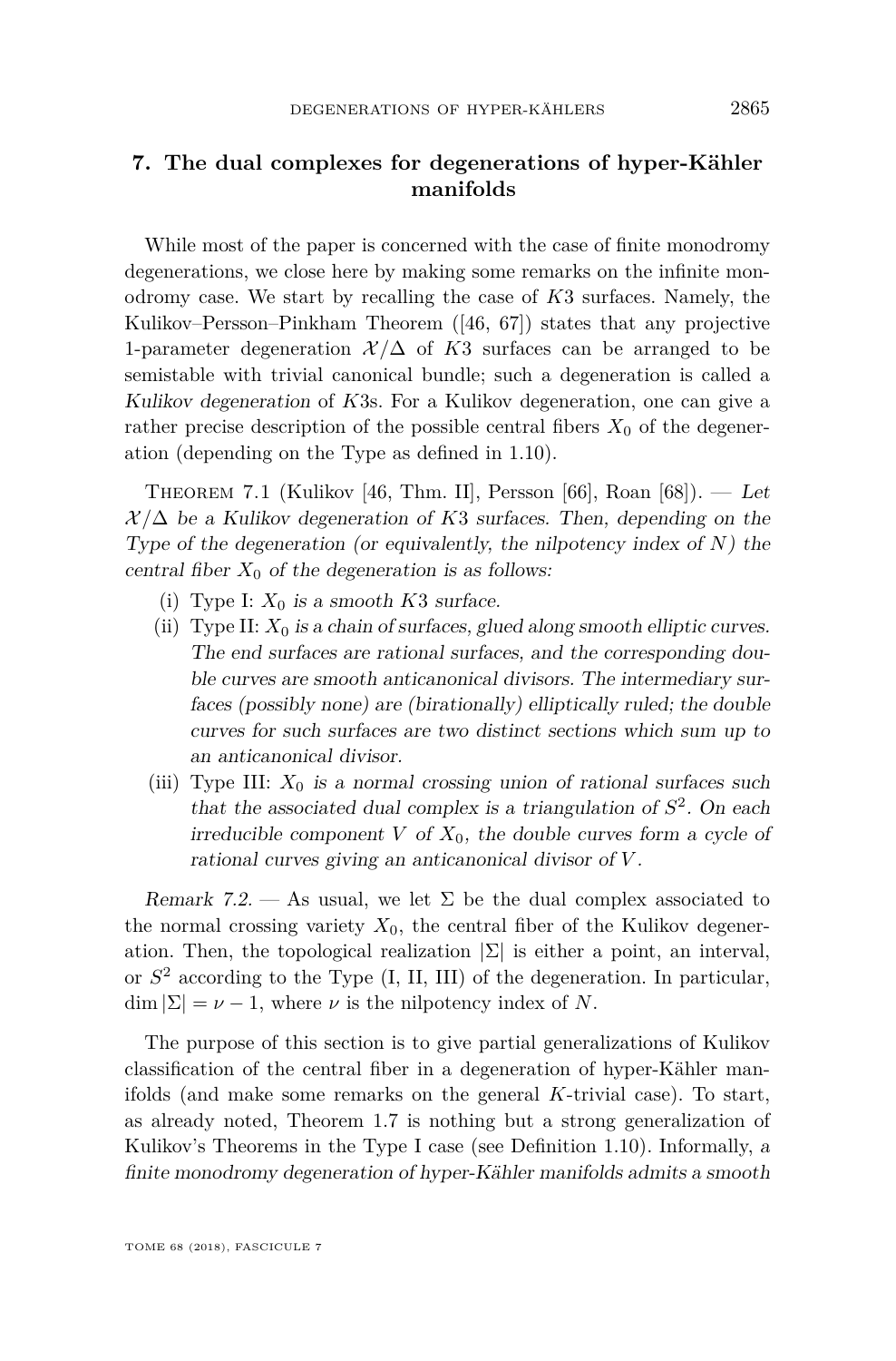filling. The focus in this section is on the Type II and III cases. Namely, we will discuss some generalization of Remark [7.2](#page-29-1) to the higher dimensional case and a partial resolution of a conjecture of Nagai [\[60\]](#page-45-9) concerning the monodromy action on higher cohomology groups.

In contrast to the case of *K*3 surfaces, for higher dimensional hyper-Kähler manifolds, the cohomology in higher degree (than 2) is non-trivial, and thus a natural first question is to what extent the nilpotency index for the monodromy on this higher cohomology is determined by the Type (or equivalently the nilpotency index on  $H^2$ ). This question was investigated by Nagai [\[60\]](#page-45-9) who obtained specific results in the case of degenerations of Hilbert schemes of *K*3s and Kummer case, and made the following natural conjecture:

<span id="page-30-1"></span>CONJECTURE 7.3 (Nagai [\[60,](#page-45-9) Conj. 5.1]). — For a degeneration of hyper-Kähler

$$
nilp(N_{2k}) = k(nilp(N_2) - 1) + 1.
$$

(i.e. the nilpotency order on  $H^{2k}$  is determined by that on  $H^2$ ).

Remark 7.4. — There is difference of 1 between our nilpotency index, and that used by Nagai: for us *N* has index  $\nu$  if  $\nu$  is minimal such that  $N^{\nu} = 0$ , while in [\[60\]](#page-45-9), *N* has index *ν* if  $N^{\nu+1} = 0$  (and  $N^{\nu} \neq 0$ ).

The main result of Nagai ([\[60,](#page-45-9) Thms. 2.7 and 3.6]) is that the conjecture is true for degenerations arising from Hilbert schemes of *K*3s or generalized Kummers associated to families of abelian surfaces. Below, we check the conjecture in the Type I and III cases (see Corollary [7.17\)](#page-38-0). Furthermore, we get some results on the topological type of the dual complex of the degeneration (see Theorems [1.11](#page-7-0) and [7.13\)](#page-35-0).

<span id="page-30-0"></span>Theorem 7.5. — Nagai's Conjecture holds in Type I and III cases. For Type II, it holds nilp( $N_{2k}$ ) ∈ { $k+1, ..., 2k-1$ } for  $k \in \{2, ..., n-1\}$ .

Remark  $7.6.$  — The case of Type I is Corollary [4.2,](#page-18-0) a consequence of Theorem [1.7.](#page-3-0)

#### **7.1. Essential skeleton of a** *K***-trivial degeneration**

Let  $\mathcal{X}/\Delta$  be a semistable degeneration of algebraic varieties. An important gadget associated to the degeneration is the dual complex  $\Sigma$  of the normal crossing variety  $X_0$  (the central fiber of the degeneration). The dual complex encodes the combinatorial part of the degeneration and can be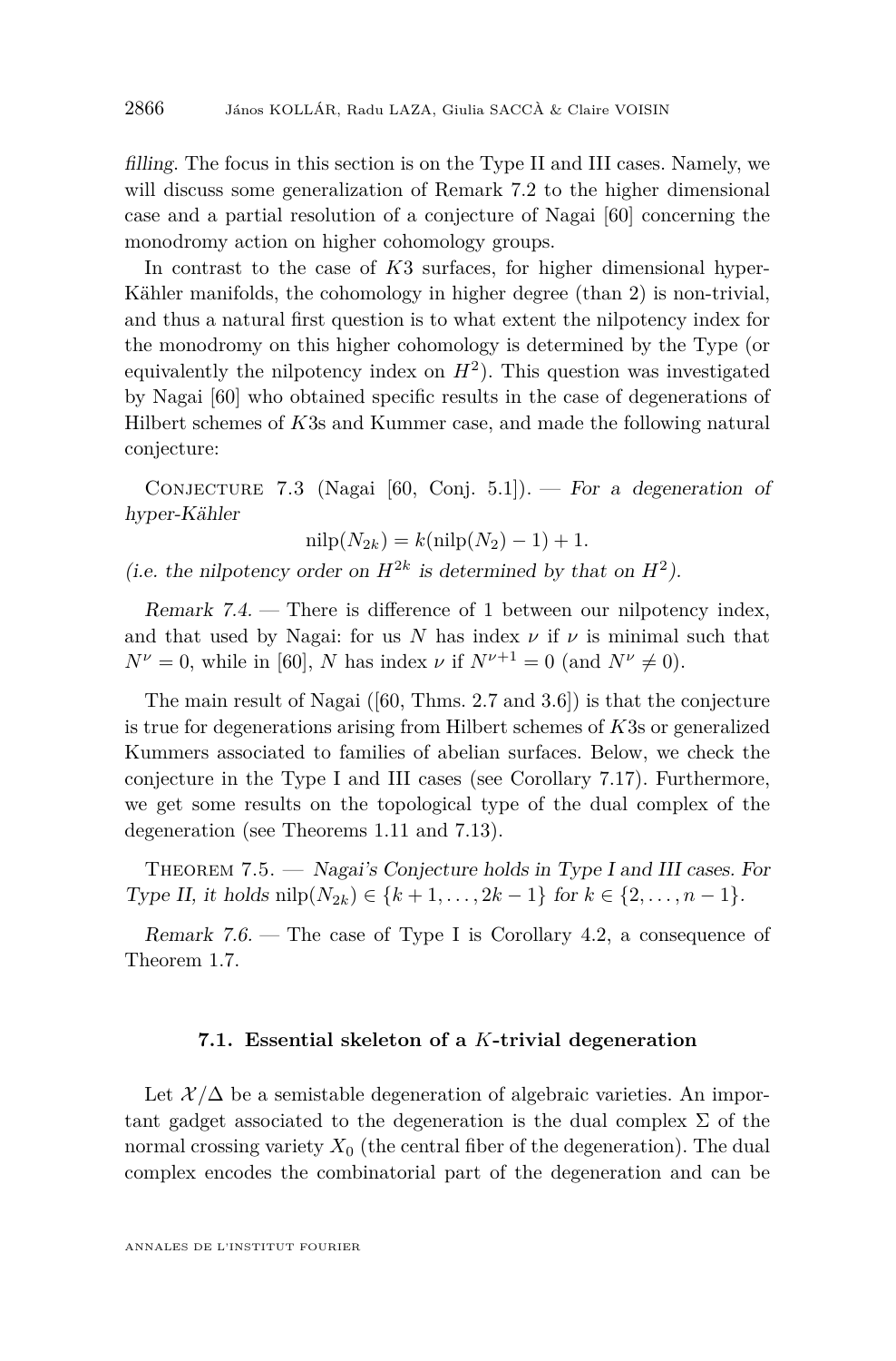used to compute the 0-weight piece (which reflects the combinatorial part) of the MHS on  $X_0$  and of the LMHS. Specifically, an easy consequence of the Clemens–Schmid exact sequence (see [\[3,](#page-43-18) [57\]](#page-45-21)) gives:

<span id="page-31-0"></span>(7.1) 
$$
H^k(|\Sigma|) \cong W_0 H^k(X_0) \cong W_0 H_{\text{lim}}^k.
$$

The first identification is almost tautological; it follows from the Mayer– Vietoris spectral sequence computing the cohomology of  $X_0$ . While the second follows from a weight analysis of the Clemens–Schmid sequence, which (in particular) shows that the natural specialization map  $H^k(X_0) \to H^k_{\text{lim}}$ has to be an isomorphism for weight 0. We note that there is a much more general version of the second identity. Namely, as explained in Section [3,](#page-11-0) as a consequence of [\[38\]](#page-44-2) and [\[73\]](#page-46-4), as long as  $X_0$  is semi log canonical (e.g. normal crossing), the specialization map  $H^k(X_0) \to H^k_{\text{lim}}$  is an isomorphism on the  $I^{p,q}$  pieces with  $p \cdot q = 0$ . In particular, we get an isomorphism for the weight 0 pieces (corresponding to  $p = q = 0$ ) of the MHS on  $X_0$  and the limit MHS.

The semistable models are not unique, and thus the topological space  $|\Sigma|$ depends on the model (e.g.  $\Sigma$ ) might be a point, but after a blow-up might become an interval). In order to obtain a more canonical topological space one needs to require some "minimality" for the semistable model. While many ideas towards an intrinsic definition for  $|\Sigma|$  occur in the literature (e.g. Kulikov's results can be regarded as the starting point), the right definitions were only recently identified by de Fernex–Kollár–Xu [\[17\]](#page-43-6). Namely, the minimality corresponds to a relative minimal model in the sense of MMP. This, however leads to singularities for  $\mathcal{X}/\Delta$  and the central fiber *X*0. It turns out that the right class of singularities that still allow the definition of a meaningful dual complex is dlt. In other words, the correct context for defining an intrinsic dual complex associated to a degeneration is that of minimal dlt degeneration (see Appendix [A\)](#page-40-1). The minimal dlt model  $\mathcal{X}/\Delta$  is not unique, but changing the model has no effect on  $|\Sigma|$ (the associated topological spaces will be related by a PL homeomorphism, see [\[17,](#page-43-6) Prop. 11]). On the other hand, if  $\mathcal{X}'/\Delta$  is a semistable resolution of  $\mathcal{X}/\Delta$ , then the topological realization  $|\Sigma|$  associated to the canonical dual complex is a deformation retract of the topological realization of the dual complex associated to the semistable resolution  $\mathcal{X}'/\Delta$ , and thus the two topological spaces are homotopy equivalent.

Remark  $7.7.$  — Let us note that the semi-log-canonical (slc) singularities are too degenerate to lead to a good notion of dual complex. For instance, it is easy to produce KSBA degenerations of *K*3 surfaces of Type III such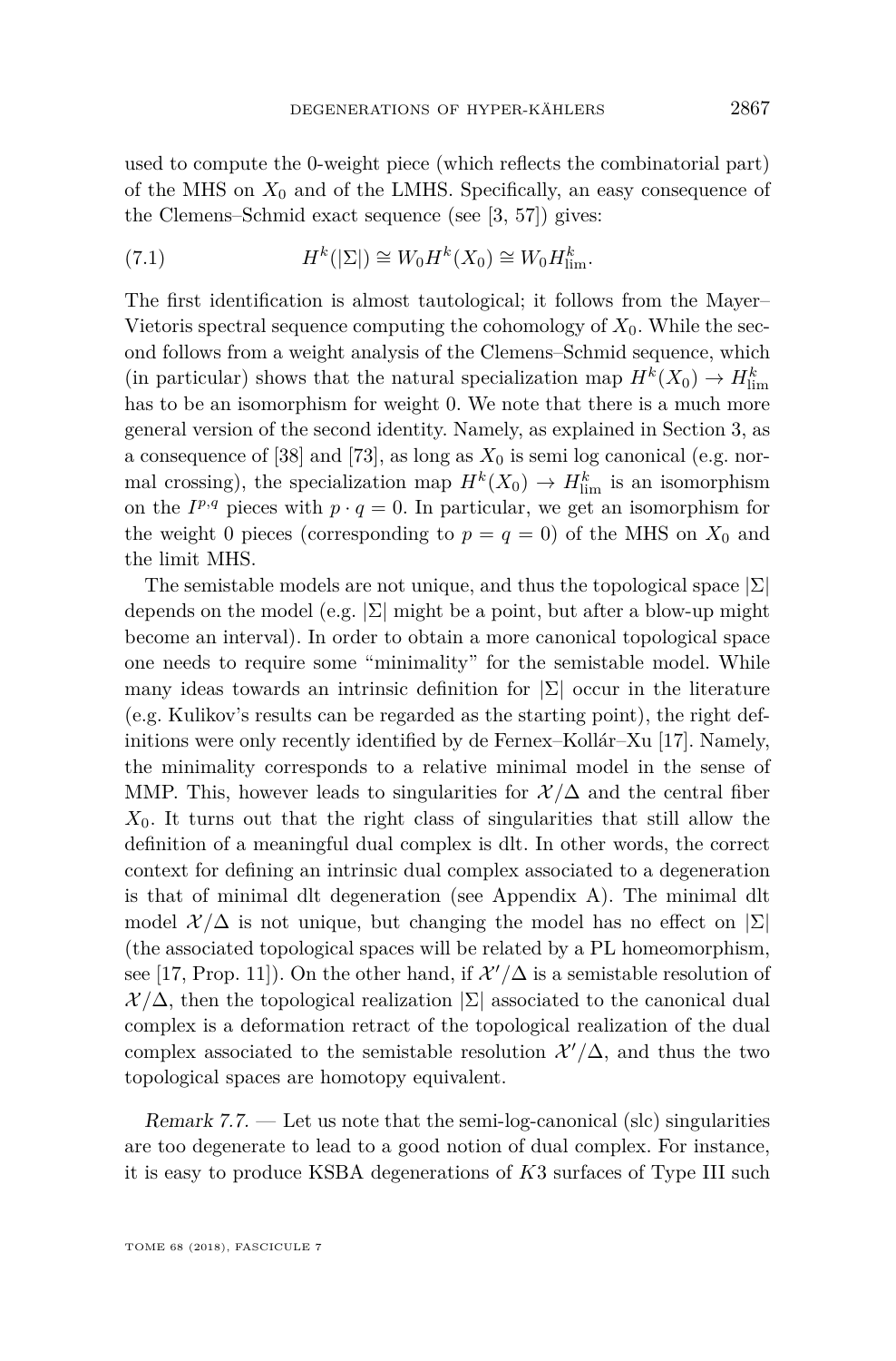that the central fiber  $X_0$  is a normal surface with a single cusp singularity (e.g. such examples occur in the GIT analysis for quartic surfaces, see [\[72\]](#page-46-12)). The (naive) dual complex in this situation would be just a point, while from KPP Theorem, the intrinsic dual complex is in fact *S* 2 .

In the case of *K*-trivial degenerations, there is an alternative approach (yet producing the same outcome) coming from mirror symmetry in the Kontsevich–Soibelman interpretation. This is carefully worked out in Mustata–Nicaise [\[59\]](#page-45-6) (via Berkovich analytification). Relevant for us is the fact that associated to a *K*-trivial degeneration  $\mathcal{X}/\Delta$  there is an intrinsic (depending only on  $\mathcal{X}^*/\Delta^*$ ) topological space, that we call (following [\[59\]](#page-45-6)) the essential skeleton,  $Sk(X)$  associated to the degeneration. For a minimal dlt degeneration of K-trivial varieties, the essential skeleton  $Sk(\mathcal{X})$ can be identified with the topological realization  $|\Sigma|$  of the dual complex (cf. Nicaise–Xu [\[64,](#page-45-7) Thm. 3.3.3]). (As discussed in Section [2](#page-8-0) and [\[21,](#page-43-2) Thm. 1.1], a minimal dlt model always exists. Two such models are birationally crepant, leading to  $Sk(\mathcal{X})$  being well defined.) Finally, Nicaise– Xu [\[64,](#page-45-7) Thm. 3.3.3] show that  $Sk(\mathcal{X})$  is a pseudo-manifold with boundary.

The purpose of this section is to make some remarks on the structure of the essential skeleton  $Sk(\mathcal{X})$  for a degeneration of hyper-Kähler manifolds (depending on the Type of the degeneration). We note that there is an extensive literature on the related case of Calabi–Yau varieties (esp. relevant here is Kollár–Xu [\[42\]](#page-44-5)), and that several papers (esp. [\[42,](#page-44-5) [59,](#page-45-6) [64\]](#page-45-7)) treat the general *K*-trivial case. However, to our knowledge, none of the existing literature discusses the skeleton  $Sk(\mathcal{X})$  in terms of the Type (I, II, III) of the hyper-Kähler degeneration.

Remark 7.8. — Recently, Gulbrandsen–Halle–Hulek [\[28\]](#page-44-15) (see also [\[29,](#page-44-16) [61\]](#page-45-22)) have studied explicit models for certain types of degenerations of Hilbert schemes of surfaces. In particular, starting with a Type II degeneration of *K*3 surfaces  $S/\Delta$ , it is constructed in [\[29\]](#page-44-16) an explicit minimal dlt degeneration for the associated Type II family of Hilbert schemes  $\mathcal{X}/\Delta$ of *n*-points on *K*3 surfaces (with  $X_t = (S_t)^{[n]}$ ). From our perspective here, most relevant is the fact that the  $Sk(\mathcal{X})$  is the *n*-simplex. For comparison, our results (see Theorem [1.11\)](#page-7-0) will only say dim  $Sk(\mathcal{X}) = n$  and that  $Sk(\mathcal{X})$ has trivial rational cohomology.

#### **7.2. Type III is equivalent to the MUM case**

Considering as above a one-parameter degeneration  $f: \mathcal{X} \to \Delta$ , we assume additionally that  $f$  is projective. It is then well-known that the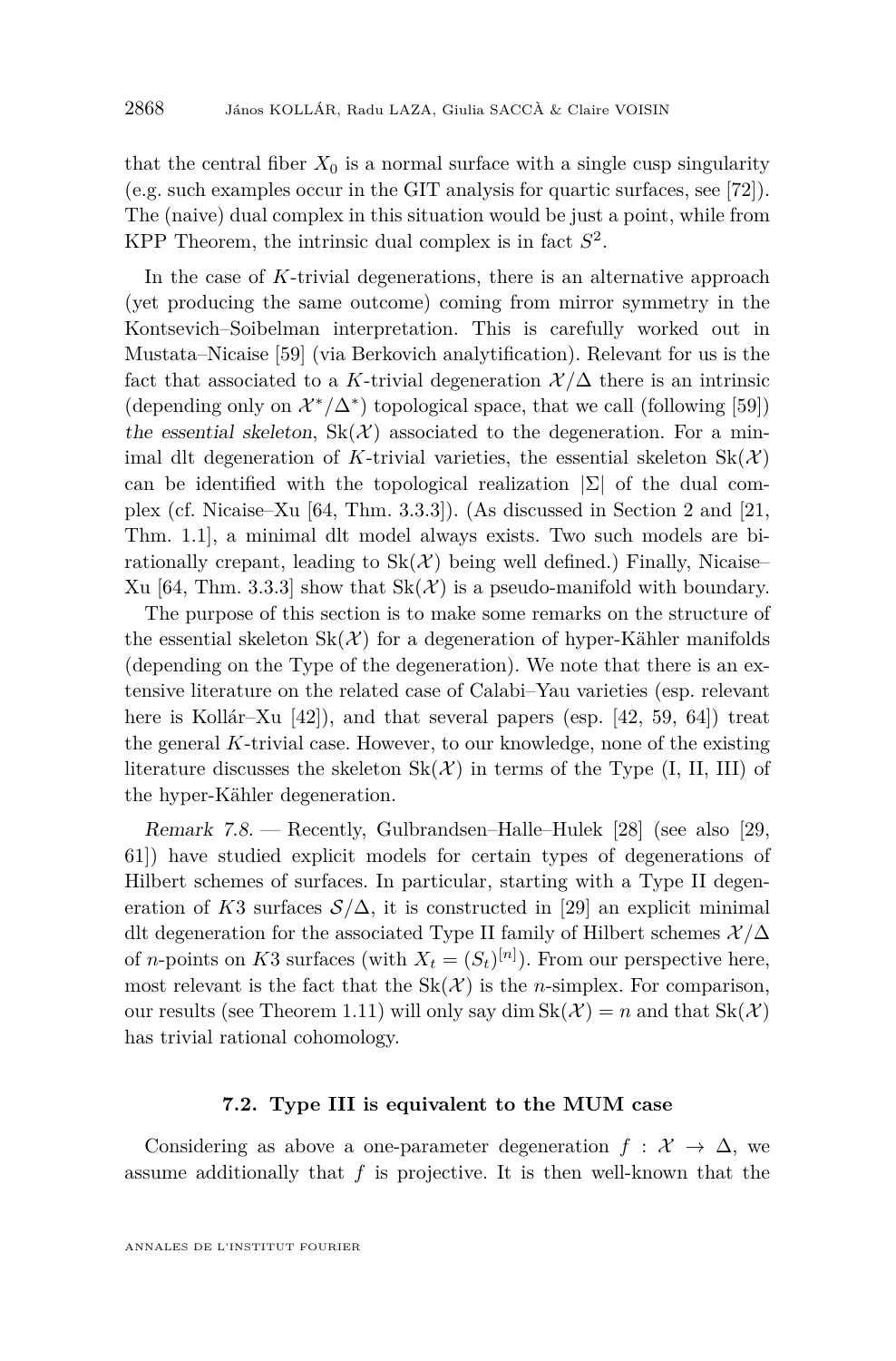monodromy  $\gamma_k$  acting on  $H^k(X_t, \mathbb{Q})$ ,  $t \in \Delta^*$  is quasi-unipotent, that is  $(\gamma_k^N - Id)^m = 0$  for some integers *N, m*. Furthermore one can take  $m \leq$  $k + 1$ .

DEFINITION 7.9. — We will say that the monodromy on  $H^k$  is maximally unipotent if the minimal order *m* is  $k+1$ . Let  $\mathcal{X}/\Delta$  be a degeneration of *K*-trivial varieties of dimension *n*. We say that the degeneration is maximally unipotent (or MUM) if the nilpotency index for the monodromy action on  $H^n(X_t, \mathbb{Q})$  is  $n+1$  (the maximal possible index).

It is immediate to see that in a MUM degeneration, the skeleton has dimension at least *n*. For *K*-trivial varieties, a strong converse also holds:

THEOREM 7.10 (Nicaise–Xu [\[64\]](#page-45-7)). — Let  $\mathcal{X}/\Delta$  be a degeneration of *K*-trivial varieties of dimension *n*.

- (1) If the degeneration is MUM, then  $Sk(\mathcal{X})$  is a pseudo-manifold of dimension *n*.
- (2) Conversely, if  $Sk(\mathcal{X})$  is of dimension *n*, the degeneration is MUM.

Remark 7.11. — We note here that both the minimality and *K*-triviality are essential conditions (see also Remark [3.7\)](#page-14-5). Dropping the *K*-triviality, we can consider a family of genus  $g \geq 2$  curves degenerating to a compact type curve. Then the monodromy is finite, but the dual graph of the central fiber is an interval. Similarly, one can start with a family of elliptic curves and blow-up a point. This will give a non-minimal family, with trivial monodromy, and dual graph of the central fiber an interval.

We note that one additional topological constraint on the skeleton  $Sk(\mathcal{X})$ is that it is simply connected.

<span id="page-33-0"></span>PROPOSITION 7.12. — Let  $\mathcal{X}/\Delta$  be a degeneration such that  $\pi_1(X_t)$  = 1. Then  $\pi_1(\text{Sk}(\mathcal{X})) = 1$ .

 $Proof. - [42, §34$  $Proof. - [42, §34$  $Proof. - [42, §34$  on p. 541].

Mirror symmetry makes some predictions on the structure of essential skeleton  $Sk(\mathcal{X})$  for MUM degenerations. Briefly, the situation is as follows:

The SYZ conjecture ([\[74\]](#page-46-13)) predicts the existence of a special Lagrangian fibration *X/B* for *K*-trivial varieties near the large complex limit point (the cusp of the moduli corresponding to the MUM degeneration). Furthermore, SYZ predicts that the mirror variety is obtained by dualizing this Lagrangian fibration.

Kontsevich–Soibelman [\[43,](#page-44-4) [44\]](#page-45-8) predict that the base *B* of the Lagrangian fibration is homeomorphic to the essential skeleton  $Sk(\mathcal{X})$ . In fact, *B* is predicted to be the Gromov–Hausdorff limit associated to  $(X_t, g_t)$  where  $g_t$  is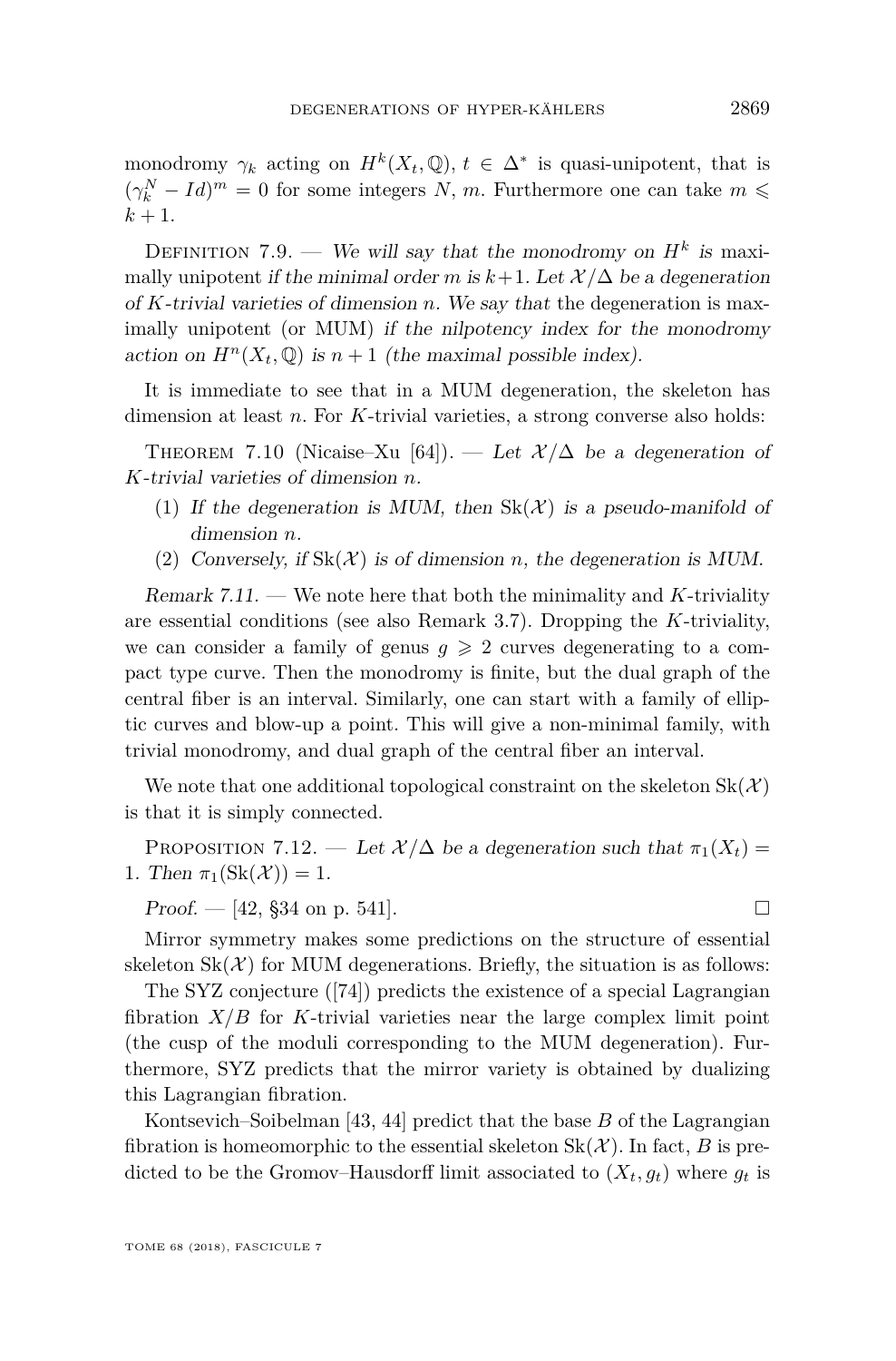an appropriately scaled Ricci-flat Yau metric on the (polarized) smooth fibers  $X_t$ . This gives a much richer structure to *B* (Monge–Ampere manifold, see [\[44,](#page-45-8) Def. 6]). The underlying topological space is expected to be  $Sk(\mathcal{X})$  (e.g. [\[44,](#page-45-8) §6.6]). As already mentioned, the Kontsevich–Soibelman predictions led to the Mustata–Nicaise [\[59\]](#page-45-6) definition of  $Sk(\mathcal{X})$ .

The case of *K*3 surfaces is quite well understood (see [\[27,](#page-44-17) [44\]](#page-45-8)). In higher dimensions, there is a vast literature on the case of (strict) Calabi–Yau's, most notably the Gross–Siebert program (e.g. [\[26\]](#page-44-18)). From our perspective, we note that the  $Sk(\mathcal{X})$  for a MUM degeneration of Calabi–Yau *n*-folds is predicted to be the sphere  $S<sup>n</sup>$ . This is true in dimension 2 by Kulikov's Theorem, and in dimensions 3 (unconditional) and 4 (assuming additionally that the degeneration is normal crossings) by Kollár–Xu [\[42\]](#page-44-5).

The SYZ conjecture and the Kontsevich–Soibelman picture for hyper-Kählers are similar to the *K*3 case (see especially Gross–Wilson [\[27\]](#page-44-17)). Conjecturally, the special Lagrangian fibration  $X/B$  near the large complex limit point can be constructed via a hyper-Kähler rotation. Briefly, let  $[\Omega] \in H^2(X, \mathbb{C})$  and  $[\omega] \in H^2(X, \mathbb{R})$  be the classes of the holomorphic form and of the polarization (a Kähler class) on *X*. The MUM condition implies the existence of a vanishing cycle  $\gamma \in H^2(X, \mathbb{Q})$  with  $q(\gamma) = 0$  (where q is the Beauville–Bogomolov form on  $H^2$ ). The problem is that  $\gamma$  is not an algebraic class. Recall that, given a hyper-Kähler manifold with a fixed Kähler class on it, the space of complex structures on the hyper-Kähler manifold contains a distinguished  $S^2$  (so called twistor family). Using this, one can modify the complex structure on *X* (call the resulting complex manifold *X'*) such that  $\gamma$  is an algebraic class with  $q(\gamma) = 0$  (essentially, after an appropriate  $\mathbb{C}^*$ -scaling of  $\Omega$ , we can arrange  $\Omega' = \text{Im}(\Omega) + i\omega$  and  $\omega' = \text{Re}(\Omega)$  to be the holomorphic and respectively Kähler classes on X', and  $\gamma$  to be orthogonal to  $\Omega'$ ). The so-called hyper-Kähler SYZ conjecture (which is known in various cases) then predicts that (a multiple of)  $\gamma$  is the class of a (holomorphic) Lagrangian fibration  $X'/B$ . Of course, in the  $C^{\infty}$  category,  $X'/B$  is the same as the desired special Lagrangian *X/B*. (From a slightly different perspective, mirror symmetry for hyper-Kähler manifolds was studied by Verbitsky [\[76\]](#page-46-14).)

Finally, the basis of an (algebraic) Lagrangian fibration  $X'/B$  is expected to be CP*<sup>n</sup>* (for 2*n*-dimensional hyper-Kähler manifolds). For instance, if *B* is smooth, then  $B \cong \mathbb{CP}^n$  by a theorem of Hwang [\[34\]](#page-44-19).

To conclude, mirror symmetry (via SYZ conjecture and Kontsevich– Soibelman) predicts that the essential skeleton  $Sk(\mathcal{X})$  for a MUM degeneration is  $S^n$  and respectively  $\mathbb{CP}^n$  for Calabi–Yau's and respectively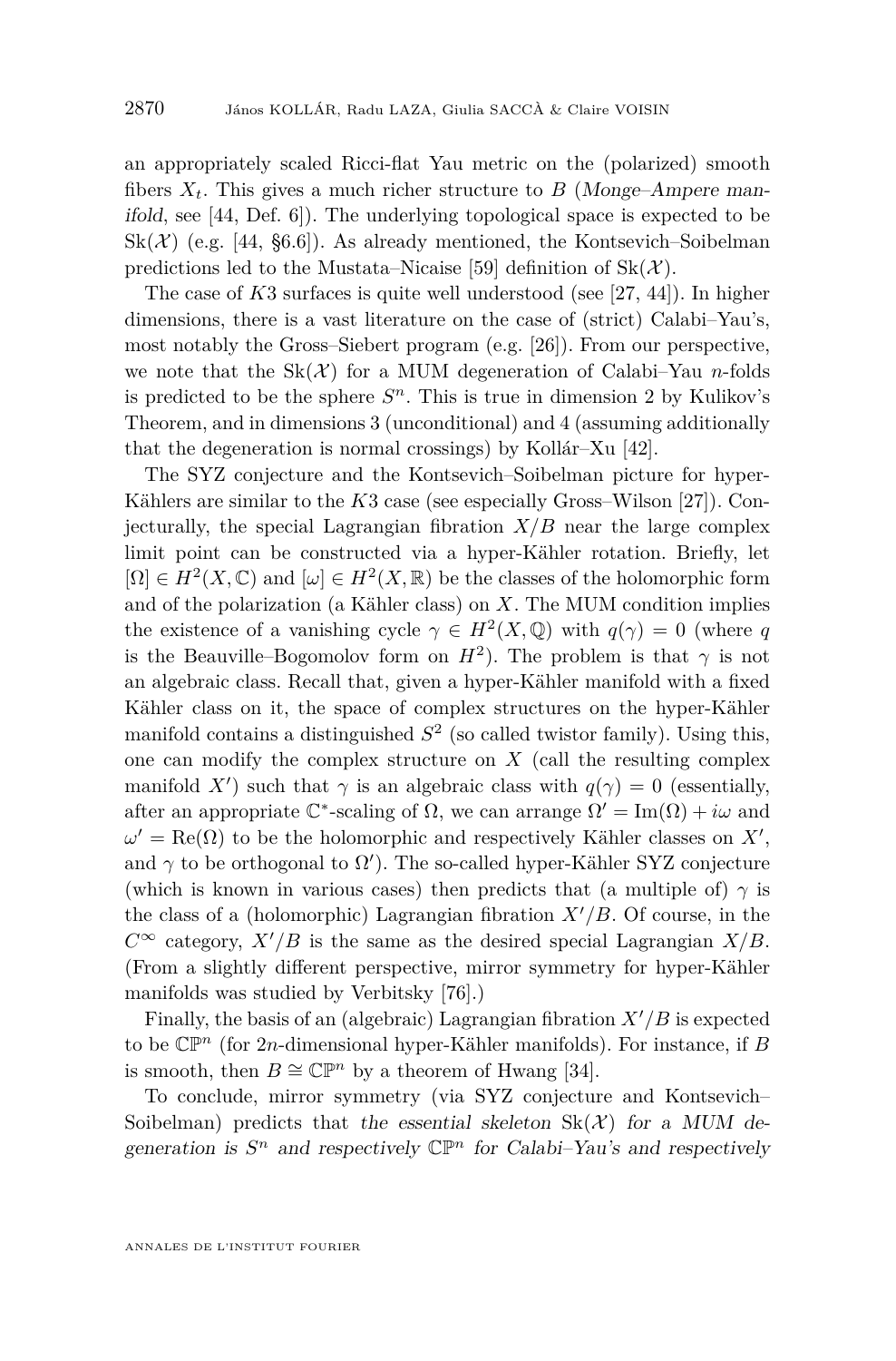hyper-Kähler's. The following result is a weaker version of this statement, saying that it holds in a cohomological sense.

If *X* is a simply connected compact Kähler manifold with trivial canonical bundle, the Beauville–Bogomolov decomposition theorem [\[4\]](#page-43-19) says that *X* ≅  $\prod_i X_i$  where the  $X_i$  are either Calabi–Yau of dimension  $k_i$  (that is with  $SU(k_i)$  holonomy group), or irreducible hyper-Kähler of dimension  $2l_i$ (that is with  $Sp(2l_i)$  holonomy group). The type of the decomposition will be the collection of the dimensions  $k_i$ ,  $2l_j$  (with their multiplicities).

<span id="page-35-0"></span>THEOREM 7.13. — Let  $\mathcal{X}/\Delta$  be a minimal dlt degeneration of *K*-trivial varieties. Assume that the general fiber  $X_t$  is a simply connected  $K$ -trivial variety and that the degeneration is maximally unipotent. Then

- $(H^*(\text{Sk}(\mathcal{X}), \mathbb{Q}) \cong \prod_i H^*(S^{k_i}, \mathbb{Q}) \times \prod_j H^*(\mathbb{CP}^{l_j}, \mathbb{Q})$ , where  $k_i$  represent the dimensions of the Calabi–Yau factors and  $2l_j$  the dimensions of the hyper-Kähler factors in the Beauville–Bogomolov decomposition of the general fiber *Xt*.
- (2) Conversely, the cohomology algebra of the skeleton  $Sk(\mathcal{X})$  determines the type of the Beauville–Bogomolov decomposition of  $X_t$ .

Proof of Theorem [7.13.](#page-35-0) — Let  $\mathcal{X}/\Delta$  be a minimal dlt degeneration. By the du Bois arguments of Section [3,](#page-11-0) the weight 0 pieces of the limit mixed Hodge structure on  $H^*_{\text{lim}}$  are identified with the weight 0 pieces of the mixed Hodge structure on *H*<sup>∗</sup> (*X*0). Next, a Mayer–Vietoris argument identifies  $W_0 H^k(X_0)$  with  $H^k(\text{Sk}(\mathcal{X}))$  (recall  $\text{Sk}(\mathcal{X})$  is nothing but the topological realization of the dual complex in this situation). In other words, we see that [\(7.1\)](#page-31-0) holds in the situation of minimal dlt degenerations. Summing over all degrees *k* gives an algebra structure, and then an identification of the algebra associated to the weight 0 piece of the LMHS with the cohomology algebra of  $Sk(\mathcal{X})$ . Here it is important to note that this identification is not only as vector spaces, but rather as algebras (i.e. compatible with the cup product). This is discussed in Lemma [7.15](#page-37-0) below.

It remains to understand the algebra structure for the weight 0 piece of the LMHS (under the MUM assumption). It is immediate to see that on  $H_{\text{lim}}^k$  the weight 0 piece is non-zero if and only if the monodromy action on  $H^k(X_t)$  is maximally unipotent. When this is satisfied, we have  $N^k$ :  $\mathrm{Gr}^W_{2k}H^k_{\lim} \cong W_0H^k_{\lim}$ , and then  $\mathrm{Gr}^W_{2k}H^k_{\lim} \subset F^kH^k_{\lim} \cong H^{k,0}(X_t)$  (as vector spaces). Thus, the weight 0 piece can be identified with a subspace in the space of degree *k* holomorphic forms on *Xt*. The following proposition tells us that under the MUM assumption on the top degree cohomology, the weight 0 piece can be identified with the whole space of degree *k* holomorphic forms on *Xt*.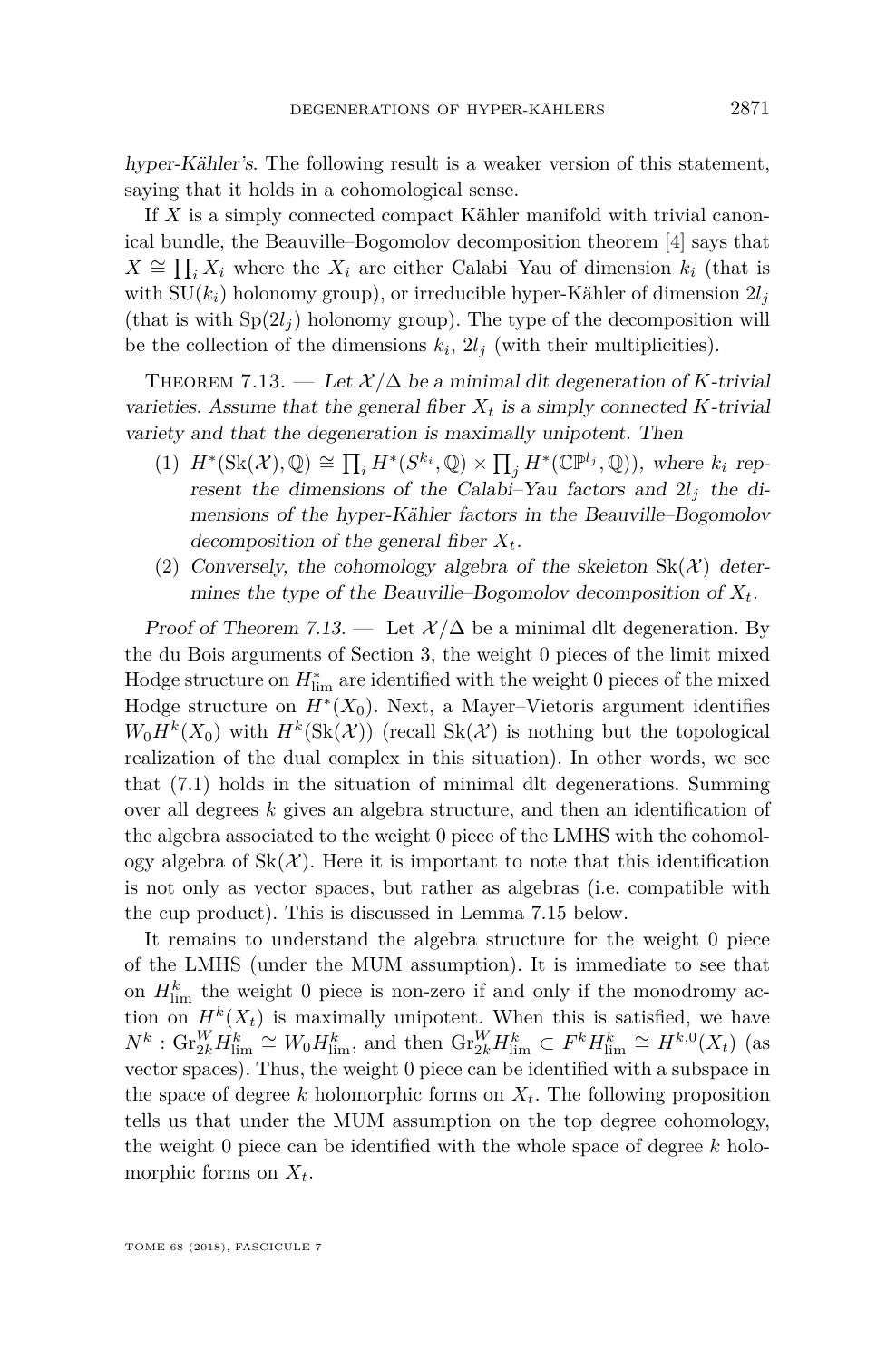PROPOSITION 7.14. — Let  $\mathcal{X}/\Delta$  be a projective degeneration of *K*trivial varieties.

- <span id="page-36-0"></span>(1) Assume the fibers  $X_t$  are simply connected Calabi–Yau manifolds (so  $h^{i}(X_t, \mathcal{O}_{X_t}) = 0$  for  $0 < i < n = \dim X_t$ ). Then the only degree in which the monodromy can be maximally unipotent is *n*.
- <span id="page-36-1"></span>(2) Assume the fibers  $X_t$  are hyper-Kähler manifolds (so  $h^i(X_t, \mathcal{O}_{X_t}) =$ 0 for *i* odd and  $\mathbb C$  for  $i = 2j$ ,  $0 < i < 2n = \dim X_t$ ). Then the only degrees where the monodromy can be maximally unipotent are the even degrees 2*i* and the monodromy is maximally unipotent in some degree  $k = 2i$  if and only if it is maximally unipotent in all degrees  $2i \leq 2n$ . In particular, MUM degeneration is equivalent to Type III degeneration (for hyper-Kähler manifolds).

Proof.

 $(1)$ . — As we have  $H^{i,0}(X_t) = 0$  for  $0 < i < n$ , the Hodge structure on  $H^{i}(X_{t}, \mathbb{Q})$  has coniveau  $\geq 1$ . The variation of Hodge structure on  $R^{i} f_{*} \mathbb{Q}$ is thus the Tate twist of an effective polarized variation of Hodge structure of weight  $i - 2$ . Hence its quasi-unipotency index is  $\leq i - 1$ .

 $(2)$ . — The same argument applies to show that monodromy is not maximally unipotent on cohomology of odd degree if  $X_t$  is hyper-Kähler, since  $H^{2i+1,0}(X_t) = 0$ . We know by Verbitsky (Theorem [3.8\)](#page-14-4) that in degree  $2i \leq$ 2*n*, we have an injective map given by cup-product

$$
\mu_{i,t}: \operatorname{Sym}^i H^2(X_t, \mathbb{Q}) \hookrightarrow H^{2i}(X_t, \mathbb{Q}),
$$

which more generally induces an injection of local systems on ∆<sup>∗</sup>

$$
\mu_i: \operatorname{Sym}^i(R^2 f_* \mathbb{Q}) \hookrightarrow R^{2i} f_* \mathbb{Q}.
$$

Note that  $\mu_i$  is an morphism of variations of Hodge structures. Next, using a relatively ample line bundle on  $f$ , we have a Lefschetz orthogonal decomposition

$$
R^{2i} f_* \mathbb{Q} = \operatorname{Im} \mu_i \oplus B^{2i}
$$

where the local system  $B^{2i}$  carries a polarized variation of Hodge structures of weight 2*i* with trivial  $(2i, 0)$ -part, as the map  $\mu_{i,t}$  induces a surjection on (2*i,* 0)-forms. Applying the same argument as before, we conclude that the monodromy action on  $B^{2i}$  is of quasiunipotency index  $\leq 2(i-1) + 1$ ( $\lt$  $2i + 1$ , so the monodromy acting on  $H^{2i}$  is maximally unipotent if and only if it is maximally unipotent on  $\text{Sym}^i H^2(X_t, \mathbb{Q})$ . It is then easy to see that this is the case if and only if it is maximally unipotent on  $H^2(X_t, \mathbb{Q})$ (e.g. [\[60,](#page-45-9) Lem. 2.4]).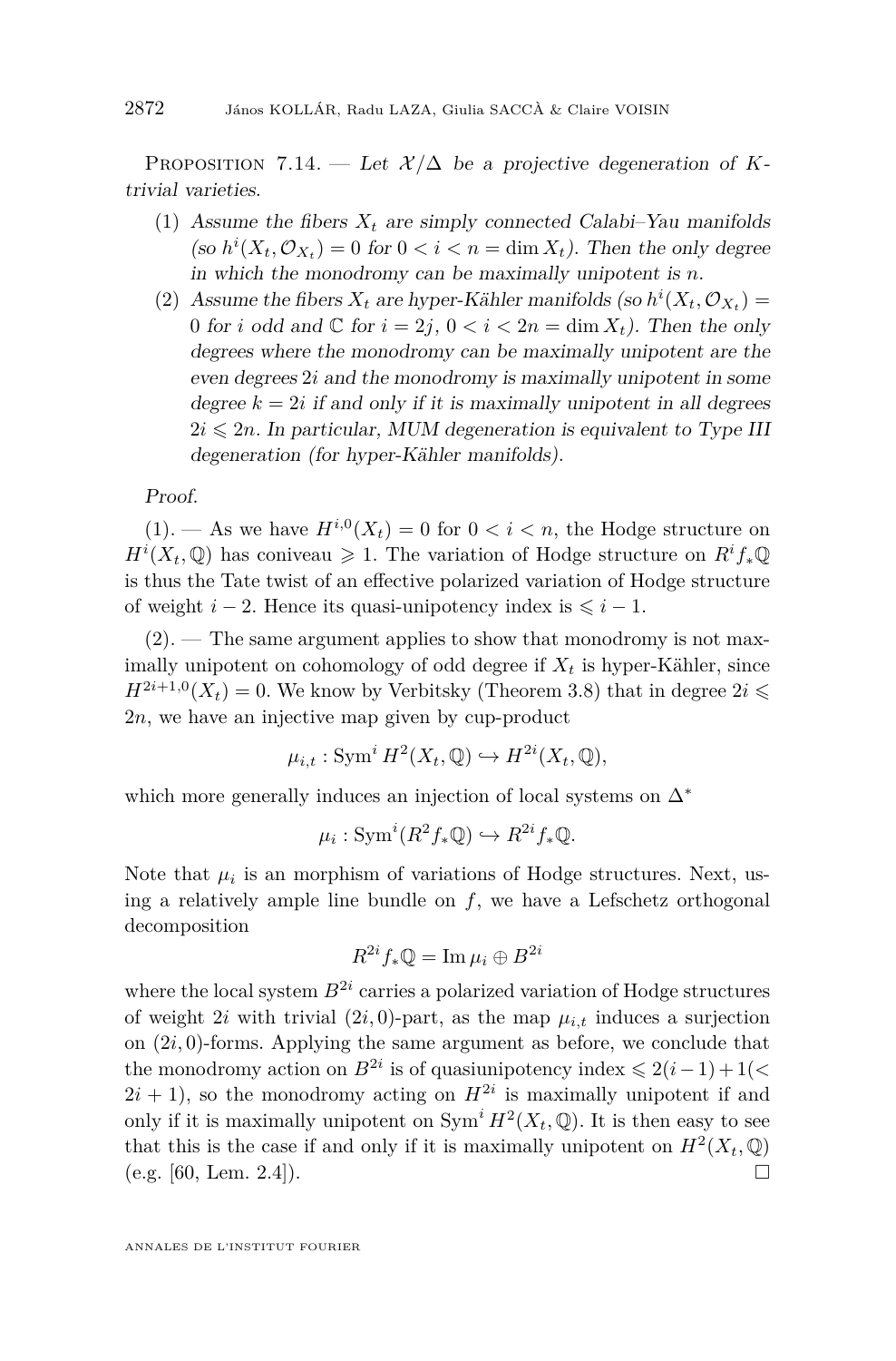By this proposition, the assumption  $W_0 H_{\text{lim}}^n \neq 0$  implies in fact  $W_0 H_{\text{lim}}^k \cong$  $H^{k,0}(X_t)$  for all *k* (since there is a 1-dimensional contribution for each factor of Beauville–Bogomolov decomposition and it has to be maximally unipotent; it is here where we use in an essential way the assumption that  $X_t$  is simply connected, so that we can exclude the abelian variety factors in the Beauville–Bogomolov decomposition).

These identifications are compatible with the cup product by the following lemma:

<span id="page-37-0"></span>LEMMA 7.15. — Let  $\mathcal{Z} \to \Delta$  be a proper holomorphic map, smooth over  $\Delta^*$ , with a central fiber  $Z_0$  which is a (global) normal crossing divisor. We assume for simplicity that if  $Z_i$ ,  $i \in I$  are the components of  $Z_0$ , for each  $J \subset I$ ,  $Z_J := \bigcap_{j \in J} Z_j$  is either empty or connected. Let  $\Sigma$  be the dual graph of  $Z_0$ . It has vertices *I* and one simplex  $J \subset I$  for each non-empty *Z<sup>J</sup>* . The two natural maps

$$
a: H^*(\vert \Sigma \vert, \mathbb{Z}) \to H^*(Z_0, \mathbb{Z}),
$$
  

$$
b: H^*(Z_0, \mathbb{Z}) \to H^*(Z_t, \mathbb{Z})
$$

are compatible with the cup-product.

Proof. — The map *b* is the specialization map already appearing in Def-inition [3.2,](#page-13-3) and called  $sp_*$  there. It is obtained by observing that  $Z_0$  is a deformation retract of  $\mathcal{Z}$ , hence has the same homotopy type as  $\mathcal{Z}$ . The map *b* is then the restriction map  $H^*(\mathcal{Z}, \mathbb{Z}) \to H^*(Z_t, \mathbb{Z})$  composed with the inverse of the restriction isomorphism  $H^*(\mathcal{Z}, \mathbb{Z}) \to H^*(Z_0, \mathbb{Z})$ . Thus it is clearly compatible with cup-product.

The map *a* (which can be defined using Corollary [A.6](#page-42-0) as the composite map  $H^p(|\Sigma|, \mathbb{Z}) = E_2^{p,0} = E_{\infty}^{p,0} \to H^q(D, \mathbb{Z})$  can also be constructed as follows: The realization  $|\Sigma|$  of  $\Sigma$  is the union over all the faces *J* of  $\Sigma$  of the simplices  $\Delta_J$ , with identifications given by faces: for  $J' \subset J$  the simplex  $\Delta_{J}$  is naturally a face of  $\Delta_{J}$ . Next we have a simplicial topological space  $Z_0^{\bullet}$  associated to  $Z_0$ , given by the  $Z_J$  and the natural inclusions  $Z_{J'} \subset Z_J$ for each  $J \subset J'$ . Let  $r(Z_0^{\bullet})$  be the topological space constructed as the union over all  $J \in \Sigma$  of the  $Z_J \times \Delta_J$  with gluings given by the natural maps  $Z_J \times \Delta_{J'} \to Z_{J'} \times \Delta_J$  for each inclusion  $J' \subset J$ . There are two obvious continuous maps

$$
g: r(Z_0^{\bullet}) \to Z_0,
$$
  

$$
f: r(Z_0^{\bullet}) \to r(\Sigma).
$$

The first map is just the projection to  $Z_J$  on each  $Z_J \times \Delta_J$ , followed by the inclusion in  $Z_0$ . This map is clearly a homotopy equivalence. The second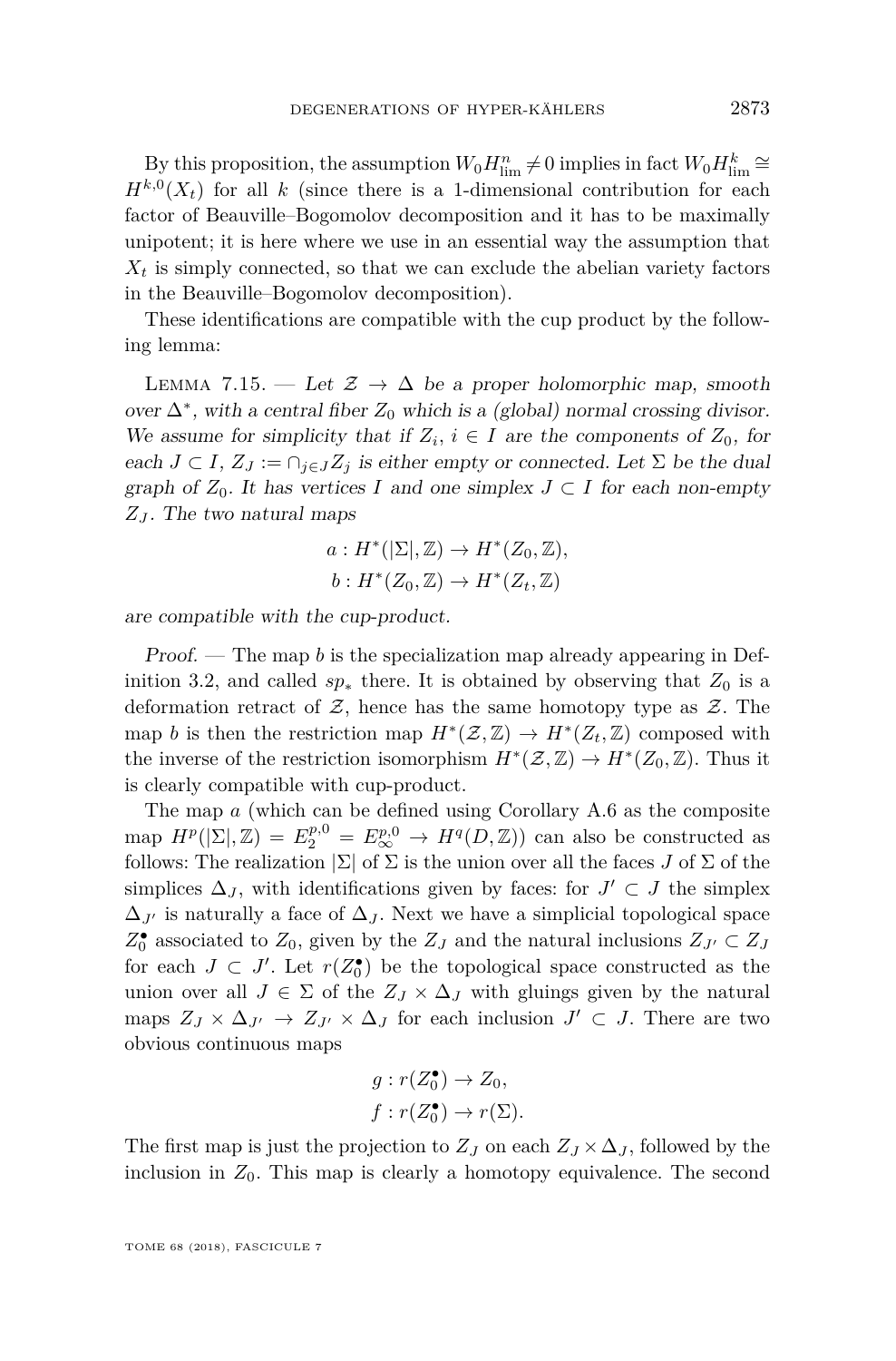map is the projection to  $\Delta_J$  on each  $Z_J \times \Delta_J$ . The map *b* can be defined as the composition of  $f^*: H^*(r(\Sigma), \mathbb{Z}) \to H^*(r(\mathbb{Z}_0^{\bullet}), \mathbb{Z})$  composed with the inverse of the isomorphism  $g^*$ :  $H^*(Z_0, \mathbb{Z}) \cong H^*(r(Z_0^{\bullet}), \mathbb{Z})$ . It follows that *b* is also compatible with cup-product. □

Together with the previous analysis, we now conclude that in the MUM case, the cohomology algebra  $H^*(\Sigma, \mathbb{C})$  is isomorphic to the algebra of holomorphic forms  $\oplus_i H^0(Z_0, \Omega_{Z_0}^i)$  and also to the algebra of holomorphic forms  $\oplus_i H^0(Z_t, \Omega_{Z_t}^i)$ . We next have the following lemma.

Lemma 7.16. — Let *X* be a simply connected compact Kähler manifold with trivial canonical bundle. Then the type of the Beauville–Bogomolov decomposition of *X* is determined by the algebra  $\bigoplus_i H^0(X, \Omega^i_X)$ .

Proof. — For a Calabi–Yau manifold of dimension  $k_i$ , there is exactly one holomorphic form  $\omega_i$  of degree  $k_i$  and it satisfies  $\omega_i^2 = 0$ , while for a hyper-Kähler factor  $X_j$ , the algebra  $H^0(X_j, \Omega_{X_j})$  is generated in degree 2 with one generator  $\sigma_j$  satisfying the equation  $\sigma_j^{l_j+1} = 0$ . The algebra  $A_X := H^0(X, \Omega_X)$  is the tensor product of algebras of these types. Consider for any integer *k* the set  $(A_X^2)_k =: \{u \in A_X^2, u^{k+1} = 0\}$ . Let  $k_0$  be the smallest *k* such that  $(A_X^2)_k \neq 0$ . Then it is immediate that the hyper-Kähler summands are all of dimension  $\ge 2k_0$  and that there are exactly  $a_k := \dim(A_X^2)_k$  summands of dimension  $2k_0$ . The quotient of  $A_X$ by the ideal generated by  $(A_X^2)_k$  is the algebra  $A_{X'}$  of holomorphic forms on the variety  $X'$  which is the product of all Calabi–Yau factors of  $X$  and hyper-Kähler factors which are of dimension  $> 2k_0$ . Continuing with  $X'$ , we see that the multiplicities of the dimensions of the hyper-Kähler factors are determined by  $A_X^*$ , and that  $A_X^*$  determines the algebra  $A_{X''}$  of holomorphic forms on the variety  $X''$  which is the product of all Calabi–Yau summands of  $X$  of dimension  $> 2$ . It is clear that the latter determines the dimensions (with multiplicities) of the Calabi–Yau summands of *X*, as they correspond to the degrees (with multiplicities) of generators of the algebra  $A_{X''}.$  $\Gamma$   $\overline{X}$ <sup>0</sup> .  $\Box$ 

The proof of Theorem [7.13](#page-35-0) is now complete.

<span id="page-38-0"></span>COROLLARY  $7.17.$  — Nagai's Conjecture [7.3](#page-30-1) holds for Type III degenerations of hyper-Kähler manifolds.

<span id="page-38-1"></span>ANNALES DE L'INSTITUT FOURIER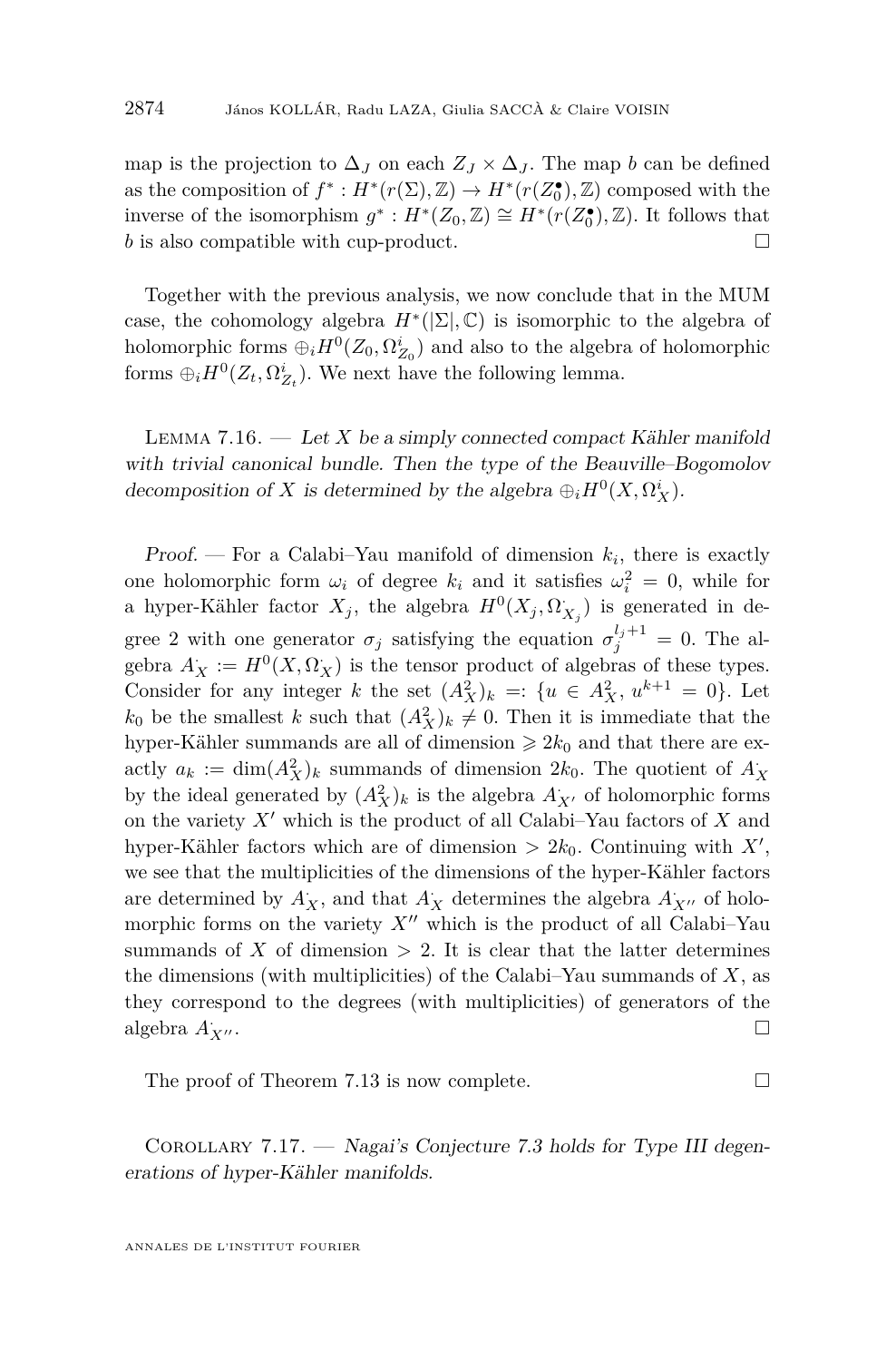#### **7.3. The Type II case**

We now focus on the intermediary Type II case. The aim of the subsection is to prove the following result (which together with the results in the Type I and III cases completes the proof of Theorems [1.11](#page-7-0) and [7.5\)](#page-30-0).

THEOREM 7.18. — Let  $\mathcal{X}/\Delta$  be a projective degeneration of hyper-Kähler manifolds, with  $X_t$  smooth of dimension  $2n$ . Assume that the degeneration has Type II (i.e.  $N^2 = 0$  and  $N \neq 0$  on  $H^2(X_t)$ ). Then the following hold:

- (1) dim  $Sk(\mathcal{X}) = n;$
- (2) For  $k \in \{2, n\}$ , the index of nilpotency for the monodromy action on  $H^{2k}$  is at least  $k + 1$  and at most  $2k - 1$ .

Proof. — Similarly to the Type III case discussed previously, using [\[60,](#page-45-9) Cor. 2.4] and Theorem [3.8,](#page-14-4) we conclude that the nilpotency index on  $\text{Sym}^k H^2$  is  $k+1$ , and thus the nilpotency index on  $H^{2k}$  is at least  $k+1$ . Conversely, since  $H^{2k}/\text{Sym}^k H^2$  is a Hodge structure of level  $2k-2$ , it follows that the nilpotency index is at most  $2k - 1$ .

To conclude, we note that the arguments of [\[42,](#page-44-5) Claim 32.1] show that the dimension of  $Sk(\mathcal{X})$  is precisely *n*. This is equivalent to saying that the codimension of the deepest stratum in a dlt Type II degeneration is *n*. For a minimal dlt degeneration, we know  $X_0$  has trivial canonical bundle. This means that its components are log Calabi–Yau  $(V, D)$  with  $K_V + D = 0$ . Inductively, each component of the strata is log Calabi–Yau (e.g. in the *K*3 situation the codimension 1 components are either elliptic curves or  $\mathbb{P}^1$  with 2 marked points) and is *K*-trivial if and only if it is contained in every component of  $X_0$  that intersects it. Hence, a stratum  $W \subset X_0^{[p]}$  is minimal with respect to inclusion if and only if it has a top holomorphic form (and is thus a *K*-trivial variety with at worst canonical singularities). Moreover, all minimal strata are birational [\[37,](#page-44-7) 4.29]. It follows that to show that the dual complex has dimension  $n$ , we only need to produce a top holomorphic form on an *n*–dimensional stratum. To show this look at the spectral sequence [\(A.3\)](#page-42-1). We first notice that there is a non zero class in  $H^1(\mathcal{O}_{X_0^{[1]}})$  which generates  $H^2(\mathcal{O}_{X_0})$ . To see this we only need to show that there is no contribution from  $H^2(\mathcal{O}_{X_0^{[0]}})$  and from  $H^0(\mathcal{O}_{X_0^{[2]}})$ . By weights considerations, both statements are clearly true for the spectral sequence of a snc filling. However, since the strata of a dlt filling have rational singularities (Proposition [A.3\)](#page-41-0) the statement for a snc filling implies that for a dlt filling. Hence, the only possibility is that a generator for  $\bar{\eta} \in H^2(\mathcal{O}_{X_0})$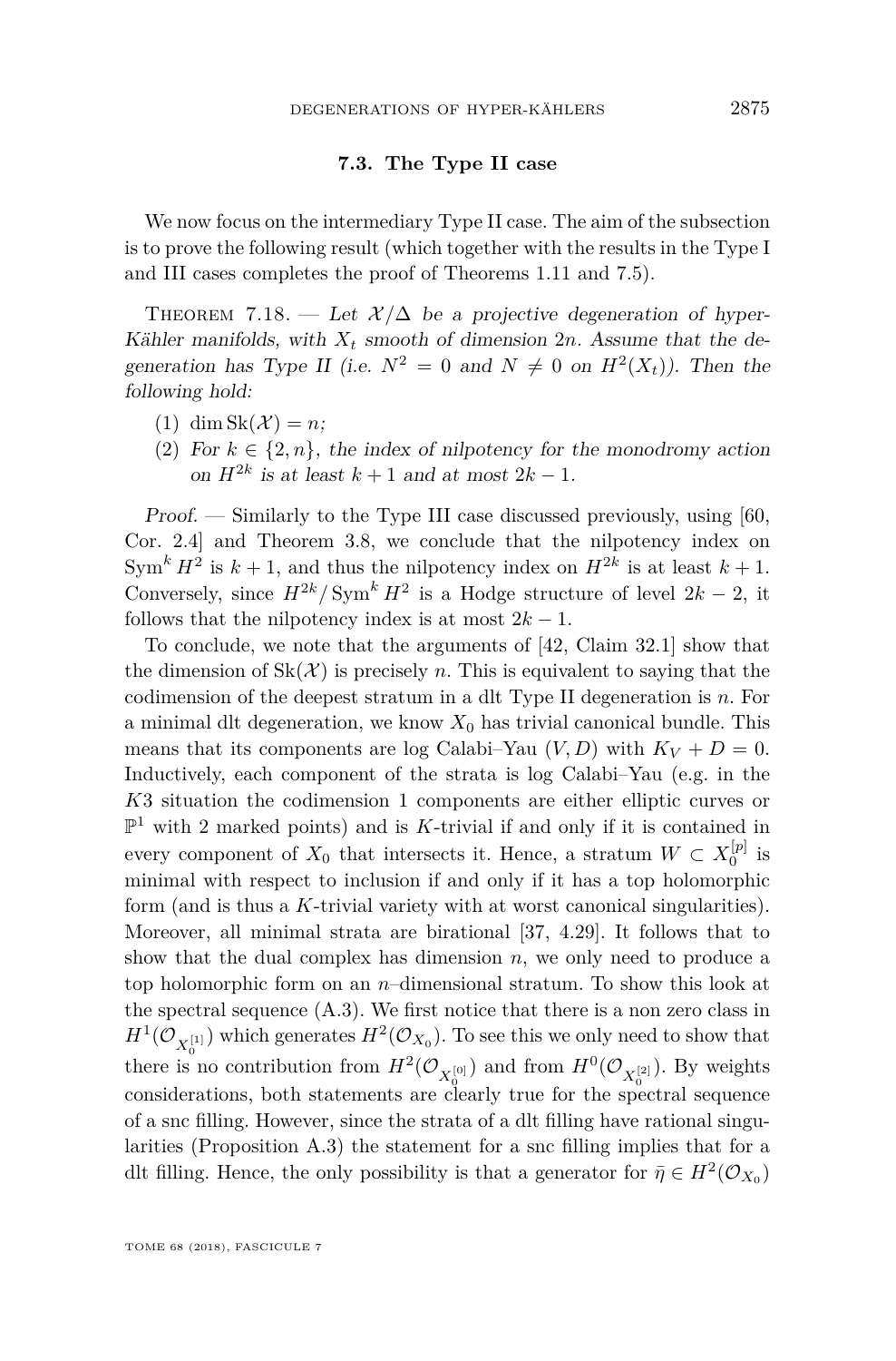has to come from a class  $\eta \in H^1(\mathcal{O}_{X_0^{[1]}})$ . By Lemma [A.8,](#page-42-2) we may consider the product  $\eta^n \in H^n(\mathcal{O}_{X_0^{[n]}})$  which is non zero since  $\bar{\eta}^n$  has to be non zero and we may conclude that the deepest stratum has dimension *n*.  $\square$ 

Remark 7.19. — J. Nicaise pointed out that dim  $Sk(\mathcal{X}) = n$  follows also from Halle–Nicaise [\[30,](#page-44-11) Theorem 3.3.3 and esp. (3.3.4)].

#### **Appendix A. Reduced dlt pairs**

<span id="page-40-1"></span>The purpose of this section is to show that for many aspects reduced dlt pairs behave like snc. Most of the results are well known to the experts  $(cf. [17])$  $(cf. [17])$  $(cf. [17])$ .

<span id="page-40-0"></span>DEFINITION A.1. — A log canonical (lc) pair  $(X, D)$  is called dlt if for every divisor *E* over  $(X, D)$  with discrepancy  $-1$ , the pair  $(X, D)$  is snc at the generic point of  $center_X(E)$ .

Given a reduced dlt pair  $(X, D)$  (i.e. the divisors appearing in  $D =$  $\sum_{I} D_i$  have coefficient 1) a stratum of  $(X, D)$  is an irreducible component of  $D_J := \bigcap_J D_i$ , for some  $J \subset I$ . By [\[20\]](#page-43-7), [\[37,](#page-44-7) 4.16] the strata of  $(X, D)$  have the expected codimension (i.e. the strata of codimension *k* in *X* are the irreducible components of the intersection of *k* components of *D*) and are precisely the log–canonical centers of  $(X, D)$ . In particular,  $(X, D)$  is snc at the generic point of every stratum and every stratum of codimension *k* is contained in exactly  $k + 1$  strata of codimension  $k - 1$ . As noticed in [\[17,](#page-43-6) (8)], this observation is enough to specify the glueing maps needed to define a dual complex. In other words, the dual complex of a dlt pair can be defined just as in the snc case and it satisfies

$$
\Sigma((X,D)) = \Sigma((X,D)^{snc}),
$$

where  $(X, D)^{snc}$  is the largest open subset of *X* where the pair  $(X, D)$ is snc. In Proposition [A.5](#page-41-1) we show another instance of the fact that "dlt is almost snc", namely that given a reduced dlt pair  $(X, D)$  we can use the Mayer–Vietoris sequence [\[25\]](#page-44-20) to compute the cohomology of *D*. This was applied in Section [7.3](#page-38-1) to a minimal dlt degeneration  $\mathcal{X}/D$  of *K*-trivial varieties, since the pair  $(\mathcal{X}, X_0)$  is dlt.

DEFINITION A.2 ([\[37,](#page-44-7) (2.78)]). — Let *X* be a normal variety, let  $D \subset X$ be a reduced divisor, and let  $f: Y \to X$  be a resolution such that  $(Y, D_Y)$ :  $f_*^{-1}(D)$ ) is a snc pair. Then  $f : (Y, D_Y) \to (X, D)$  is called rational if (1)  $f_*\mathcal{O}_Y(-D_Y) = \mathcal{O}_X(-D)$ ;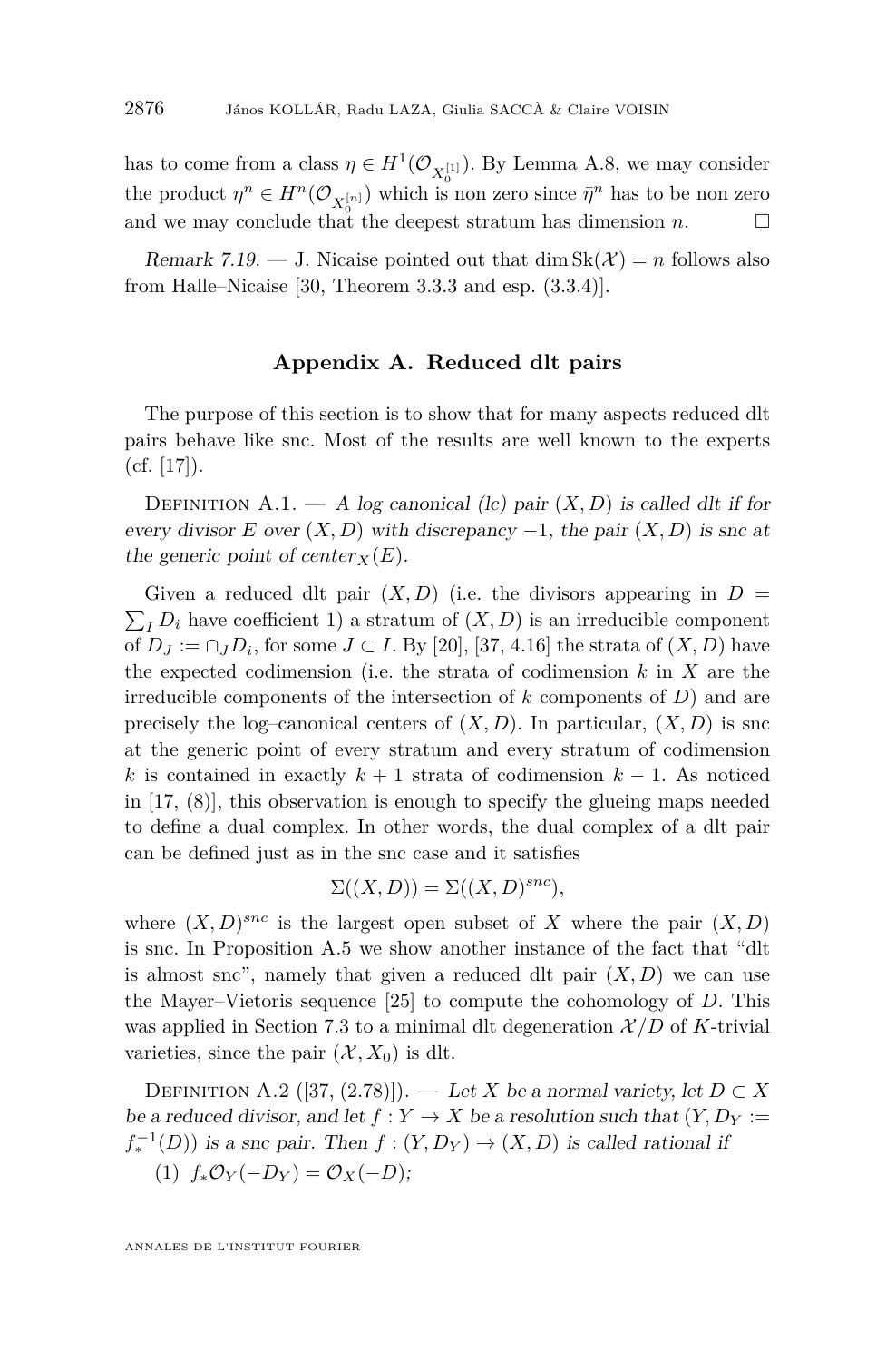- (2)  $R^i f_* \mathcal{O}_Y(-D_Y) = 0$  for  $i > 0$ ;
- (3)  $R^i f_* \omega_Y (D_Y) = 0$  for  $i > 0$ .

<span id="page-41-0"></span>PROPOSITION A.3. — Let  $(X, D)$  be a reduced dlt pair with  $D = \sum_I D_i$ and let  $f : (Y, D_Y) \to (X, D)$  be a rational resolution. For every reduced divisor  $D' \le D$ , setting  $D'_Y := f_*^{-1}D'$  we have

<span id="page-41-2"></span> $(f_*0.1)$   $f_*\mathcal{O}_Y(-D'_Y) = \mathcal{O}_X(-D')$  and  $R^i f_*\mathcal{O}_Y(-D'_Y) = 0$ , for  $i > 0$ . and for every  $J \subset I$ 

<span id="page-41-3"></span>(A.2) 
$$
f_*\mathcal{O}_{(D_Y)_J} = \mathcal{O}_{D_J} \quad \text{and} \quad R^i f_*\mathcal{O}_{(D_Y)_J} = 0 \quad \text{for } i > 0.
$$

In particular, the induced resolution  $f_{|(D_Y)_J} : (D_Y)_J \to D_J$  has connected fibers and every connected component of  $D_J$  is irreducible, normal, and has rational singularities.

*Proof.* — Item  $(A.1)$  follows from [\[37,](#page-44-7)  $(2.87)$ ,  $(2.88)$ ]. Then  $(A.2)$  follows by induction on  $|J|$ .

Remark A.4. — From this corollary it follows that in the definition of dual complex of a reduced dlt pair we could consider the connected components of the intersections, rather than the irreducible components (cf. [\[17,](#page-43-6)  $(8)]$ ).

Let  $(X, D)$  be a reduced dlt pair  $(X, D)$ , with  $D = \sum_{I} D_{i}$ , and fix an ordering of *I*. Denote by  $D^{[k]}$  the disjoint union of the strata that have codimension  $k$  in  $D$ . For a sheaf  $\mathcal F$  on  $D$ , the Mayer–Vietoris complex of  ${\cal F}$  is

$$
\mathcal{F}_{D^{\bullet}}: \mathcal{F}_{D^{[0]}} \to \mathcal{F}_{D^{[1]}} \to \cdots \to \mathcal{F}_{D^{[d]}},
$$

where  $d = \dim |\Sigma(D)|$ , where  $\mathcal{F}_{D^{[k]}}$  denotes the pullback of  $\mathcal F$  to  $D^{[k]}$  via the natural morphism  $i_k : D^{[k]} \to D$ , and where the differential of the complex is induced by the natural restriction maps  $\mathcal{F}_{D_J} \to \mathcal{F}_{D_{J \cup j}}$ , with a plus or a minus sign according to the parity of the position of *j* in  $J \cup j$ .

<span id="page-41-1"></span>PROPOSITION A.5. — Let  $(X, D)$  be a reduced dlt pair with  $D = \sum D_i$ . If  $\mathcal{F} = \mathcal{O}_D$  (or is locally free) or  $\mathcal{F} = \mathbb{Q}$  (or is a constant sheaf), then  $\mathcal{F}_{D}$ • is a resolution of F.

Proof. — We start with  $\mathcal{F} = \mathcal{O}_D$ . Since  $(Y, D_Y)$  is a snc pair,  $\mathcal{O}_{D_Y^*}$ is a resolution of  $\mathcal{O}_{D_Y}$  (see for example [\[19\]](#page-43-20)). From Corollary [A.3](#page-41-0) it follows both that the complex  $f_* \mathcal{O}_{D_Y^{\bullet}}$  is exact and that  $f_* \mathcal{O}_{D_Y^{\bullet}} = \mathcal{O}_{D^{\bullet}}$ . Now the case  $\mathcal{F} = \mathbb{Q}$ . Let  $U \subset X$  be any open set such that on  $U \cap X^{snc}$ the divisor *D* is given by the vanishing of a product of local coordinates. The complex  $\Gamma(i_{\bullet}^{-1}(U \cap X^{snc}), \mathbb{Q}_{D[\bullet]})$  is exact except in degree zero, where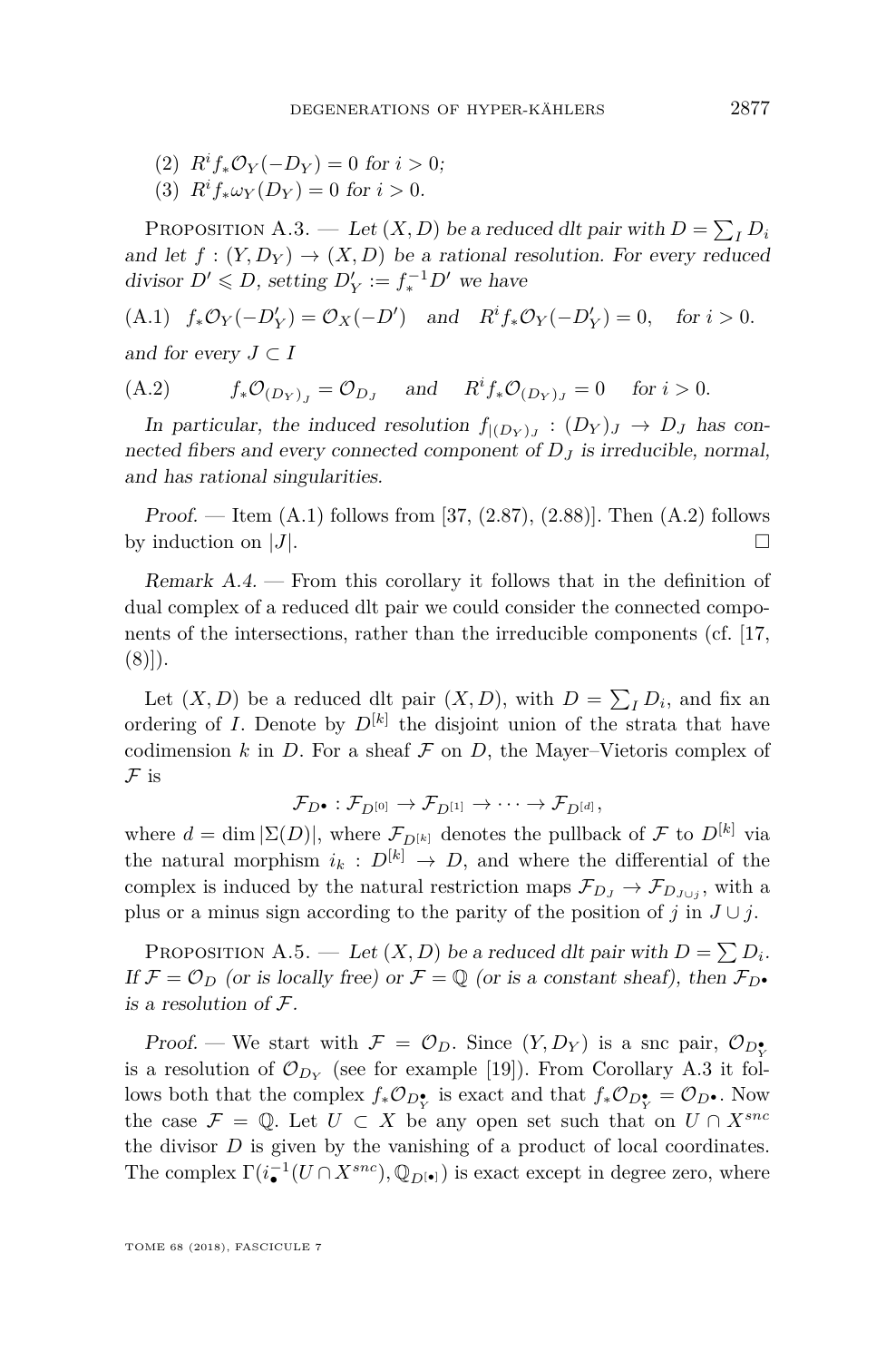it has cohomology equal to  $\Gamma(U \cap X^{snc} \cap D, \mathbb{Q})$  (e.g. [\[57\]](#page-45-21)). As a consequence, the complex is exact on the snc locus. By the dlt assumption, every connected (hence irreducible) component of  $D^{[k]}$  intersects the snc locus of  $(X, D)$  so  $\Gamma(i_k^{-1}(U), \mathbb{Q}_{D^{[k]}}) = \Gamma(i_k^{-1}(U \cap X^{snc}), \mathbb{Q}_{D^{[k]}})$ . Hence, for any  $x \in D$  there is a sufficiently small open neighborhood  $U$  such that the complex  $\Gamma(i_{\bullet}^{-1}(U), \mathbb{Q}_{D^{[\bullet]}}) \cong \Gamma(i_{\bullet}^{-1}(U \cap X^{snc}), \mathbb{Q}_{D^{[\bullet]}})$  is exact except in degree zero where it has cohomology equal to  $\Gamma(U \cap D, \mathbb{Q})$  and the proposition follows.  $\Box$ 

<span id="page-42-0"></span>COROLLARY A.6. — For  $(X, D)$  and F as above there is a spectral sequence with  $E_1$  term

<span id="page-42-1"></span>
$$
E_1^{p,q} = H^q(\mathcal{F}_{D^{[p]}})
$$

abutting to  $H^*(\mathcal{F})$ .

Proof. — Resolving every term of the complex with its Čech complex we get a double complex which yields a spectral sequence with *E*<sup>1</sup> term equal to  $(A.3)$ .

Remark A.7. — We notice that Corollary [A.6](#page-42-0) for  $\mathcal{F} = \mathbb{C}$  implies [\(A.3\)](#page-42-1) for  $\mathcal{F} = \mathcal{O}_D$ . Indeed, since the connected components of  $D^{[q]}$  are rational, by [\[45\]](#page-45-12) they are Du Bois and hence there is a surjection  $H^p(D^{[q]}, \mathbb{Q}) \rightarrow$  $\text{Gr}_F^0 H^p(D^{[q]}, \mathbb{Q}) = H^p(D^{[q]}, \mathcal{O}_{D^{[q]}})$ . By [\[15,](#page-43-21) Thm. 2.3.5]  $\text{Gr}_F^k$  is an exact  $\text{functor and hence } \text{Gr}_{F}^{0}H^{p}(D^{[q]}) \text{ a buts to } \text{Gr}_{F}^{0}H^{p+q}(D,\mathbb{C}) = H^{p+q}(D,\mathcal{O}_{D}).$ 

We end with the following lemma.

<span id="page-42-2"></span>LEMMA A.8. — The spectral sequence of Corollary [A.6,](#page-42-0) for  $\mathcal{O}_{X_0}$ , is endowed with an algebra structure that is compatible with the cup product on  $H^*(\mathcal{O}_{X_0})$ .

Proof. — By Proposition [A.5,](#page-41-1) it is enough to produce a morphism of complexes

$$
(A.4) \qquad \qquad \varphi: \mathcal{O}_{X_0^{\bullet}} \otimes \mathcal{O}_{X_0^{\bullet}} \to \mathcal{O}_{X_0^{\bullet}}
$$

which induces the regular cup product on  $\mathcal{O}_{X_0}$ . For  $\alpha = {\alpha_J}$  a section of  $\mathcal{O}_{X_0^{[s]}}$  and  $\beta = {\beta_K}$  a section of  $\mathcal{O}_{X_0^{[t]}}$  we set  $\varphi(\alpha \otimes \beta)_{j_0j_1\cdots j_{s+t+1}} =$  $\alpha_{j_0j_1\cdots i_s}|_{X_{0_{j_0j_1\cdots j_{s+t+1}}}} \cdot \beta_{j_sj_{s+1}\cdots i_{s+t+1}}|_{X_{0_{j_0j_1\cdots j_{s+t+1}}}}$ . The verification that  $\varphi$ is a morphism of complexes is formally the same as that for the cup product in Cech cohomology. We can lift  $\varphi$  to a morphism of the Cech resolutions of each of the two complexes, getting a product structure on the corresponding spectral sequence and hence a product  $H^q(\mathcal{O}_{X_0^{[p]}}) \otimes H^{q'}(\mathcal{O}_{X_0^{[p']}}) \to$  $H^{q+q'}(\mathcal{O}_{X_0^{[p+p']}})$  which is compatible with the cup product on  $H^*(\mathcal{O}_{X_0})$ .  $\Box$ 0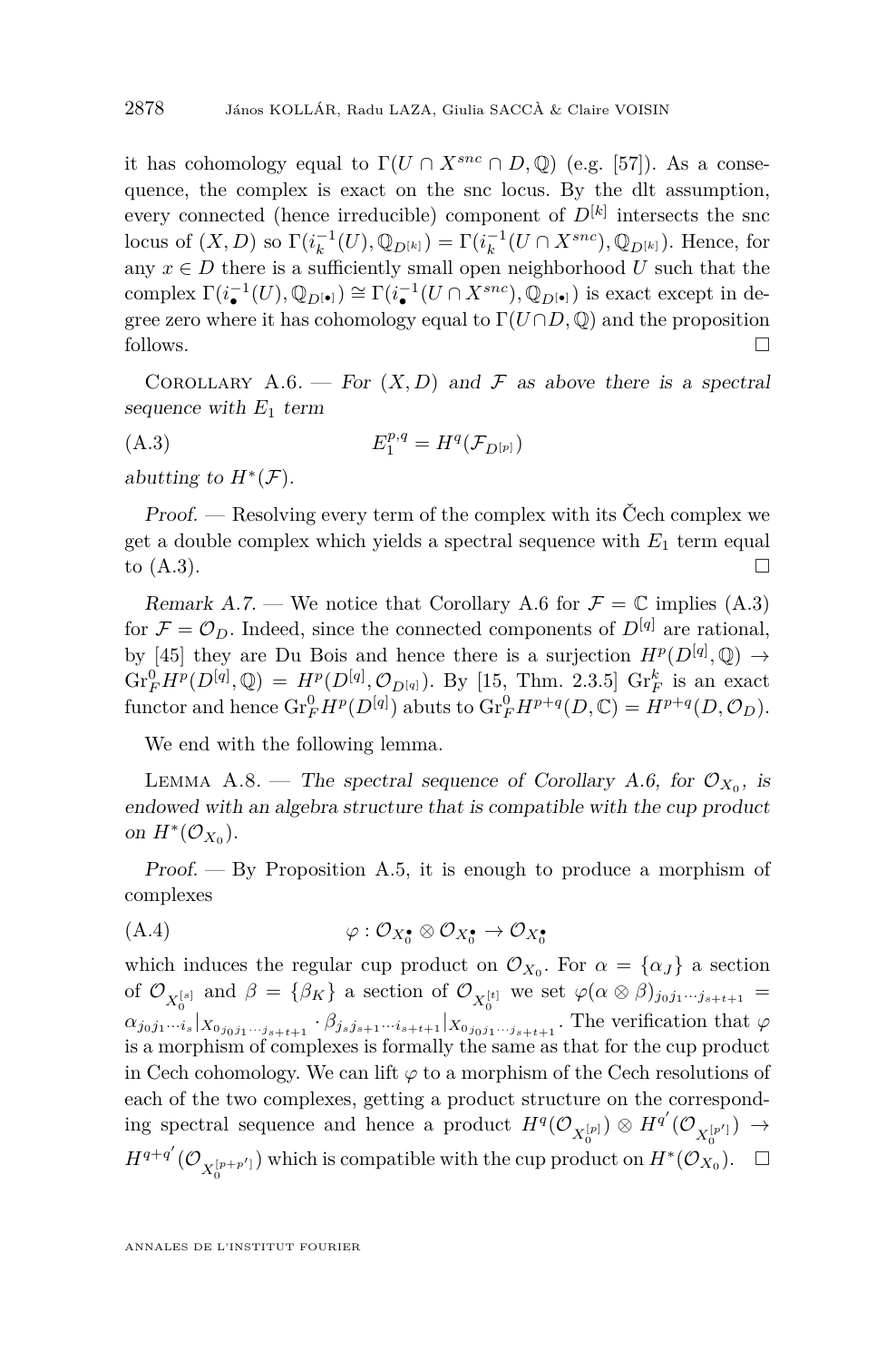#### BIBLIOGRAPHY

- <span id="page-43-14"></span>[1] N. ADDINGTON & M. LEHN, "On the symplectic eightfold associated to a Pfaffian cubic fourfold", J. Reine Angew. Math. **731** (2017), p. 129-137.
- <span id="page-43-17"></span>[2] D. ALLCOCK, J. A. CARLSON & D. TOLEDO, "The moduli space of cubic threefolds as a ball quotient", Mem. Am. Math. Soc. **985** (2011), p. xii+70.
- <span id="page-43-18"></span>[3] D. Arapura, P. Bakhtary & J. Włodarczyk, "Weights on cohomology, invariants of singularities, and dual complexes", Math. Ann. **357** (2013), no. 2, p. 513-550.
- <span id="page-43-19"></span>[4] A. Beauville, "Variétés Kähleriennes dont la première classe de Chern est nulle", J. Differ. Geom. **18** (1983), no. 4, p. 755-782.
- <span id="page-43-4"></span>[5] ——— , "Symplectic singularities", Invent. Math. **139** (2000), no. 3, p. 541-549.
- <span id="page-43-5"></span>[6] A. Beauville & R. Donagi, "La variété des droites d'une hypersurface cubique de dimension 4", C. R. Math. Acad. Sci. Paris **301** (1985), no. 14, p. 703-706.
- <span id="page-43-3"></span>[7] C. Birkar, P. Cascini, C. D. Hacon & J. McKernan, "Existence of minimal models for varieties of log general type", J. Am. Math. Soc. **23** (2010), no. 2, p. 405-468.
- <span id="page-43-11"></span>[8] E. Bishop, "sets, Conditions for the analyticity of certain", Mich. Math. J. **11** (1964), p. 289-304.
- <span id="page-43-9"></span>[9] F. A. BOGOMOLOV, "On the cohomology ring of a simple hyper-Kähler manifold (on the results of Verbitsky)", Geom. Funct. Anal. **6** (1996), no. 4, p. 612-618.
- <span id="page-43-12"></span>[10] J. Burns, Dan & M. Rapoport, "On the Torelli problem for kählerian *K* − 3 surfaces", Ann. Sci. Éc. Norm. Supér. **8** (1975), no. 2, p. 235-273.
- <span id="page-43-8"></span>[11] C. H. Clemens, "Degeneration of Kähler manifolds", Duke Math. J. **44** (1977), no. 2, p. 215-290.
- <span id="page-43-15"></span>[12] C. H. CLEMENS  $&$  P. A. GRIFFITHS, "The intermediate Jacobian of the cubic threefold", Ann. Math. **95** (1972), p. 281-356.
- <span id="page-43-16"></span>[13] A. COLLINO, "The fundamental group of the Fano surface. I, II", in Algebraic threefolds (Varenna, 1981), Lecture Notes in Mathematics, vol. 947, Springer, 1982, p. 209-218, 219-220.
- <span id="page-43-0"></span>[14] O. DEBARRE & C. VOISIN, "Hyper-Kähler fourfolds and Grassmann geometry", J. Reine Angew. Math. **649** (2010), p. 63-87.
- <span id="page-43-21"></span>[15] P. Deligne, "Théorie de Hodge. II", Publ. Math., Inst. Hautes Étud. Sci. **40** (1971), p. 5-57.
- <span id="page-43-13"></span>[16] ——— , "Théorie de Hodge. III", Publ. Math., Inst. Hautes Étud. Sci. **44** (1974), p. 5-77.
- <span id="page-43-6"></span>[17] T. de Fernex, J. Kollár & C. Y. Xu, "The dual complex of singularities", in Higher dimensional algebraic geometry, Advanced Studies in Pure Mathematics, vol. 74, Mathematical Society of Japan, 2017, p. 103-130.
- <span id="page-43-1"></span>[18] R. FRIEDMAN, "Simultaneous resolution of threefold double points", Math. Ann. **274** (1986), no. 4, p. 671-689.
- <span id="page-43-20"></span>[19] R. FRIEDMAN & D. R. MORRISON, "The birational geometry of degenerations: an overview", in Birational geometry of degenerations, Progress in Mathematics, vol. 29, Birkhäuser, 1981, p. 1-32.
- <span id="page-43-7"></span>[20] O. Fujino, "What is log terminal?", in Flips for 3-folds and 4-folds, Oxford Lecture Series in Mathematics and its Applications, vol. 35, Oxford University Press, 2007, p. 49-62.
- <span id="page-43-2"></span>[21] ——— , "Semi-stable minimal model program for varieties with trivial canonical divisor", Proc. Japan Acad., Ser. A **87** (2011), no. 3, p. 25-30.
- <span id="page-43-10"></span>[22] D. Greb, S. Kebekus & S. J. Kovács, "Differential forms on log canonical spaces", Publ. Math., Inst. Hautes Étud. Sci. **114** (2011), p. 87-169.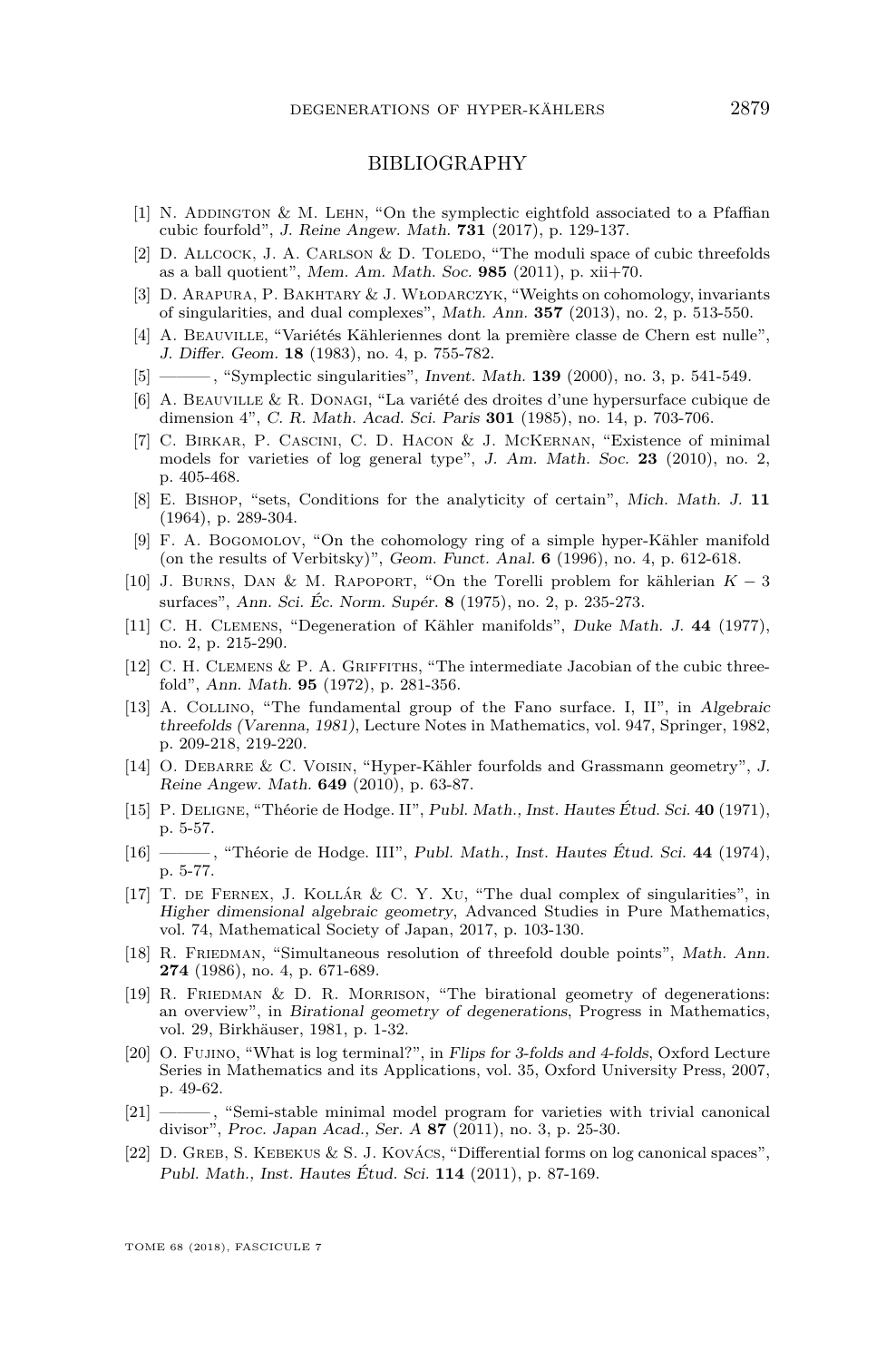- <span id="page-44-13"></span>[23] D. Greb, C. Lehn & S. Rollenske, "Lagrangian fibrations on hyperkähler manifolds – on a question of Beauville", Ann. Sci. Éc. Norm. Supér. **46** (2013), no. 3, p. 375-403.
- <span id="page-44-12"></span>[24] P. A. GRIFFITHS, "On the periods of certain rational integrals. I, II", Ann. Math. **90** (1969), p. 460-495, 496-541.
- <span id="page-44-20"></span>[25] P. A. GRIFFITHS & W. SCHMID, "Recent developments in Hodge theory: a discussion of techniques and results", in Discrete subgroups of Lie groups and applications to moduli, ATA Institute of Fundamental Research Studies in Mathematics, vol. 7, Oxford University Press; Tata Institute of Fundamental Research, 1975, p. 31-127.
- <span id="page-44-18"></span>[26] M. Gross & B. Siebert, "From real affine geometry to complex geometry", Ann. Math. **174** (2011), no. 3, p. 1301-1428.
- <span id="page-44-17"></span>[27] M. Gross & P. M. H. Wilson, "Large complex structure limits of *K*3 surfaces", J. Differ. Geom. **55** (2000), no. 3, p. 475-546.
- <span id="page-44-15"></span>[28] M. G. Gulbrandsen, L. H. Halle & K. Hulek, "A GIT construction of degenerations of Hilbert schemes of points", <https://arxiv.org/abs/1604.00215>, to appear in Doc. Math., 2016.
- <span id="page-44-16"></span>[29] M. G. Gulbrandsen, L. H. Halle, K. Hulek & Z. Zhang, "The geometry of degenerations of Hilbert schemes of points", <https://arxiv.org/abs/1802.00622>, 2018.
- <span id="page-44-11"></span>[30] L. H. Halle & J. Nicaise, "Motivic zeta functions of degenerating Calabi-Yau varieties", Math. Ann. **370** (2018), no. 3-4, p. 1277-1320.
- <span id="page-44-14"></span>[31] B. HASSETT, "Special cubic fourfolds", Compos. Math. **120** (2000), no. 1, p. 1-23.
- <span id="page-44-0"></span>[32] D. Huybrechts, "Compact hyper-Kähler manifolds: basic results", Invent. Math. **135** (1999), no. 1, p. 63-113.
- <span id="page-44-1"></span>[33] ——— , "A global Torelli theorem for hyperkähler manifolds [after M. Verbitsky]", in Séminaire Bourbaki. Volume 2010/2011, Astérisque, vol. 348, Société Mathématique de France, 2012, p. 375-403.
- <span id="page-44-19"></span>[34] J.-M. Hwang, "Base manifolds for fibrations of projective irreducible symplectic manifolds", Invent. Math. **174** (2008), no. 3, p. 625-644.
- <span id="page-44-6"></span>[35] Y. Kawamata, "Flops connect minimal models", Publ. Res. Inst. Math. Sci. **44** (2008), no. 2, p. 419-423.
- <span id="page-44-8"></span>[36] Y. KAWAMATA, K. MATSUDA & K. MATSUKI, "Introduction to the minimal model problem", in Algebraic geometry (Sendai, 1985), Advanced Studies in Pure Mathematics, vol. 10, American Mathematical Society, 1985, p. 283-360.
- <span id="page-44-7"></span>[37] J. Kollár, Singularities of the minimal model program, Cambridge Tracts in Mathematics, vol. 200, Cambridge University Press, 2013, with a collaboration of Sándor Kovács, x+370 pages.
- <span id="page-44-2"></span>[38] J. KOLLÁR & S. J. KOVÁCS, "Log canonical singularities are Du Bois", J. Am. Math. Soc. **23** (2010), no. 3, p. 791-813.
- <span id="page-44-3"></span>[39] J. Kollár & S. Mori, "Classification of three-dimensional flips", J. Am. Math. Soc. **5** (1992), no. 3, p. 533-703.
- <span id="page-44-10"></span>[40] ——— , Birational geometry of algebraic varieties, Cambridge Tracts in Mathematics, vol. 134, Cambridge University Press, 1998.
- <span id="page-44-9"></span>[41] J. Kollár, J. Nicaise & C. Y. Xu, "Semi-stable extensions over 1-dimensional bases", Acta Math. Sin., Engl. Ser. **34** (2018), no. 1, p. 103-113.
- <span id="page-44-5"></span>[42] J. Kollár & C. Y. Xu, "The dual complex of Calabi-Yau pairs", Invent. Math. **205** (2016), no. 3, p. 527-557.
- <span id="page-44-4"></span>[43] M. KONTSEVICH & Y. SOIBELMAN, "Homological mirror symmetry and torus fibrations", in Symplectic geometry and mirror symmetry (Seoul, 2000), World Scientific, 2000, p. 203-263.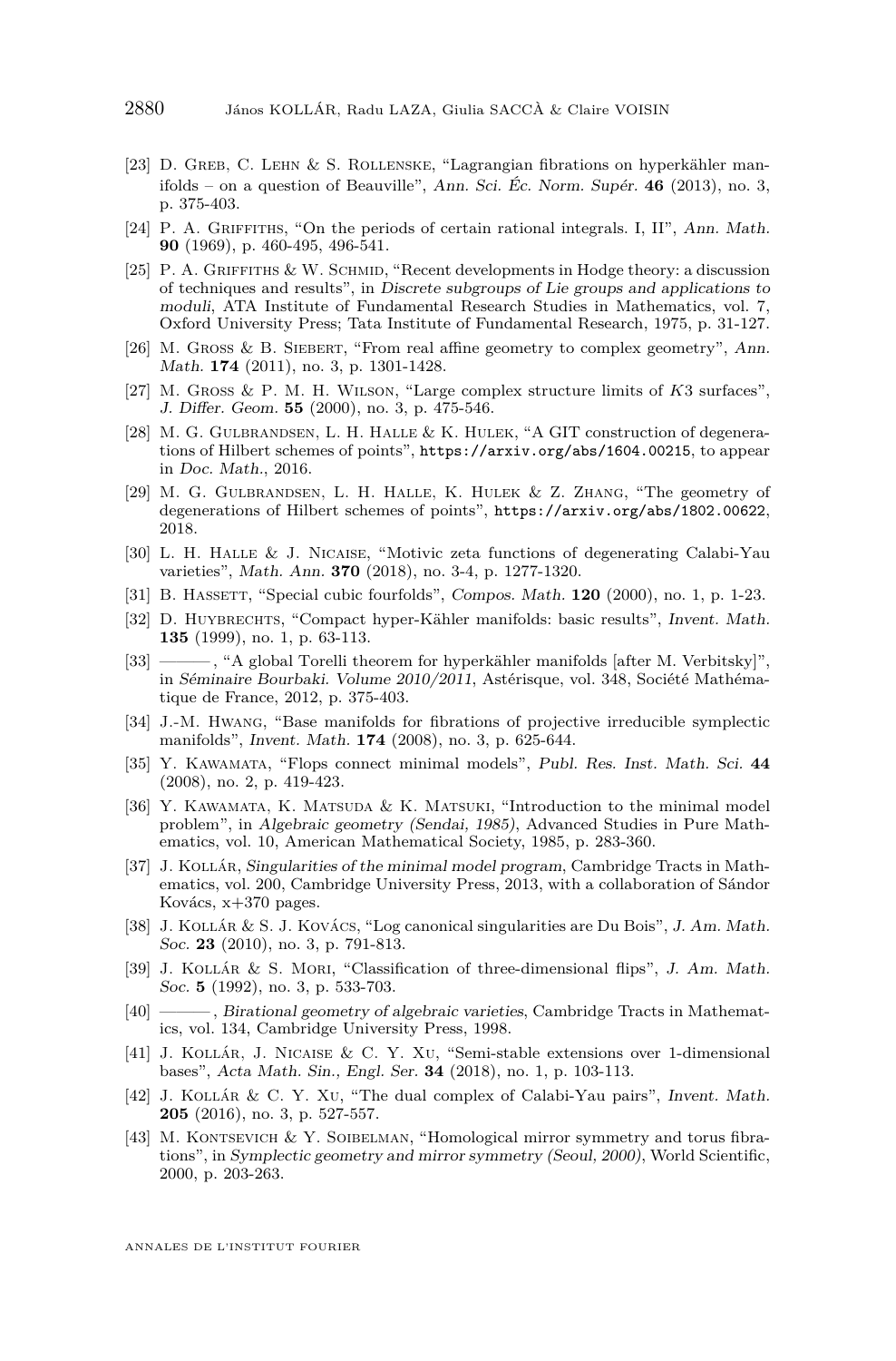- <span id="page-45-8"></span>[44] ——— , "Affine structures and non-Archimedean analytic spaces", in The unity of mathematics, Progress in Mathematics, vol. 244, Birkhäuser, 2006, p. 321-385.
- <span id="page-45-12"></span>[45] S. J. Kovács, "Rational, log canonical, Du Bois singularities: on the conjectures of Kollár and Steenbrink", Compos. Math. **118** (1999), no. 2, p. 123-133.
- <span id="page-45-10"></span>[46] V. S. KULIKOV, "Degenerations of *K3* surfaces and Enriques surfaces", Math. USSR, Izv. **11** (1977), no. 5, p. 957-989.
- <span id="page-45-17"></span>[47] A. G. KUZNETSOV, "Derived category of a cubic threefold and the variety  $V_{14}$ ", Tr. Mat. Inst. Steklova **246** (2004), no. 183, p. 183-207.
- <span id="page-45-2"></span>[48] C.-J. Lai, "Varieties fibered by good minimal models", Math. Ann. **350** (2011), no. 3, p. 533-547.
- <span id="page-45-14"></span>[49] R. Laza, "The moduli space of cubic fourfolds via the period map", Ann. Math. **172** (2010), no. 1, p. 673-711.
- <span id="page-45-0"></span>[50] R. Laza, G. Saccà & C. Voisin, "A hyper-Kähler compactification of the intermediate Jacobian fibration associated with a cubic 4-fold", Acta Math. **218** (2017), no. 1, p. 55-135.
- <span id="page-45-19"></span>[51] C. Lehn, "Twisted cubics on singular cubic fourfolds - on Starr's fibration", Math. Z. **290** (2018), no. 1-2, p. 379-388.
- <span id="page-45-13"></span>[52] C. Lehn, M. Lehn, C. Sorger & D. van Straten, "Twisted cubics on cubic fourfolds", J. Reine Angew. Math. **731** (2017), p. 87-128.
- <span id="page-45-18"></span>[53] E. LOOIJENGA, "The period map for cubic fourfolds", Invent. Math. 177 (2009), no. 1, p. 213-233.
- <span id="page-45-16"></span>[54] D. G. Markushevich & A. S. Tikhomirov, "The Abel-Jacobi map of a moduli component of vector bundles on the cubic threefold", J. Algebr. Geom. **10** (2001), no. 1, p. 37-62.
- <span id="page-45-11"></span>[55] Y. Miyaoka & S. Mori, "A numerical criterion for uniruledness", Ann. Math. **124** (1986), no. 1, p. 65-69.
- <span id="page-45-1"></span>[56] J. W. Morgan, "Topological triviality of various analytic families", Duke Math. J. **50** (1983), no. 1, p. 215-225.
- <span id="page-45-21"></span>[57] D. R. MORRISON, "The Clemens-Schmid exact sequence and applications", in Topics in transcendental algebraic geometry (Princeton, 1981/1982), Annals of Mathematics Studies, vol. 106, Princeton University Press, 1981, p. 101-119.
- <span id="page-45-15"></span>[58] S. Mukai, "Polarized *K*3 surfaces of genus thirteen", in Moduli spaces and arithmetic geometry, Advanced Studies in Pure Mathematics, vol. 45, Mathematical Society of Japan, 2006, p. 315-326.
- <span id="page-45-6"></span>[59] M. Mustaţă & J. Nicaise, "Weight functions on non-Archimedean analytic spaces and the Kontsevich-Soibelman skeleton", Algebr. Geom. **2** (2015), no. 3, p. 365-404.
- <span id="page-45-9"></span>[60] Y. Nagai, "On monodromies of a degeneration of irreducible symplectic Kähler manifolds", Math. Z. **258** (2008), no. 2, p. 407-426.
- <span id="page-45-22"></span>[61] ——— , "Gulbrandsen–Halle–Hulek degeneration and Hilbert–Chow morphism", <https://arxiv.org/abs/1709.01240>, 2017.
- <span id="page-45-3"></span>[62] Y. Namikawa, "Deformation theory of singular symplectic *n*-folds", Math. Ann. **319** (2001), no. 3, p. 597-623.
- <span id="page-45-4"></span>[63] ——— , "On deformations of Q-factorial symplectic varieties", J. Reine Angew. Math. **599** (2006), p. 97-110.
- <span id="page-45-7"></span>[64] J. Nicaise & C. Y. Xu, "The essential skeleton of a degeneration of algebraic varieties", Am. J. Math. **138** (2016), no. 6, p. 1645-1667.
- <span id="page-45-5"></span>[65] K. O'GRADY & A. RAPAGNETTA, "Lagrangian sheaves on cubic fourfolds", unpublished manuscript, 2014.
- <span id="page-45-20"></span>[66] U. Persson, "On degenerations of algebraic surfaces", Mem. Am. Math. Soc. **11** (1977), no. 189.